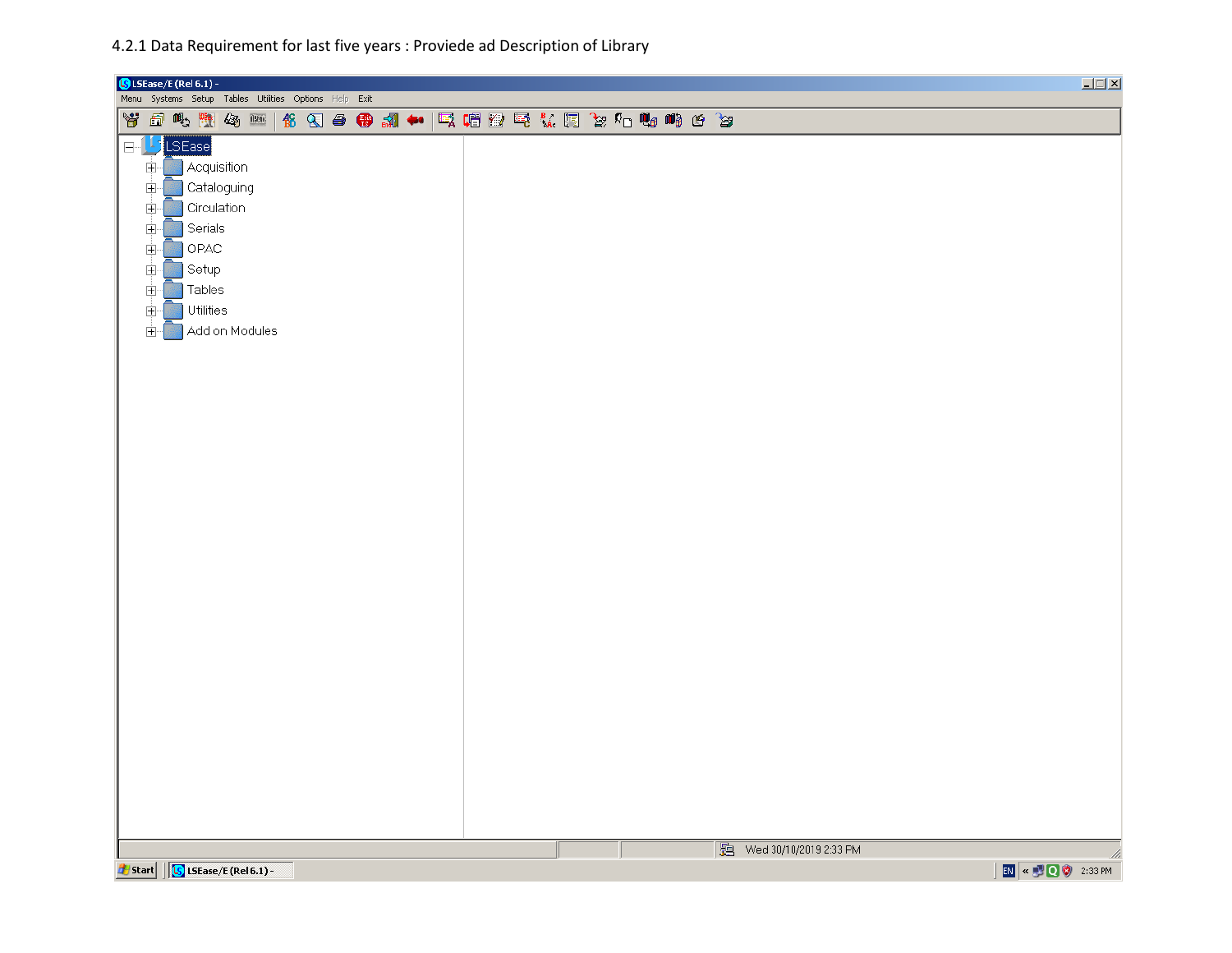| JIM, Ghaziabad             | LIST OF CHECKS-OUT Page: 1                                        |                         |  |
|----------------------------|-------------------------------------------------------------------|-------------------------|--|
|                            | (By Member) Date: 30/10/2019                                      |                         |  |
|                            | S.No. Member Title/Author Item ID Issued on Due on                | *** Renewed on Renewals |  |
| 1. Abhinav Saxena (19MBA3) |                                                                   |                         |  |
|                            | Fundamental of Statistics / Elhance, D 255 21/10/2019 4/11/2019   |                         |  |
| N. -- RACK-23/04           |                                                                   |                         |  |
|                            | Managerial Economics / Dwivedi, D N. 761 21/10/2019 4/11/2019     |                         |  |
| --RACK-31/03               |                                                                   |                         |  |
|                            | 2. Abhishek Srivastava (14MBA3)                                   |                         |  |
|                            | An Introduction to Statistical Methods 16115 26/08/2014 9/09/2014 |                         |  |
| / C B Gupta.               |                                                                   |                         |  |
|                            | 3. Aishwarya Dwivedi (17MBA7)                                     |                         |  |
|                            | A Text Book of Accounting for Managers 9983 30/08/2017 13/09/2017 |                         |  |
|                            | / H J Ghosh. -- RACK-51/04                                        |                         |  |
|                            |                                                                   |                         |  |

4. Ajay Tripathi (FAC-021 )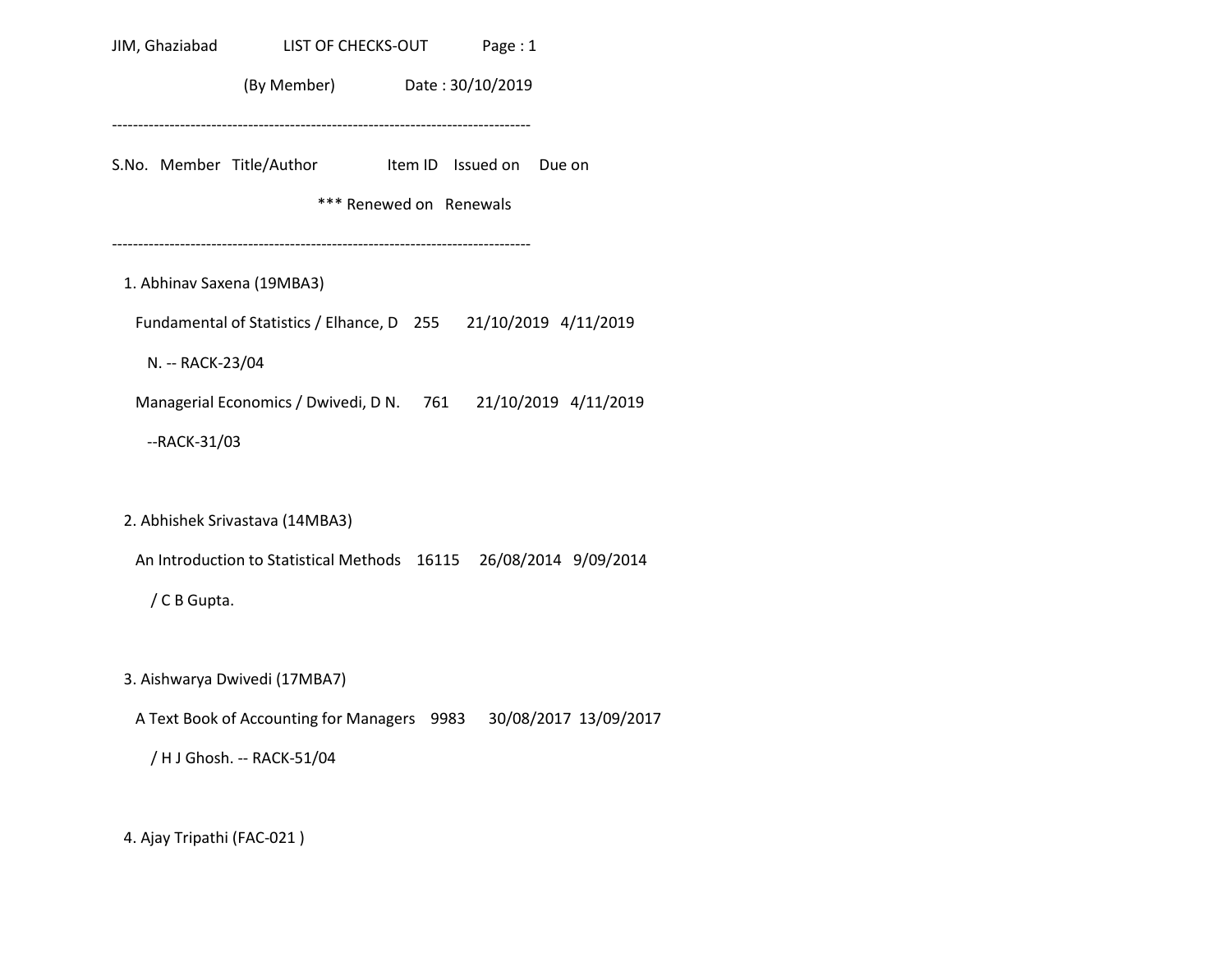Kirmani.

5. AMIT CHOUDHARY (13MBA9)

Statistics for Business and Economics 7623 12/09/2013 26/09/2013

/ Jiit S Chandan.

6. Anita Brijwal (16MBA013)

Business Statistics / G C Beri. -- 16105 3/12/2016 17/12/2016

RACK-22/02

7. Ankita (19MBA19 )

 Managerial Economics / Singh, Bharti. 731 21/10/2019 4/11/2019 --RACK-31/02 Statistical Method / Gupta, S P. -- 924 21/10/2019 4/11/2019 RACK-23/04 8. Anuj (Head Office) (NTS-006 ) Fundamentals of Corporate Finance 15673 7/08/2013 7/10/2013 / Stephen A Ross. Marketing Management / Philip Kotler. 16137 7/08/2013 7/10/2013 --RACK-40/05 9. APARNA SINGH (13MBA39 )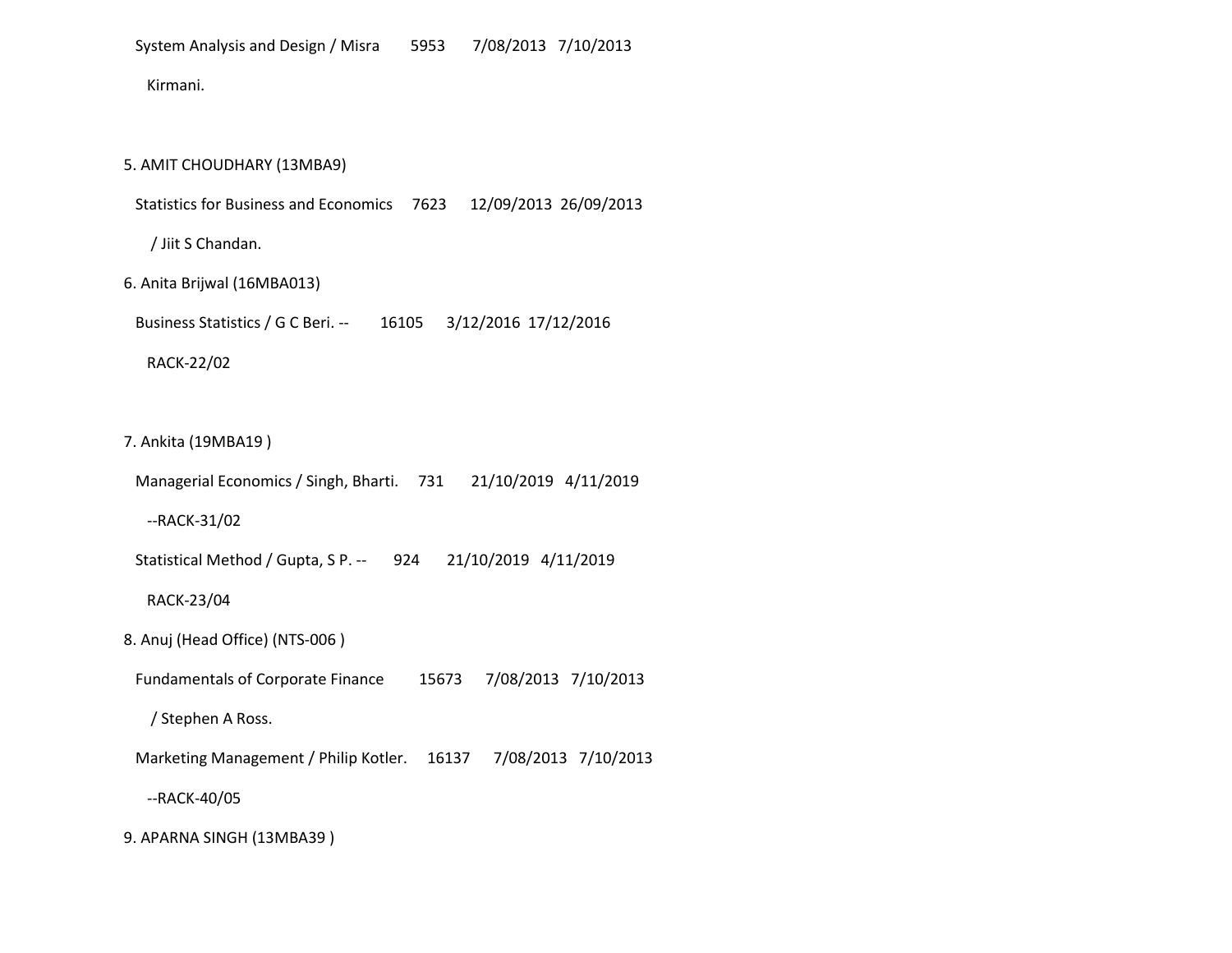|                             | Organizational Behavior / Kinicki,   | 17049 | 11/04/2014 25/04/2014 |
|-----------------------------|--------------------------------------|-------|-----------------------|
| Angelo. -- RACK-06/07       |                                      |       |                       |
|                             | Personality Development / Hurlock,   | 5753  | 4/09/2014 18/09/2014  |
| Elizabeth B. -- RACK-33/02  |                                      |       |                       |
| 10. Apurav Singh (15MBA121) |                                      |       |                       |
|                             | Financial Management / Chandra,      | 25    | 3/12/2016 17/12/2016  |
| Prasanna.                   |                                      |       |                       |
| 11. Arpit Gupta (19MBA29)   |                                      |       |                       |
|                             | Corporate Finance / Parrino, Robert. | 17987 | 11/10/2019 25/10/2019 |
| 12. Avneet Kaur (17MBA31)   |                                      |       |                       |
|                             | Dynamics of Industrial Relations     | 16745 | 8/06/2019 22/06/2019  |
|                             | / Mamoria, C B. -- RACK-32/04        |       |                       |
|                             | Organizational Behaviour / Robins,   | 3193  | 8/06/2019 22/06/2019  |
| Stepnen P. -- RACK 05/03    |                                      |       |                       |
| JIM, Ghaziabad              | LIST OF CHECKS-OUT                   |       | Page: 2               |
|                             | (By Member)                          |       | Date: 30/10/2019      |

--------------------------------------------------------------------------------

S.No. Member Title/Author Item ID Issued on Due on

\*\*\* Renewed on Renewals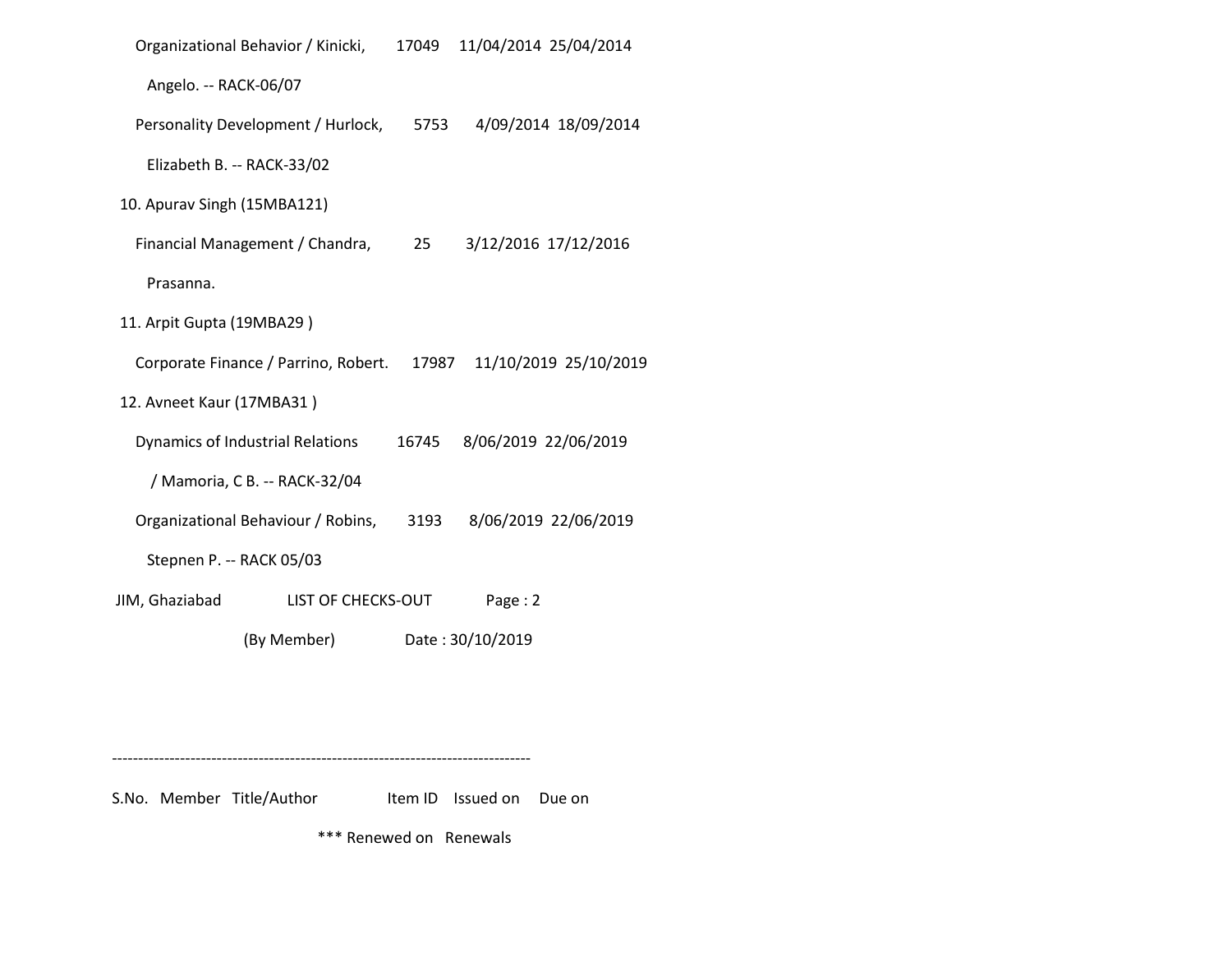13. Deepika Gupta (19MBA36 ) Statistical Method / Gupta, S P. -- 1562 6/09/2019 20/09/2019 RACK-23/04 Business Statistics / Jain, T.R. -- 17525 6/09/2019 20/09/2019 RACK-51/02 Organizational Behaviour / Jit. S 7007 9/09/2019 23/09/2019 Chandan. -- RACK 06/03 14. Deepshikha Sharma (14MBA31 ) Global Benchmarking for Competitive 2742 11/03/2015 25/03/2015 Edge / University Press. 15. Dr. Anil Gupta (NTS-003 ) 10 minute guide to MS powerpoint 2000 4219 7/08/2013 8/08/2013 / Wempen , Faithe. Financial Accounting / Maheswari , S 5117 7/08/2013 8/08/2013 N. Business Research Methods / Donald R 7346 7/08/2013 8/08/2013 Cooper. 16. Dr. Ashwani Varshney (FAC-022 ) Basic Econometrics / Gujarati, Damodar 16386 7/08/2013 7/10/2013

--------------------------------------------------------------------------------

N. -- RACK-62/06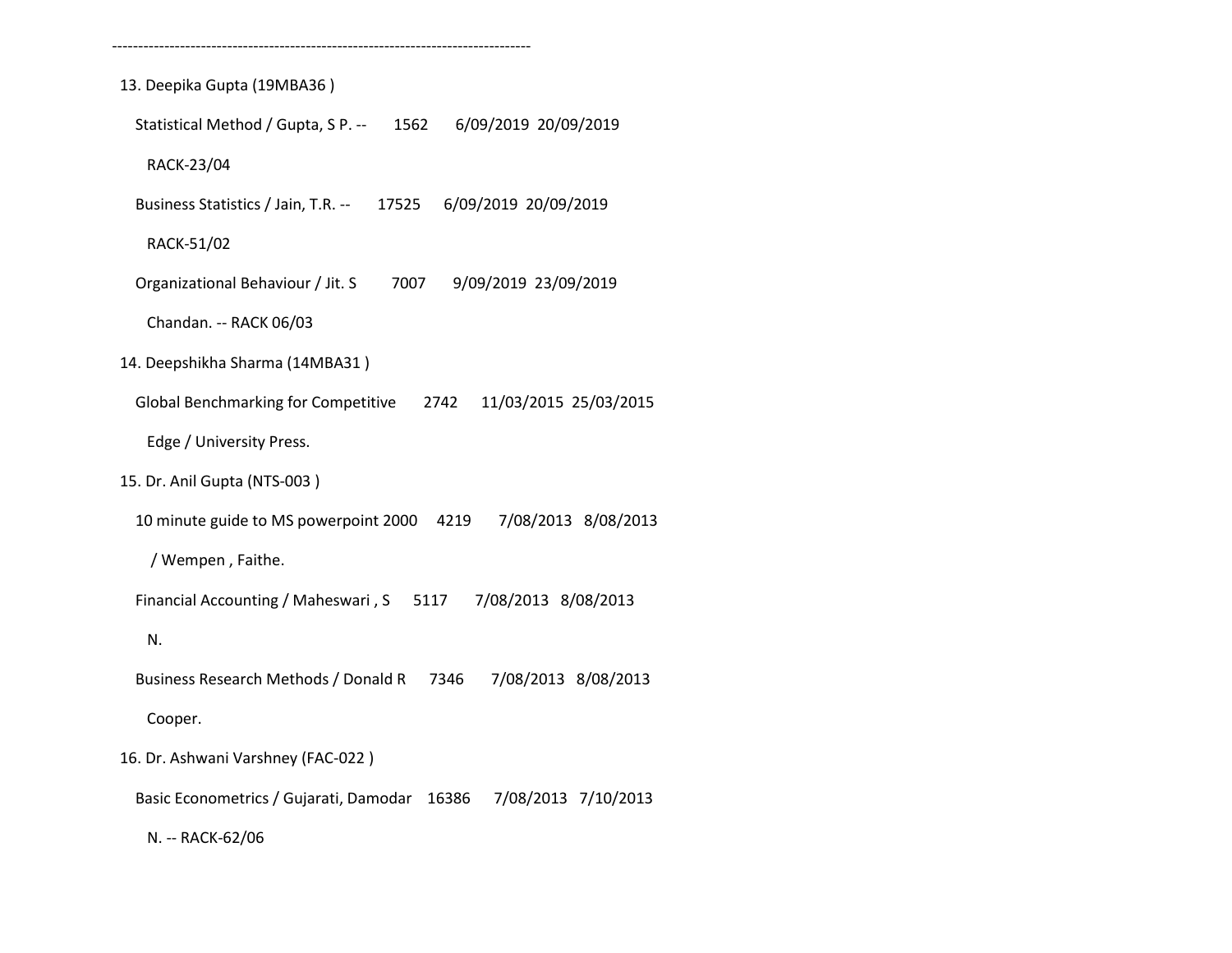| Financial Statement Analysis &<br>15/05/2014 14/07/2014<br>16535        |
|-------------------------------------------------------------------------|
| Security Valuation / Penman,                                            |
| Stephen H.                                                              |
| 15/05/2014 14/07/2014<br>Financial Statement Analysis / George<br>16649 |
| Foster.                                                                 |
| Financial Analysis Planning &<br>16704<br>7/08/2013 7/10/2013           |
| Forecasting / Lee, Alice C. -- RACK-                                    |
| 13/04                                                                   |
| Introductory Econometrics / Barreto,<br>15/05/2014 14/07/2014<br>16825  |
| Hamberto. -- RACK-62/06                                                 |
| Financial Statement Analysis / Wild, 16965<br>15/05/2014 14/07/2014     |
| John J. -- RACK-62/06                                                   |
| 7/08/2013 7/10/2013<br>Mutual Funds in India / Gupta,<br>4364           |
| Amitabh.                                                                |
| Mutual Funds / Nalini Tripathi. --<br>9333<br>7/08/2013 7/10/2013       |
| RACK-60/01                                                              |
| 17. Dr. Charu Yadav (FAC-020)                                           |
| Corporate Governance / Fernando, A C.<br>12/05/2014 11/07/2014<br>16319 |
| Mercantile Law / Gulshan, S S. -- RACK- 384 24/02/2014 25/04/2014       |
| 24/04                                                                   |
| 18. Dr. Daviender Narang (Director JIM) (FAC-033)                       |
|                                                                         |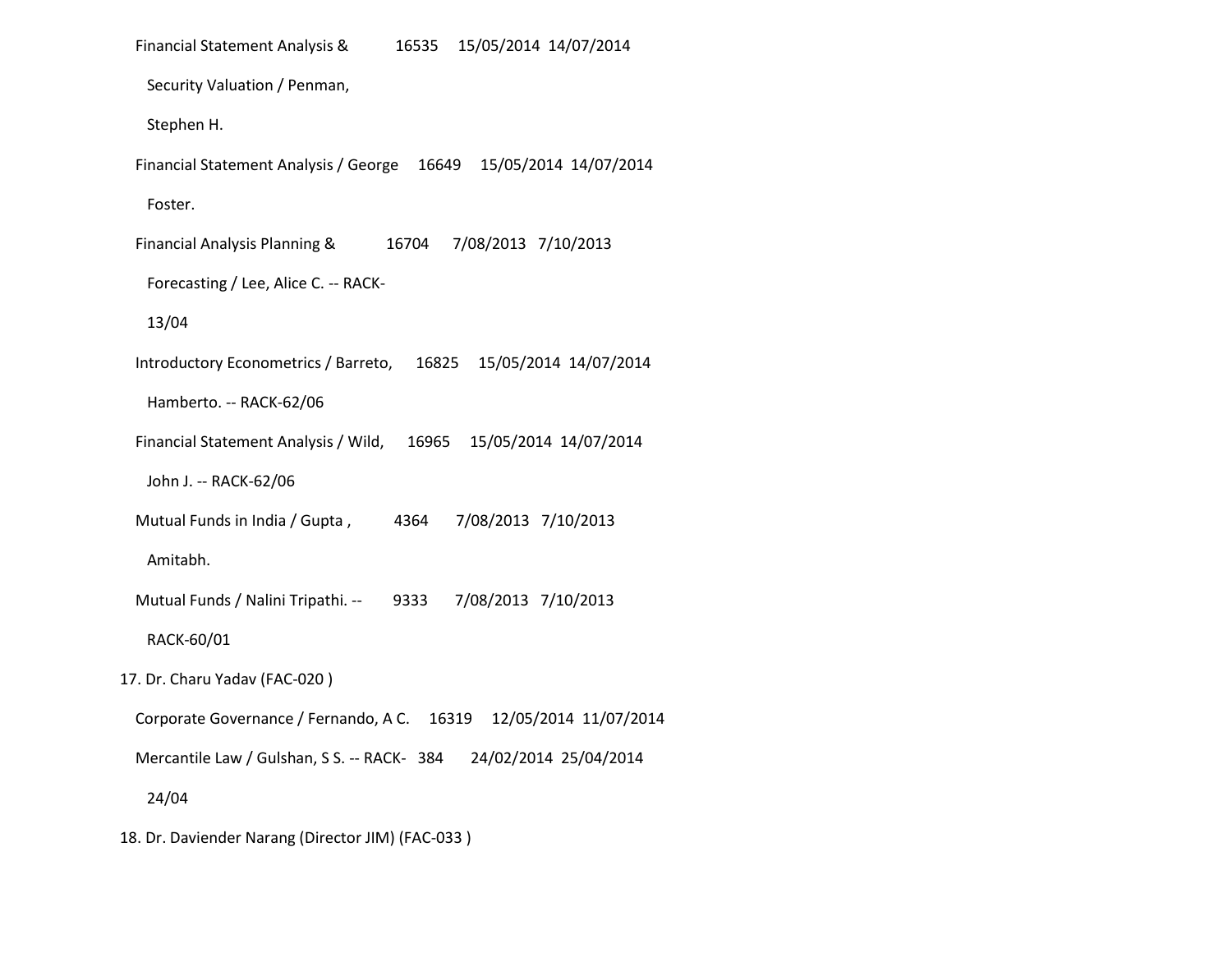Managing Creativity : for corporate 15164 7/08/2013 7/10/2013 excellence / P N Rastogi. Statistical Method / Gupta, S P. -- 1560 16/05/2018 16/07/2018 RACK-52/03 \*\*\* 16/05/2018 Corporate Finance / Stephen A Ross. 15672 7/08/2013 7/10/2013 A Textbook of Accounting for Management 16098 7/08/2013 7/10/2013 / S N Maheshwari. Management Research Methodology 16365 13/08/2013 14/10/2013 / Krishnaswamy,K N. JIM, Ghaziabad LIST OF CHECKS-OUT Page : 3 (By Member) Date : 30/10/2019 -------------------------------------------------------------------------------- S.No. Member Title/Author Item ID Issued on Due on \*\*\* Renewed on Renewals -------------------------------------------------------------------------------- 100 Statistical Tests / Kanji, Gopal 16370 13/08/2013 14/10/2013

K.

Basic Research Methods 16373 13/08/2013 14/10/2013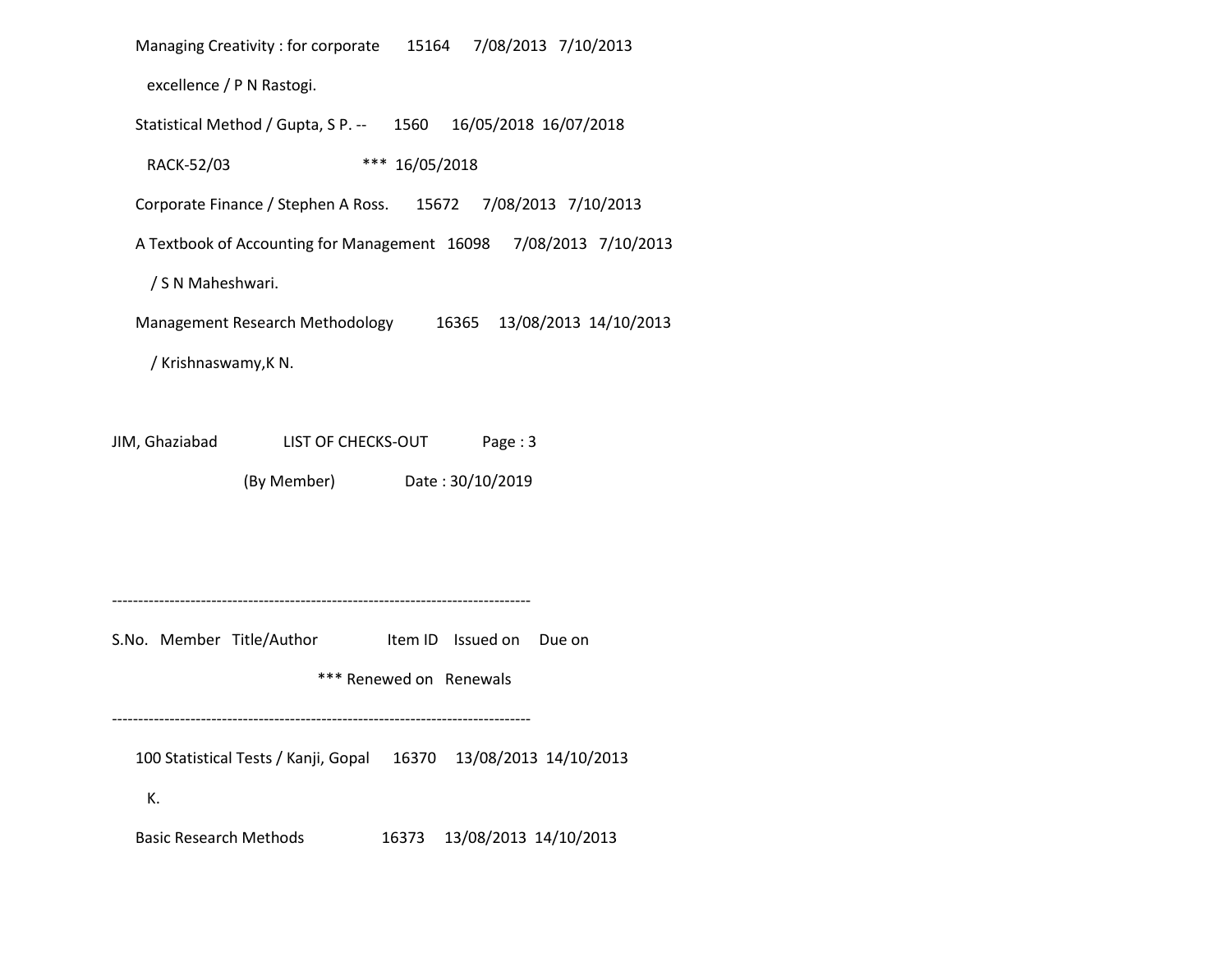/ Guthrie,Gerard.

 Data Analysis in Business Research 16375 13/08/2013 14/10/2013 / Israel, D. Quantittative Social Research Methods 16376 13/08/2013 14/10/2013 / Singh, Kultar. Statistical Methods for Practice and 16379 13/08/2013 14/10/2013 Research / Gaur, Ajai S. Research Methodology / Kothari ,C R. 16381 7/08/2013 7/10/2013 --RACK 02/04 Statistics for Management / Levine, D 16387 13/08/2013 14/10/2013 avid M. SPSS for Windows Step by Step 16472 13/08/2013 14/10/2013 / Darren, George. Managerial Economics / Hirschey, Mark. 16904 10/10/2013 9/12/2013 Managerial Economics / Thomas, 16909 10/10/2013 9/12/2013 Christopher R. Research methods for business and 17070 16/05/2018 16/07/2018 social science students / Adams, J. \*\*\* 16/05/2018 Statistics for research: with a guide 17078 16/05/2018 16/07/2018 to SPSS / Argyrous, George. \*\*\* 16/05/2018 Using SPSS / Cunningham, J.B. 17080 16/05/2018 16/07/2018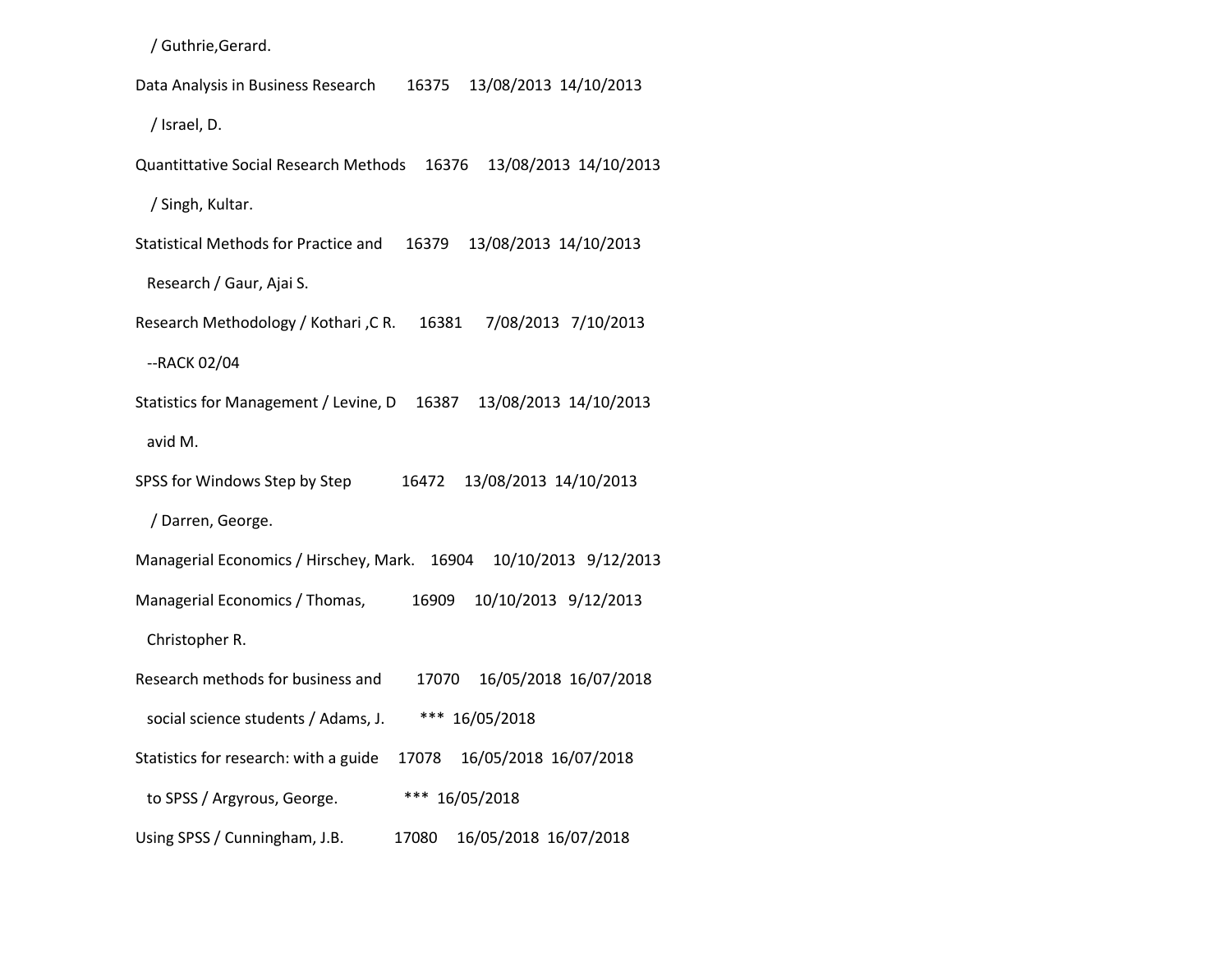#### \*\*\* 16/05/2018

 Discovering statistics using IBM SPSS 17088 16/05/2018 16/07/2018 Statistics / Field, Andy. \*\*\* 16/05/2018 An introduction to qualitative research 17091 16/05/2018 16/07/2018 / Flick, UWE. -- RACK-33/06 \*\*\* 16/05/2018 Principles of economics / Hatekar, 17095 16/05/2018 16/07/2018 N.R. \*\*\* 16/05/2018 Social marketing influencing behaviors 17101 16/05/2018 16/07/2018 / Lee, N.R. \*\*\* 16/05/2018 Methodological thinking / Loseke, D.R. 17104 16/05/2018 16/07/2018 \*\*\* 16/05/2018 Leadership: T & P / Northhouse, P.G. 17112 16/05/2018 16/07/2018 \*\*\* 16/05/2018 Theory and methods in social research 17116 16/05/2018 16/07/2018 / Somekh and Lewin. \*\*\* 16/05/2018 Florets of grace: the best of speaking 17517 16/05/2018 16/07/2018 tree compilation \*\*\* 16/05/2018 Principles of Corporate Finance 2816 7/08/2013 7/10/2013 / Brealey, Richard. Advanced Corporate Finance: policies & 3222 7/08/2013 7/10/2013

strategies / Ogden , Joseph.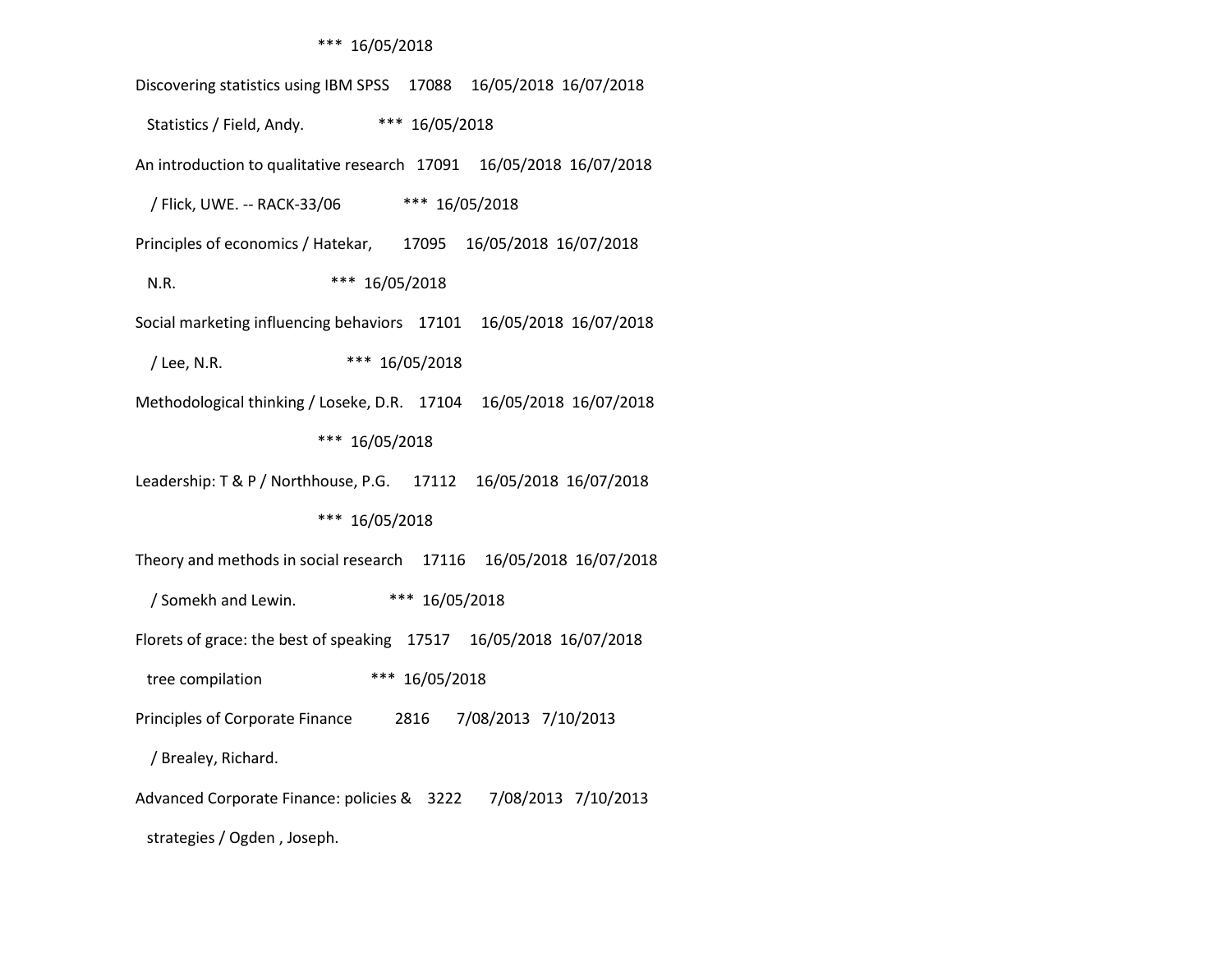Modern Corporate Finance / Shapiro, 4525 7/08/2013 7/10/2013

Alan C.

 Essence of Time Management / Leboeuf , 4558 7/08/2013 7/10/2013 Michael. The Successful Manager / Michael , V 4569 7/08/2013 7/10/2013 P. Managers not MBA's / Henry Mintzberg. 6392 7/08/2013 7/10/2013 Business Statistics / Beri, G C. 6950 7/08/2013 7/10/2013 Thought Leaders / Shrinivas Pandit. 7141 7/08/2013 7/10/2013 The 10 Day MBA / Steven Silbiger. 7142 7/08/2013 7/10/2013

Management Thought / Batra, Pramod. 867 7/08/2013 7/10/2013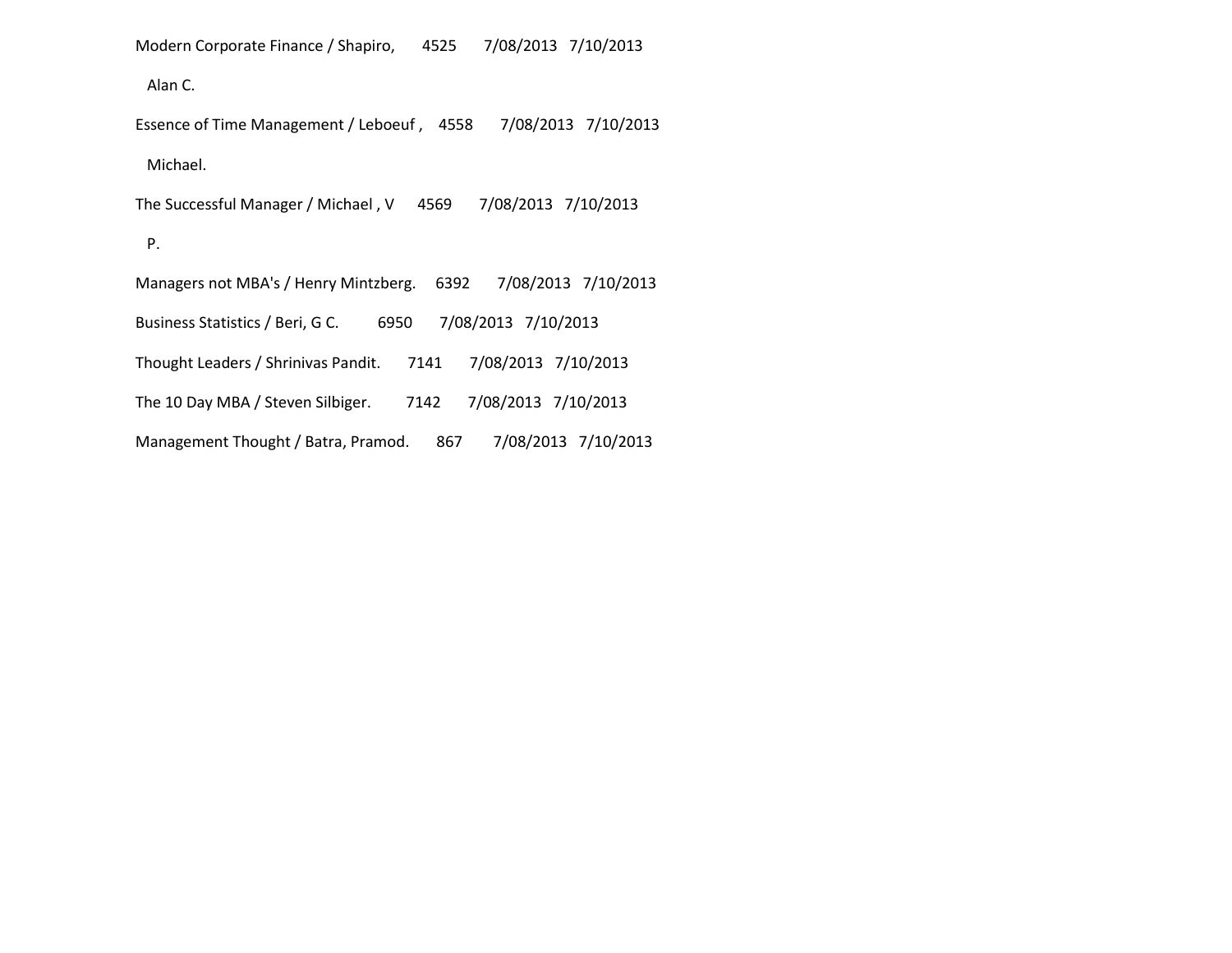| JIM, Ghaziabad                 | LIST OF CHECKS-OUT                                                |      | Page: 4                                             |                     |
|--------------------------------|-------------------------------------------------------------------|------|-----------------------------------------------------|---------------------|
|                                | (By Member) Date: 30/10/2019                                      |      |                                                     |                     |
|                                | S.No. Member Title/Author                                         |      | Item ID Issued on Due on<br>*** Renewed on Renewals |                     |
| Spencer.                       | Who moved my cheese / Johnson, 889 7/08/2013 7/10/2013            |      |                                                     |                     |
| 19. Dr. Neelu Tiwari (FAC-026) |                                                                   |      |                                                     |                     |
|                                | Business Statistics / Sharma J K. 15858 7/08/2013 7/10/2013       |      |                                                     |                     |
|                                | A Foundation Course in Human Values & 16332 31/07/2014 29/09/2014 |      |                                                     |                     |
|                                | Professional Ethics / Gaur, R R.                                  |      |                                                     |                     |
|                                | 20. Dr. Priyanka (guest faculty) (FAC-037)                        |      |                                                     |                     |
|                                | Security Analysis and Portfolio 16223 8/09/2014 7/11/2014         |      |                                                     |                     |
|                                | Management / Punithavathy Pandian.                                |      |                                                     |                     |
| --RACK-29/03                   |                                                                   |      |                                                     |                     |
|                                | <b>Investment Analysis and Portfolio</b>                          | 2183 |                                                     | 8/09/2014 7/11/2014 |
|                                | Management / Chandra, Prasanna.                                   |      |                                                     |                     |
|                                | Projects Planning Analysis Reviews                                | 79   |                                                     | 8/09/2014 7/11/2014 |
|                                | / Chandra, Prasanna. -- RACK-34/05                                |      |                                                     |                     |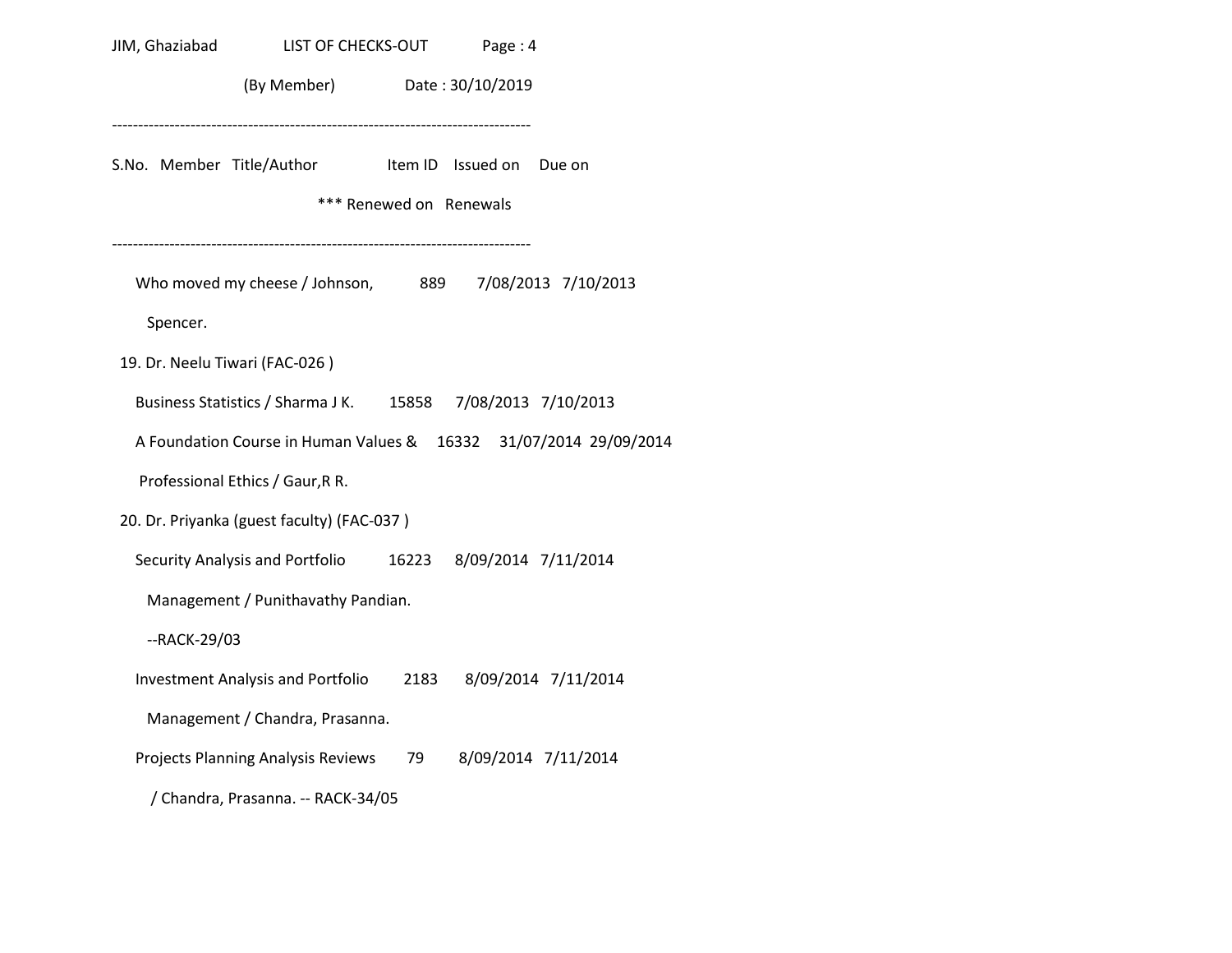#### 21. DR. Richa N. Agarwal (FAC-035 )

The 8th habit / Stephen R Covey. -- 15695 17/07/2014 15/09/2014

RACK-61/01

22. Ekta Modi (19MBA43 )

Business Statistics / Jain, T.R. -- 17520 9/09/2019 23/09/2019

#### RACK-51/02

23. Ishanka Dimri (17MBA54 )

Security Analysis and Portfolio 17255 20/08/2018 3/09/2018

Management / Punithavathy Pandian.

--RACK-29/05

24. Karan Singh Negi (17MBA60 )

Financial Accounting / Maheswari , S 5112 20/11/2017 4/12/2017

N.

25. Krishna Kant (15MBA140)

Cost Management : a strategic approach 14762 3/12/2016 17/12/2016

/ S C Vaidya.

26. Lost by Faculies (fine deposit) (SVD-001 )

Research Methodology / Kothari, C R. 1116 7/08/2013 8/08/2013

Operation Research / Swaroop, Kanti. 1162 7/08/2013 8/08/2013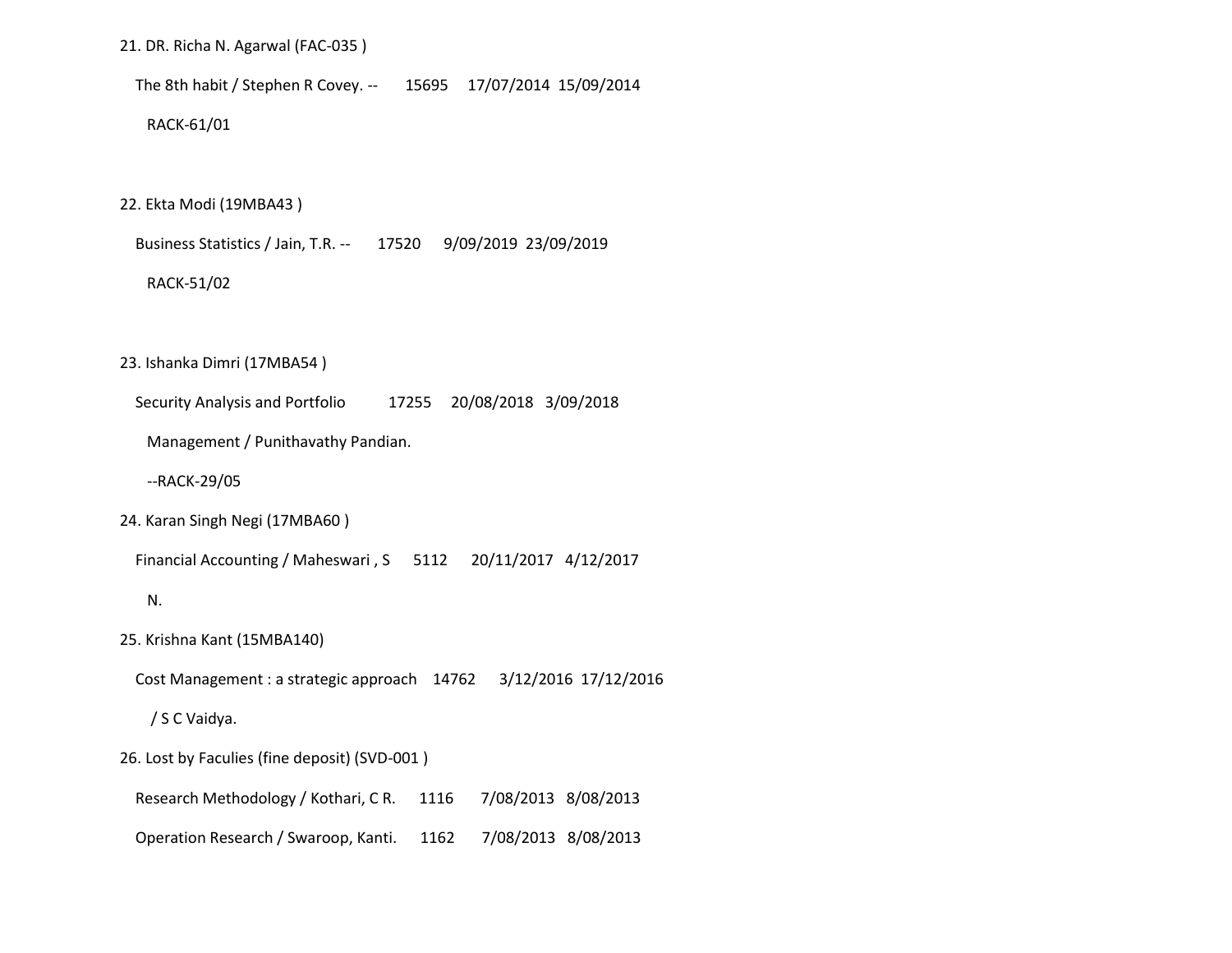Income Tax Law and Practice 2001-2002 1277 7/08/2013 8/08/2013

/ Prasad, Bhagwati.

| 7/08/2013 8/08/2013<br>Vector Algebra / Shanti, Narayan.<br>1756  |
|-------------------------------------------------------------------|
| Banking and Financial System / Prasad, 1881 7/08/2013 8/08/2013   |
| Nirmala.                                                          |
| 7/08/2013 8/08/2013<br>MCA Question Bank / UP Technical<br>1985   |
| University.                                                       |
| Graph Theory / Deo, Narsingh. -- RACK- 2060 7/08/2013 8/08/2013   |
| 77/05                                                             |
| Management Information System / Gupta, 2185 7/08/2013 8/08/2013   |
| A K. -- RACK 04/01                                                |
| The Central Excise Act-1944 / Bare<br>7/08/2013 8/08/2013<br>2193 |
| Act.                                                              |
| 7/08/2013 8/08/2013<br>Banking and Financial System<br>2329       |
| Ganesan, Senthil.                                                 |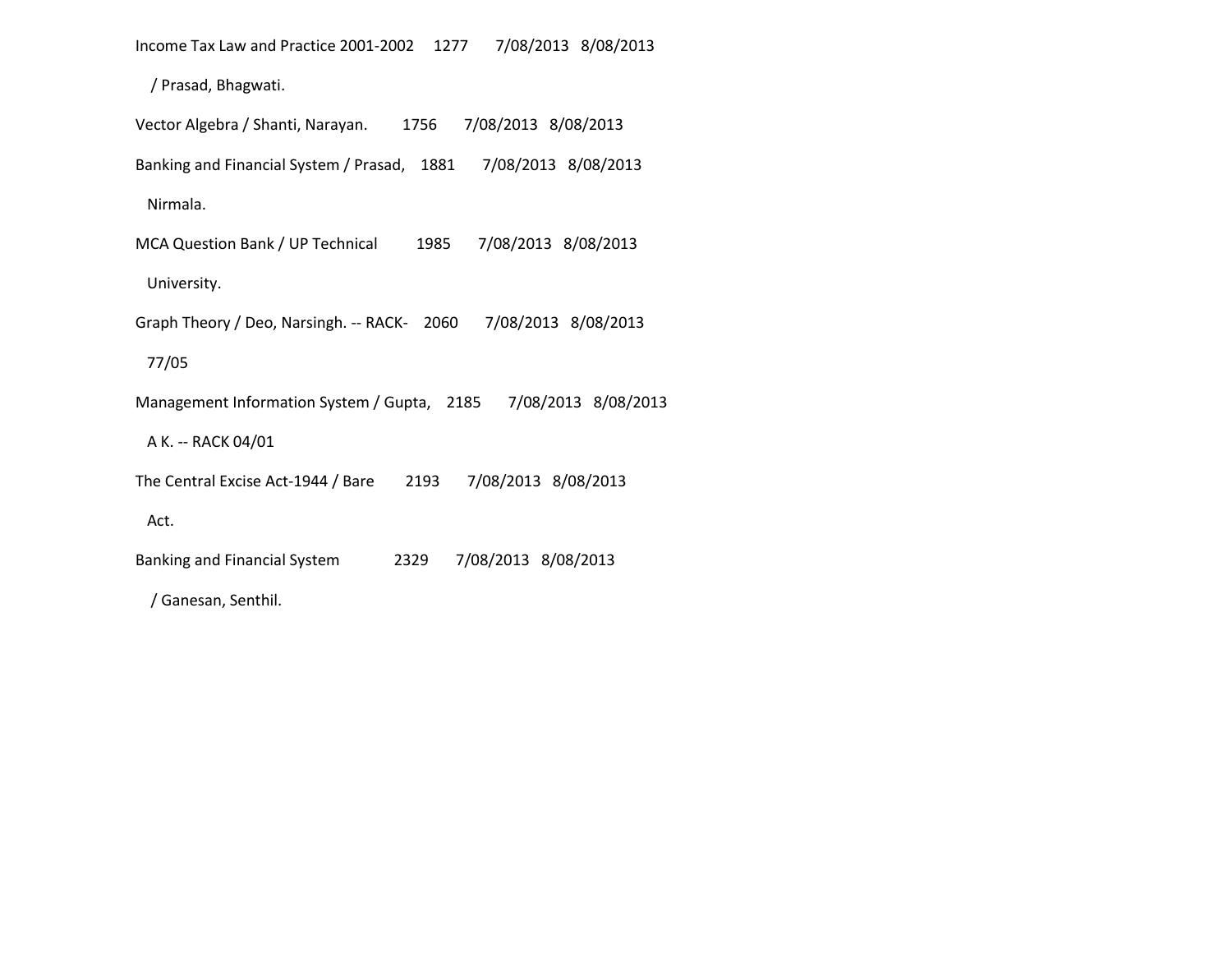|                   | JIM, Ghaziabad<br>LIST OF CHECKS-OUT Page: 5                                                 |                         |                     |        |
|-------------------|----------------------------------------------------------------------------------------------|-------------------------|---------------------|--------|
|                   | (By Member) Date: 30/10/2019                                                                 |                         |                     |        |
|                   | S.No. Member Title/Author                                                                    | *** Renewed on Renewals | Item ID Issued on   | Due on |
|                   | Teach yourself Microsoft Office-2000 2367 7/08/2013 8/08/2013<br>in 21 days / Urich, Laurie. |                         |                     |        |
|                   | Java-2 / Horstmann Cay S. 2490                                                               |                         | 7/08/2013 8/08/2013 |        |
|                   | Central Excise Manual (2003-04) 2507 7/08/2013 8/08/2013                                     |                         |                     |        |
| / Jain, R K.      |                                                                                              |                         |                     |        |
|                   | Management of Indian Financial 2689 7/08/2013 8/08/2013                                      |                         |                     |        |
|                   | Institution / Srivastava, RM.                                                                |                         |                     |        |
|                   | Practical Business and Statistics 273                                                        |                         | 7/08/2013 8/08/2013 |        |
| / Saha, Suranjan. |                                                                                              |                         |                     |        |
|                   | Operation Management / Krajewski, Lee 2937 7/08/2013 8/08/2013                               |                         |                     |        |
| J.                |                                                                                              |                         |                     |        |
|                   | Sams Teach Yourself Java in 24 hours 3011 7/08/2013 8/08/2013                                |                         |                     |        |
|                   | / Cadenhead, Rogors, Llomay, I.                                                              |                         |                     |        |
|                   | Organizational Behaviour / Robbins, S 4259 7/08/2013 8/08/2013                               |                         |                     |        |
| Ρ.                |                                                                                              |                         |                     |        |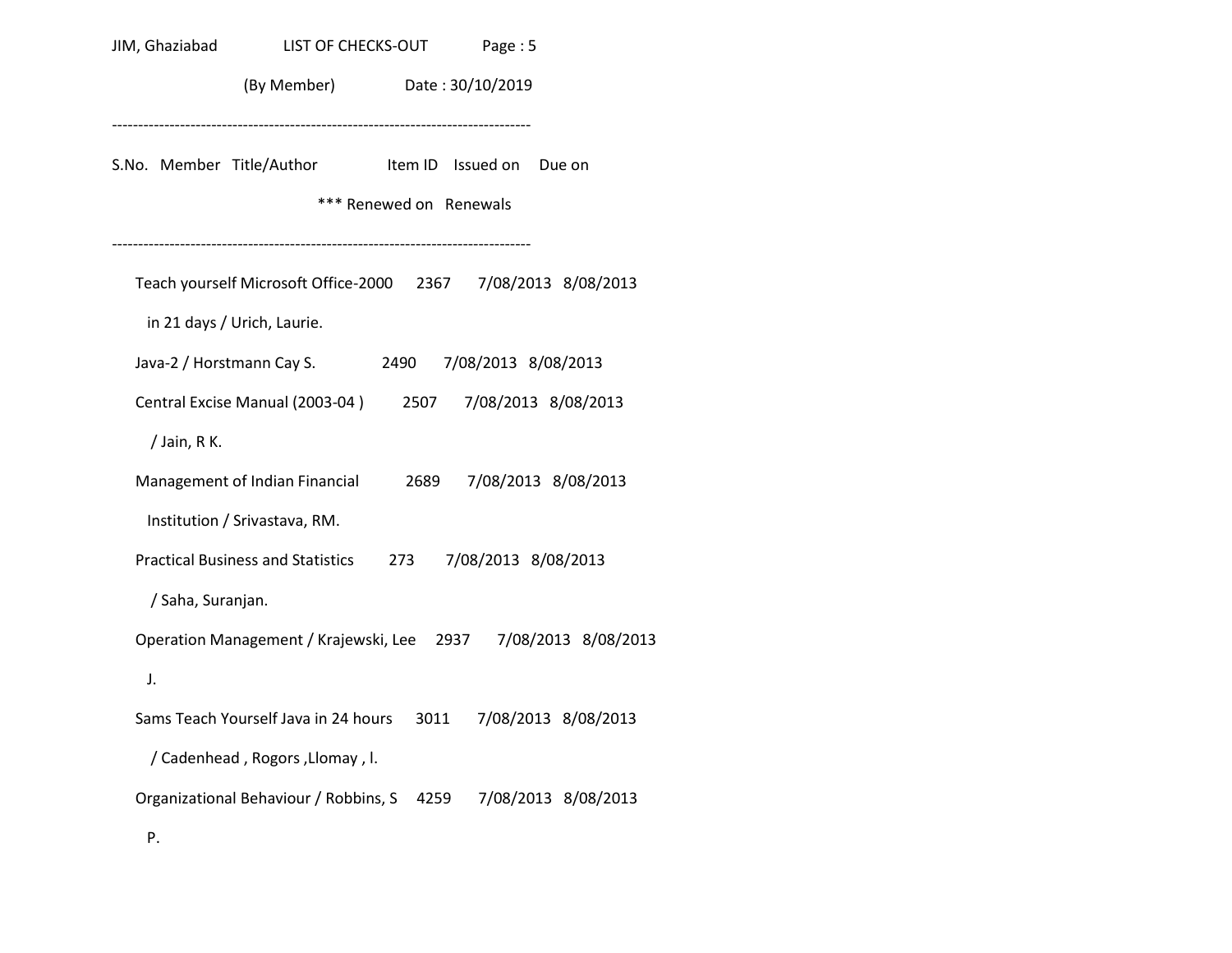| 7/08/2013 8/08/2013<br><b>Computer Networks &amp; Communication</b><br>4383 |
|-----------------------------------------------------------------------------|
| / Comer, DE.                                                                |
| Banking and Development Finance<br>7/08/2013 8/08/2013<br>4628              |
| / Batra, GS.                                                                |
| Teach yourself the art of conversation 4814<br>7/08/2013 8/08/2013          |
| / Watson, Eric.                                                             |
| Mercantile Law / Kapoor, ND.<br>7/08/2013 8/08/2013<br>4941                 |
| Research Methodology / Kothari, CR.<br>7/08/2013 8/08/2013<br>5309          |
| Electronic Commerce / Kalakota, Ravi. 5325<br>7/08/2013 8/08/2013           |
| Organizational Behavior / Luthans, 5365<br>7/08/2013 8/08/2013              |
| Fred.                                                                       |
| <b>Mathematics for Management</b><br>55<br>7/08/2013 8/08/2013              |
| / Raghavachari, M.                                                          |
| Service Marketing / Lovelock,<br>7/08/2013 8/08/2013<br>5618                |
| Christopher.                                                                |
| Introduction to Pointer C / Upadhyay, 5736<br>7/08/2013 8/08/2013           |
| SP.                                                                         |
| Database Management System / Majumdar, 5799<br>7/08/2013 8/08/2013          |
| Arun K.                                                                     |
| Consumer Behavior / Batra, Satish. -- 5830<br>7/08/2013 8/08/2013           |
| RACK-45/02                                                                  |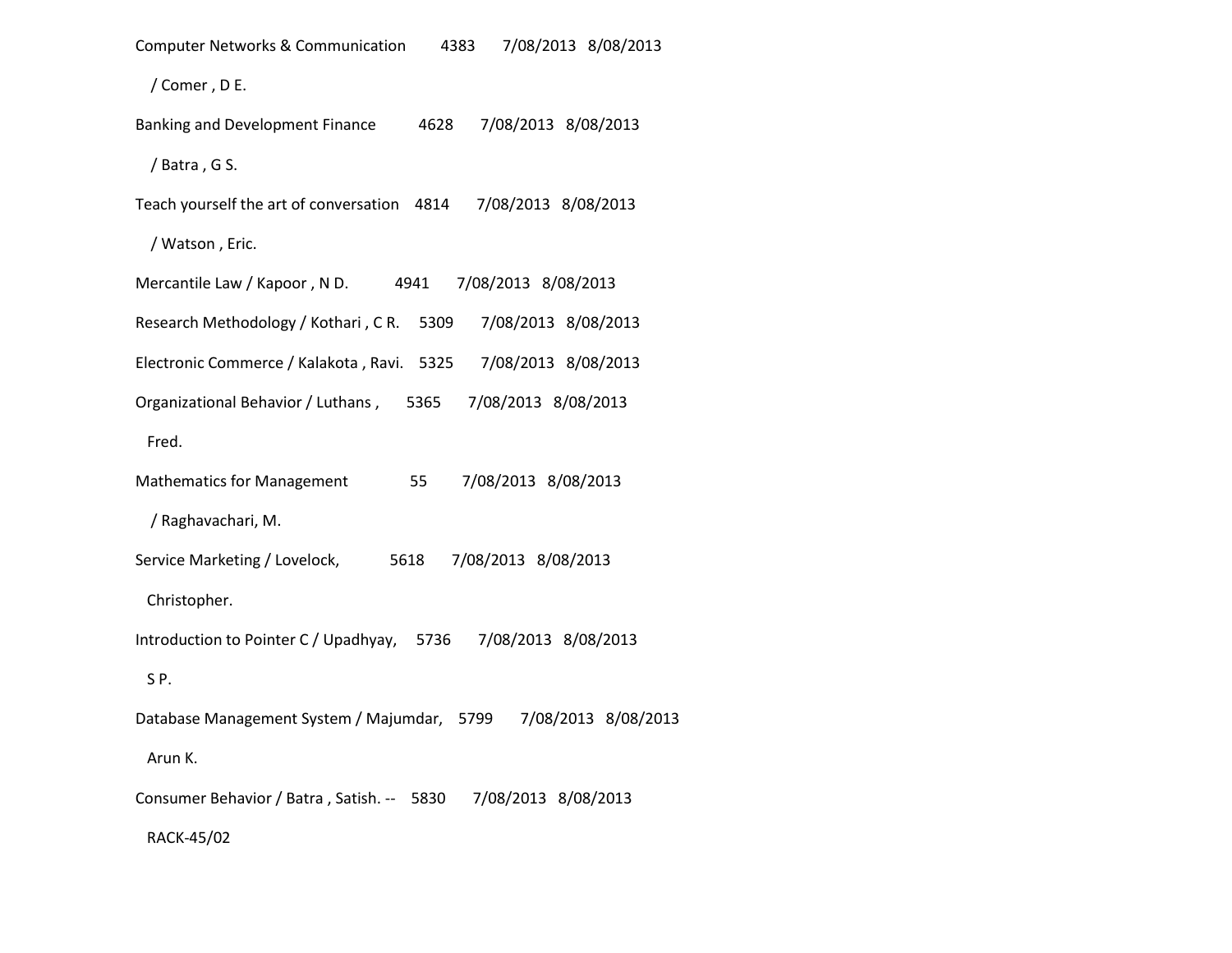Organizational Behavior / Agarwal, PK. 5932 7/08/2013 8/08/2013

--RACK-48/05

Business Environment / Cherunilam, 681 7/08/2013 8/08/2013

Francis. -- RACK 01/02

Services Marketing : integrating 7252 7/08/2013 8/08/2013

customer for across the fir

/ Valarie A Zeithaml.

Foxpro 2.5 made simple / Taxali, R K. 81 7/08/2013 8/08/2013

Laws of U.P.Trade Tax Centre and Sales 810 7/08/2013 8/08/2013

Tax / Vatsa, O S.

Management of Organizational Behavior 8717 7/08/2013 8/08/2013

/ Paul Hersey.

Business Mathematics / Sanchetti, D C. 929 7/08/2013 8/08/2013

Rural Marketing / U.C. Mathur. 9317 7/08/2013 8/08/2013

27. Lost by Students (fine deposit) (SVD-002 )

SQL Sever-7 the CompleteReference 1070 7/08/2013 8/08/2013

/ Coffman, Gayle.

Honnibal / Thomas, Harris. 1086 7/08/2013 8/08/2013

Marketing Management / Ramaswamy, V S. 1194 7/08/2013 8/08/2013

JIM, Ghaziabad LIST OF CHECKS-OUT Page : 6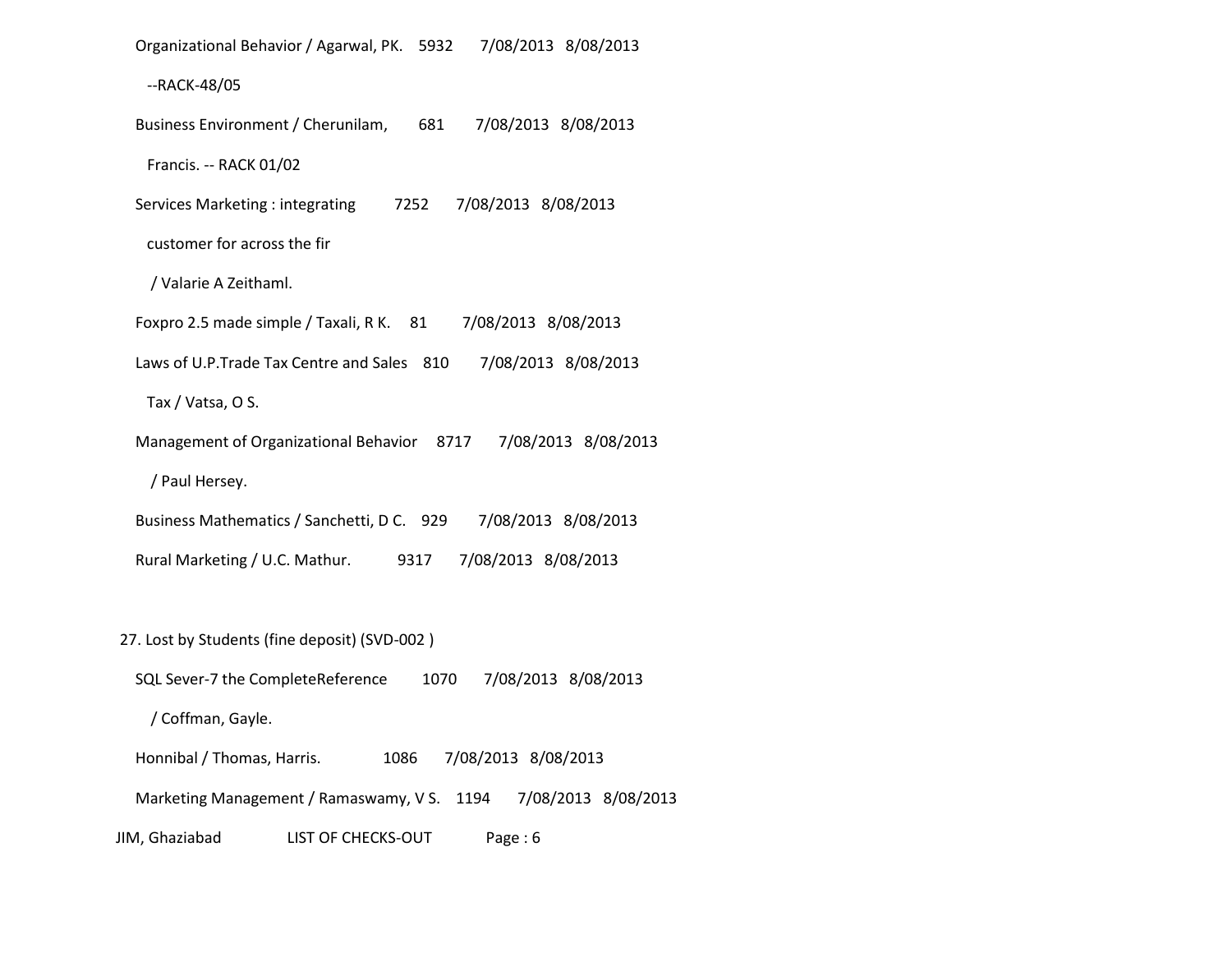--------------------------------------------------------------------------------

S.No. Member Title/Author Item ID Issued on Due on

\*\*\* Renewed on Renewals

--------------------------------------------------------------------------------

 Managerial Economics / Y Maheshwari. 12507 7/08/2013 8/08/2013 Research Methodolgy / R Panneerselvam. 14048 7/08/2013 8/08/2013 --RACK-50/02 Industrial Psychology / Blum, M L. 1475 7/08/2013 8/08/2013 Human Resource Management / V S P Rao. 14893 18/09/2013 19/09/2013 Financial Accounting / Maheshwari, S 1602 7/08/2013 8/08/2013 N. Financial Accounting / Maheshwari, S 1603 7/08/2013 8/08/2013 N. Priciples and Practice of Accountancy 1614 7/08/2013 8/08/2013 / Gupta, R L. Financial Management / Kulkarni, P V. 1959 7/08/2013 8/08/2013 Human Resource Management / Dessler, 2280 7/08/2013 8/08/2013 Gary. -- RACK-16/05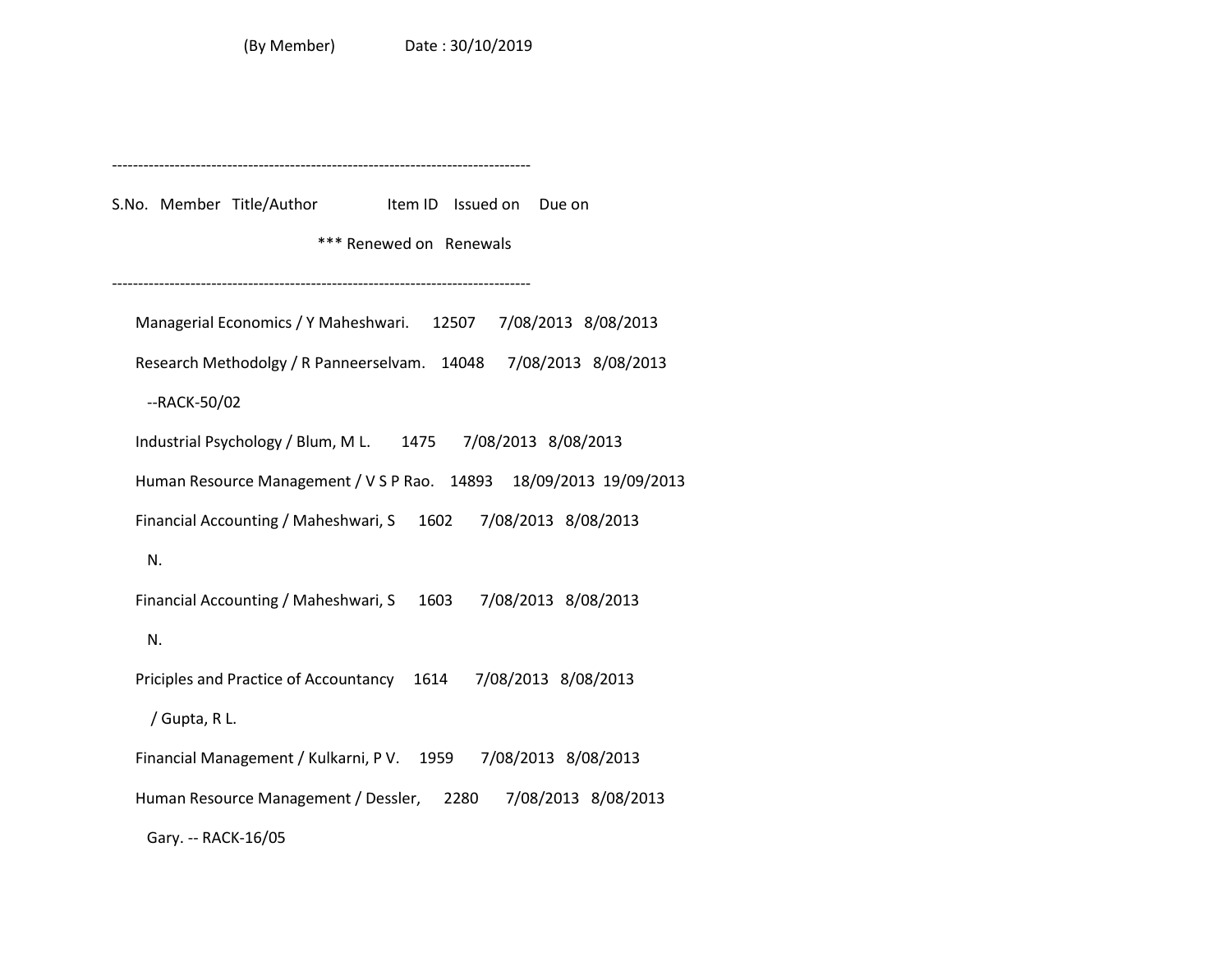| 7/08/2013 8/08/2013<br>Banking Theory / Gorden, E.<br>3156               |
|--------------------------------------------------------------------------|
| Management / Stonner, James A F.<br>7/08/2013 8/08/2013<br>325           |
| 7/08/2013 8/08/2013<br>Multinational Financial Management<br>370         |
| / Madhu, Vij.                                                            |
| 7/08/2013 8/08/2013<br><b>International Financial Management</b><br>4486 |
| / Vij , Madhu.                                                           |
| Marketing Research / Wrenn, Bruce.<br>7/08/2013 8/08/2013<br>4561        |
| 7/08/2013 8/08/2013<br>Financial reporting and disclosure<br>4630        |
| practices / Rao, P Mohana.                                               |
| Principles of Mercantile Law / Singh,<br>5500<br>7/08/2013 8/08/2013     |
| Avtar.                                                                   |
| 7/08/2013 8/08/2013<br>Introduction to Software Engineering<br>5940      |
| / Entiram Raja Khan.                                                     |
| Management of Organizational Behavior<br>6072<br>7/08/2013 8/08/2013     |
| / Paul Hersey.                                                           |
| Production Operation Management / B S<br>7/08/2013 8/08/2013<br>6285     |
| Goel. -- RACK-22/02                                                      |
| Information System / Sarika Jain.<br>7/08/2013 8/08/2013<br>6328         |
| Labour Laws: one should know / Ajay<br>6451<br>7/08/2013 8/08/2013       |
| Garg.                                                                    |
| The Complete Reference Office-2000<br>7/08/2013 8/08/2013<br>674         |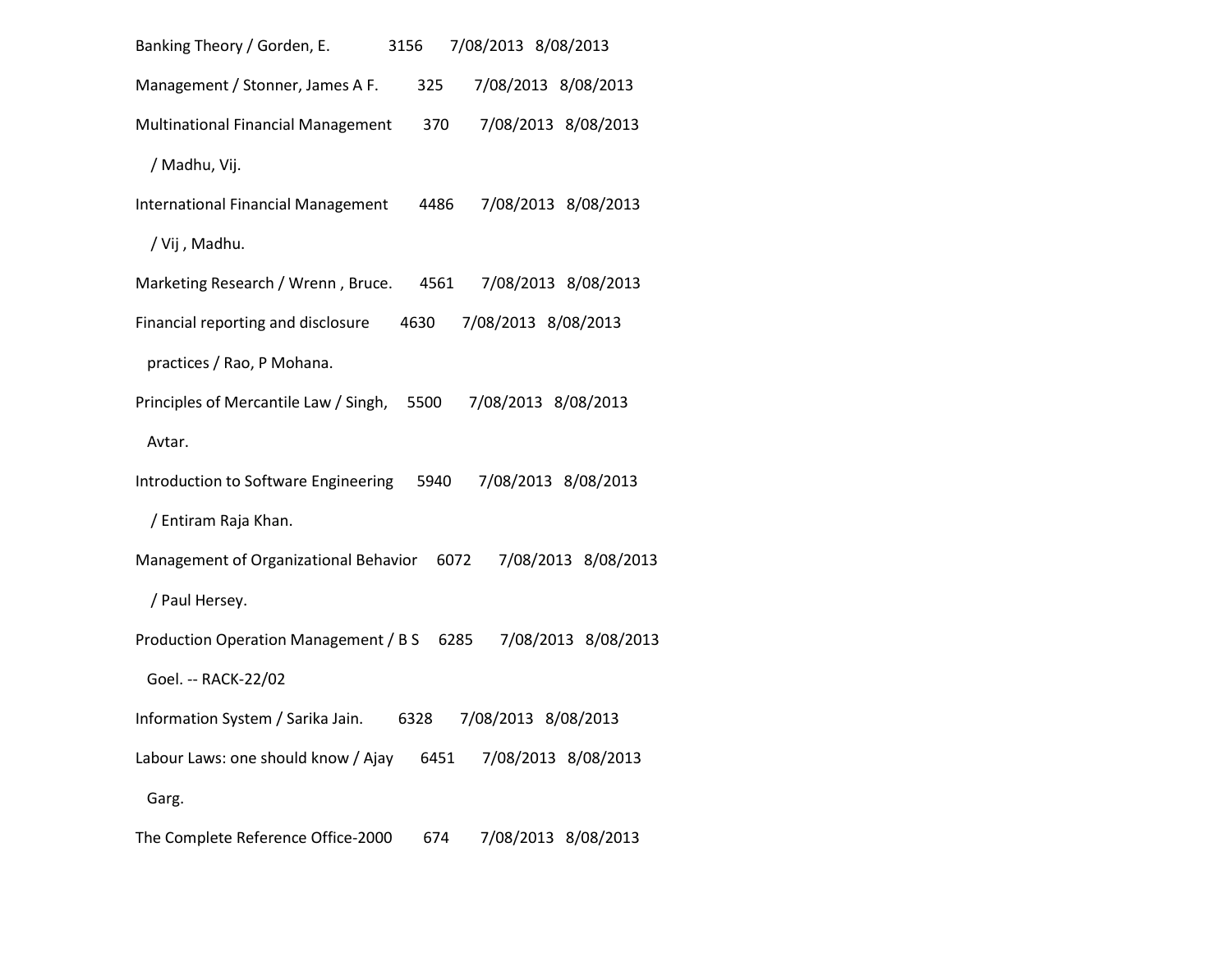/ Nelson, Stephen L.

Business Economics / Chaturvedi, D D. 713 7/08/2013 8/08/2013

Human Resource Management / K 7311 19/05/2014 20/05/2014

Aswathappa.

28. Madhu Shri Bhattacharjee (14MBA51 )

Statistics for Business and Economics 7625 22/11/2014 8/12/2014

/ Jiit S Chandan. -- RACK-20/03

29. MEENAKSHI MISHRA (13MBA47 )

Human Resource Management / Gupta, C 16439 18/11/2014 2/12/2014

B. -- RACK 10/05

30. Neha Gupta (14MBA150)

An Introduction to Statistical Methods 16118 30/10/2014 13/11/2014

/ C B Gupta.

Business Statistics / Gupta, S P. 2852 30/10/2014 13/11/2014

Practical Problems in Statistics 63 30/10/2014 13/11/2014

/ Elhance, D N.

Business Environment / Shaikh Saleem. 8483 21/10/2014 4/11/2014

JIM, Ghaziabad LIST OF CHECKS-OUT Page : 7

(By Member) Date : 30/10/2019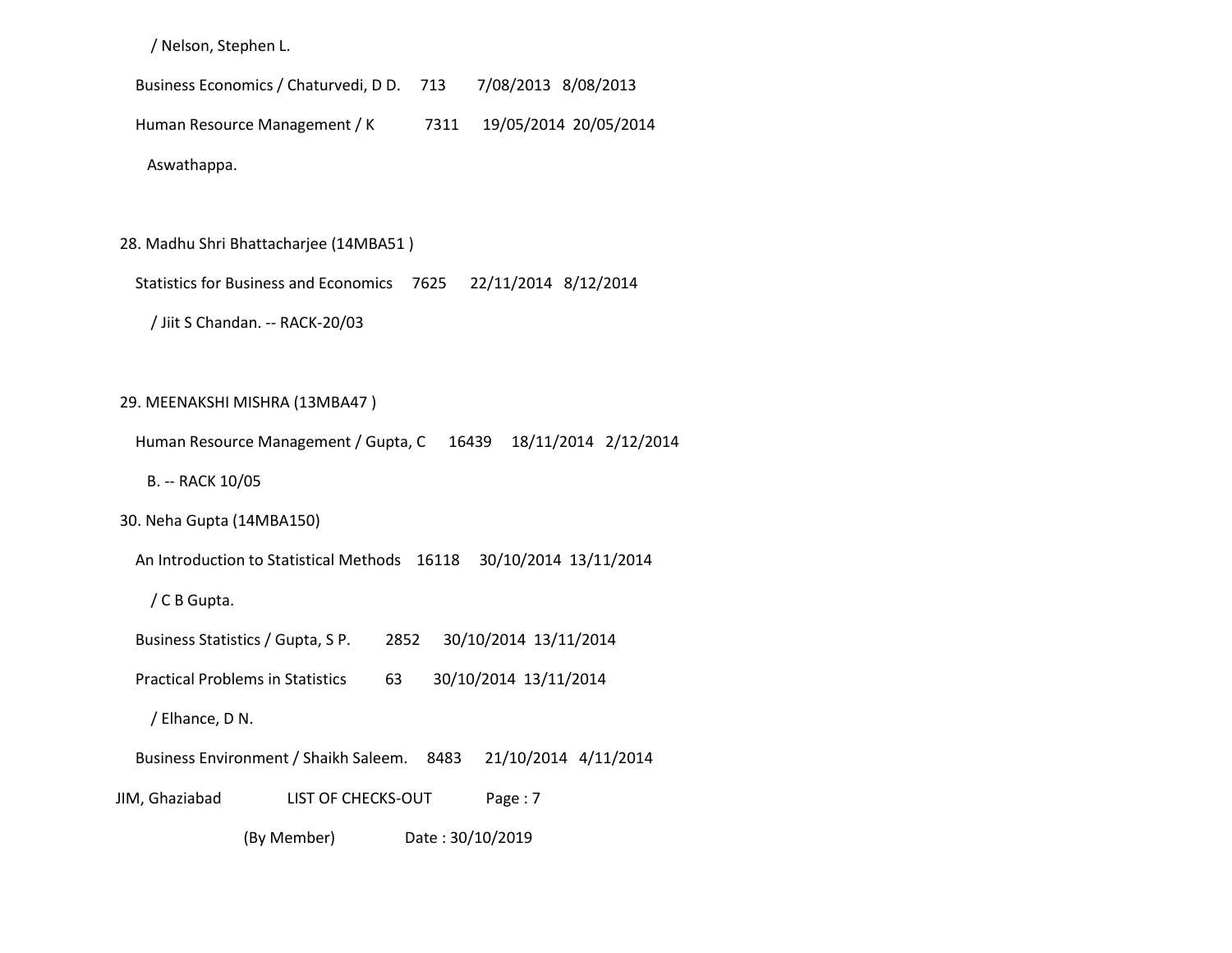--------------------------------------------------------------------------------

S.No. Member Title/Author Item ID Issued on Due on

\*\*\* Renewed on Renewals

--------------------------------------------------------------------------------

#### 31. NITISH SHUKLA (13MBA61 )

Business Research Methods and 10560 2/04/2014 16/04/2014

Techniques / P C Mittal. -- RACK-

14/03

#### 32. Not deposit by the lefted Students (SVD-004 )

 Let us C / Yashwant Kanetkar. 10969 7/08/2013 8/08/2013 Marketing Management / Kotler, Philip. 1146 7/08/2013 8/08/2013 Computer Fundamental / Sinha, P K. 115 7/08/2013 8/08/2013 Marketing Management / Ramaswamy, V S. 1192 7/08/2013 8/08/2013 Financial Accounting for Management 12071 17/08/2013 19/08/2013 / Ambrish Gupta. Financial Accounting for Management 12154 16/08/2013 19/08/2013 / Ambrish Gupta.

Marketing Management: text and cases 12294 16/08/2013 19/08/2013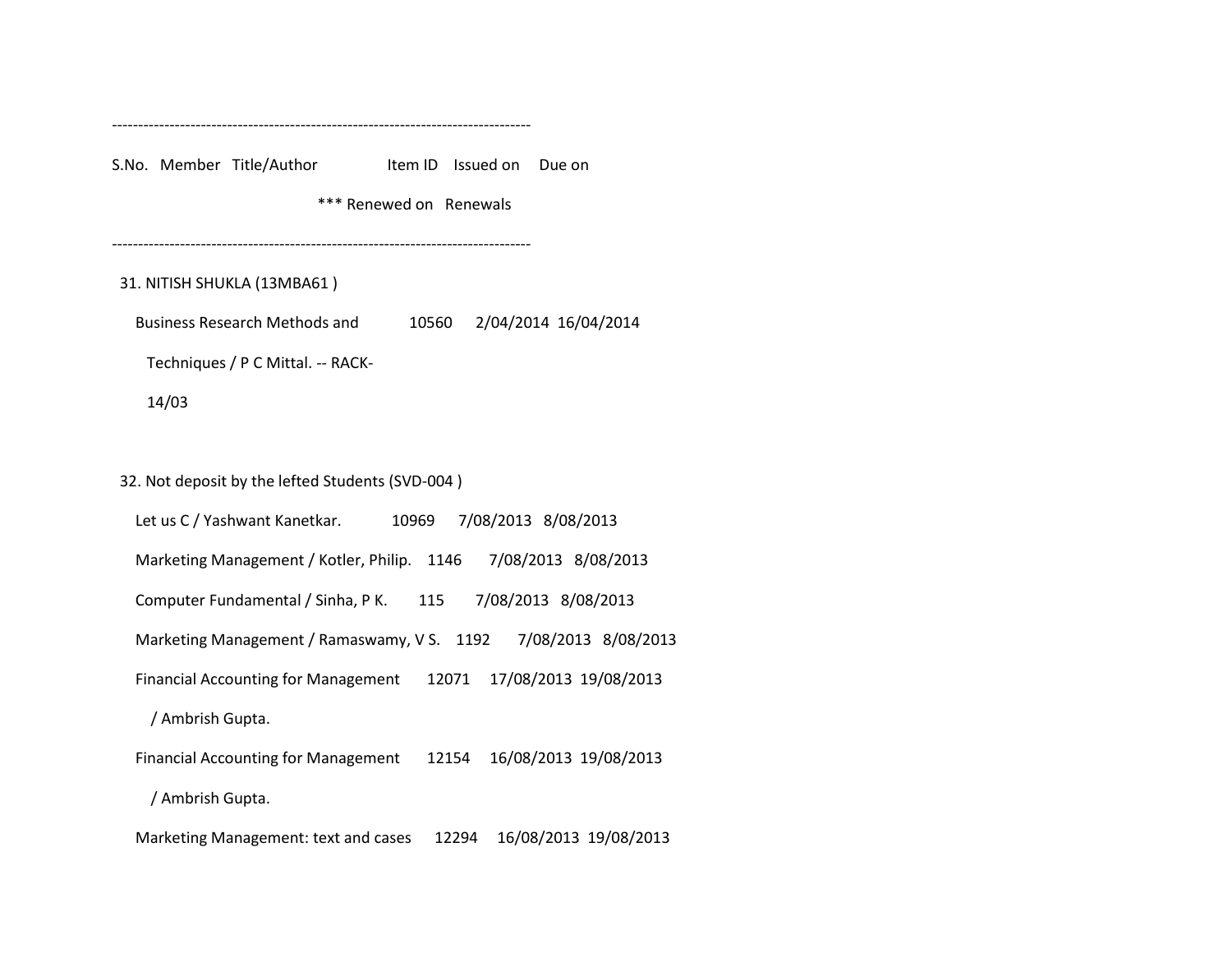/ S H H Kazmi.

 Business Statistics / R S Bharadwaj. 12379 16/08/2013 19/08/2013 --RACK-22/01

| Business Statistics / R S Bharadwaj.     | 12380 |                       | 16/08/2013 19/08/2013 |
|------------------------------------------|-------|-----------------------|-----------------------|
| Business Statistics / R S Bharadwaj.     | 12401 |                       | 16/08/2013 19/08/2013 |
| Business Statistics / R S Bharadwaj.     | 12413 |                       | 16/08/2013 19/08/2013 |
| Managerial Economics / Y Maheshwari.     | 12470 |                       | 16/08/2013 19/08/2013 |
| Managerial Economics / Y Maheshwari.     | 12531 |                       | 16/08/2013 19/08/2013 |
| <b>Exploring Supply Chain Management</b> | 12642 |                       | 16/08/2013 19/08/2013 |
| / Upendra Kachru.                        |       |                       |                       |
| Working Capital Management / Krish       | 12664 |                       | 16/08/2013 19/08/2013 |
| Rangarajan. -- RACK-11/04                |       |                       |                       |
| Working Capital Management / Krish       | 12683 |                       | 16/08/2013 19/08/2013 |
| Rangarajan.                              |       |                       |                       |
| Industrial Relations / B D Singh. --     | 12739 | 16/08/2013 19/08/2013 |                       |
| RACK-32/07                               |       |                       |                       |
| Industrial Relations / B D Singh.        | 12772 | 7/08/2013 8/08/2013   |                       |
| Industrial Relations / B D Singh. --     | 12781 | 16/08/2013 19/08/2013 |                       |
| RACK-32/07                               |       |                       |                       |
| Security Analysis and Portfolio          | 12929 | 16/08/2013 19/08/2013 |                       |
| Management / Sudhindra Bhat.             |       |                       |                       |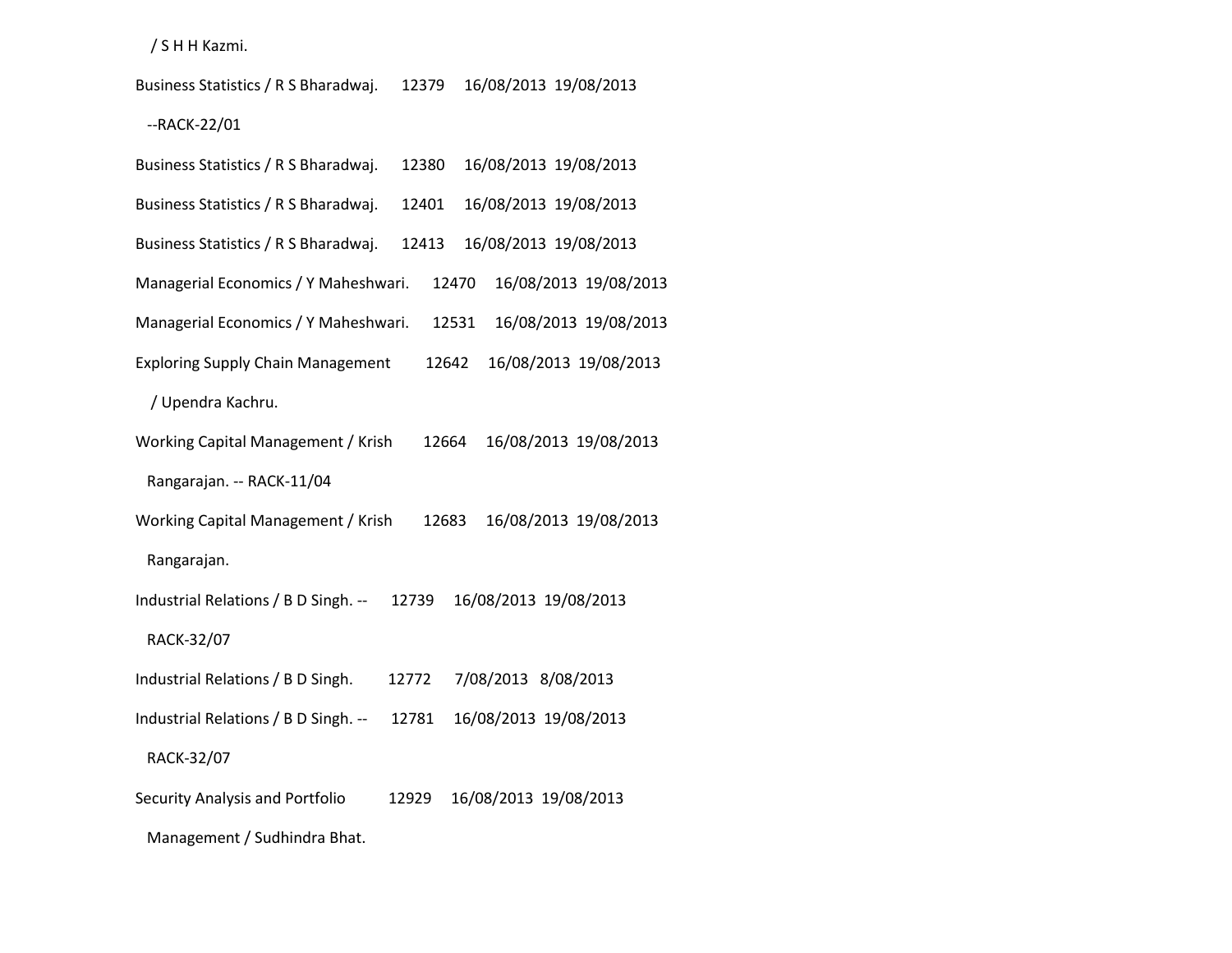| Management: text and cases / V S P |  | 13105 16/08/2013 19/08/2013 |  |
|------------------------------------|--|-----------------------------|--|
|------------------------------------|--|-----------------------------|--|

Rao.

| Management: text and cases / V S P       |                           | 13106 |                     | 16/08/2013 19/08/2013 |
|------------------------------------------|---------------------------|-------|---------------------|-----------------------|
| Rao.                                     |                           |       |                     |                       |
| Management: text and cases / V S P       |                           | 13113 |                     | 16/08/2013 19/08/2013 |
| Rao.                                     |                           |       |                     |                       |
| Management: text and cases / V S P       |                           | 13118 |                     | 16/08/2013 19/08/2013 |
| Rao.                                     |                           |       |                     |                       |
| Business Communication / M K Sehgal.     |                           | 13138 |                     | 7/08/2013 8/08/2013   |
| Business Communication / M K Sehgal.     |                           | 13160 |                     | 16/08/2013 19/08/2013 |
| Business Communication / M K Sehgal.     |                           | 13183 |                     | 16/08/2013 19/08/2013 |
| Business Communication / M K Sehgal.     |                           | 13200 |                     | 16/08/2013 19/08/2013 |
| <b>Accounting and Financial Analysis</b> |                           | 13225 |                     | 16/08/2013 19/08/2013 |
| / Varshney, J. C. -- RACK-17/06          |                           |       |                     |                       |
| <b>Accounting and Financial Analysis</b> |                           | 13283 | 7/08/2013 8/08/2013 |                       |
| / Varshney, J. C.                        |                           |       |                     |                       |
| <b>Accounting and Financial Analysis</b> |                           | 13293 |                     | 16/08/2013 19/08/2013 |
| / Varshney, J.C.                         |                           |       |                     |                       |
| <b>Accounting and Financial Analysis</b> |                           | 13301 |                     | 16/08/2013 19/08/2013 |
| / Varshney, J. C.                        |                           |       |                     |                       |
| JIM, Ghaziabad                           | <b>LIST OF CHECKS-OUT</b> |       | Page: 8             |                       |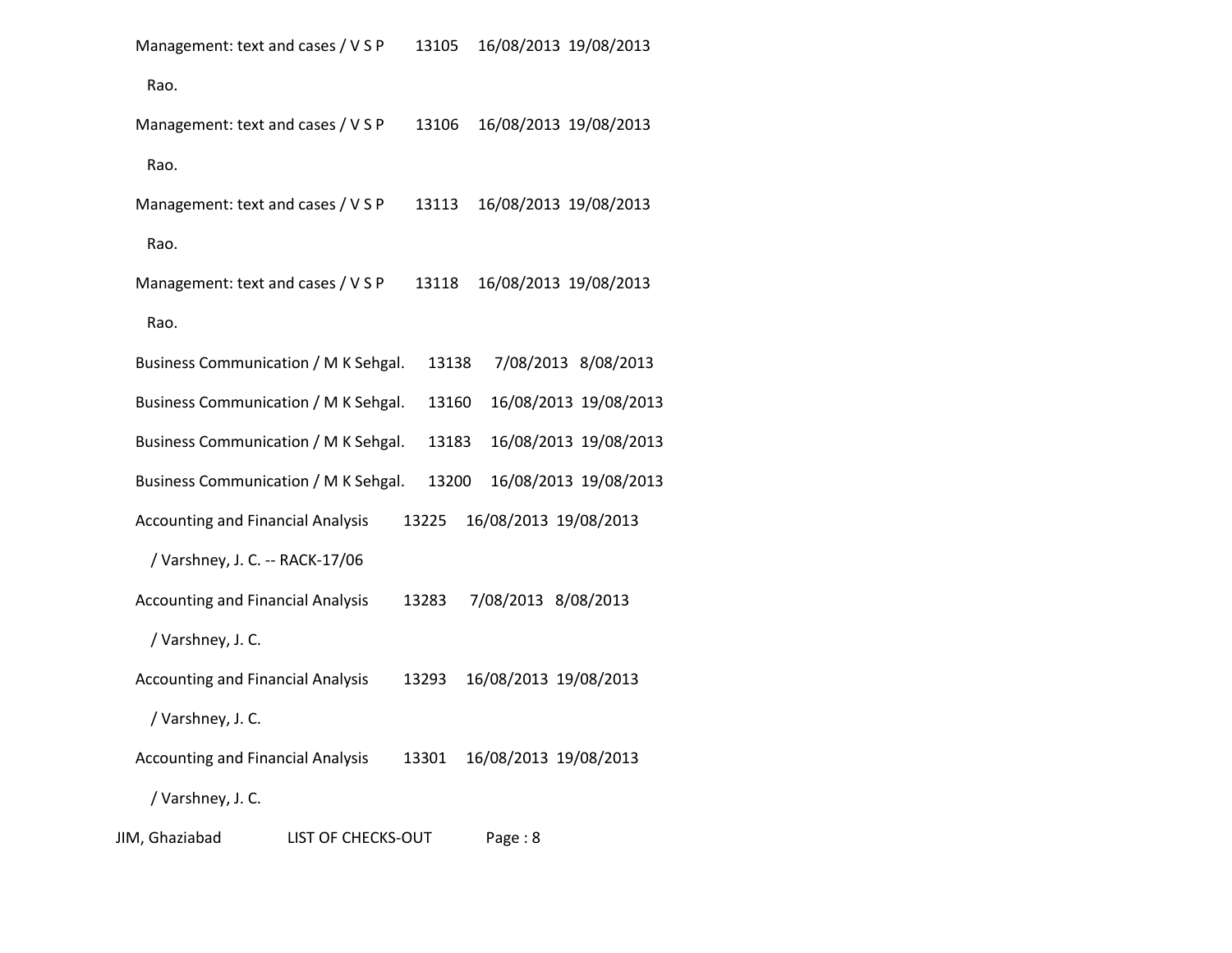-------------------------------------------------------------------------------- S.No. Member Title/Author Item ID Issued on Due on \*\*\* Renewed on Renewals -------------------------------------------------------------------------------- Introduction to Computer Science 13414 7/08/2013 8/08/2013 / ITL. Introduction to Computer Science 13419 16/08/2013 19/08/2013 / ITL. Introduction to Computer Science 13427 7/08/2013 8/08/2013 / ITL. Management of Organizational Behaviour 14299 16/08/2013 19/08/2013 / Paul Hersey. -- RACK 06/05 Management of Organizational Behavior 14822 16/08/2013 19/08/2013 / Hersey Paul. Fundamental of Computer / Rajaraman, 1527 7/08/2013 8/08/2013 V. Principle and Practice of Management 1567 7/08/2013 8/08/2013 / Prasad, L M.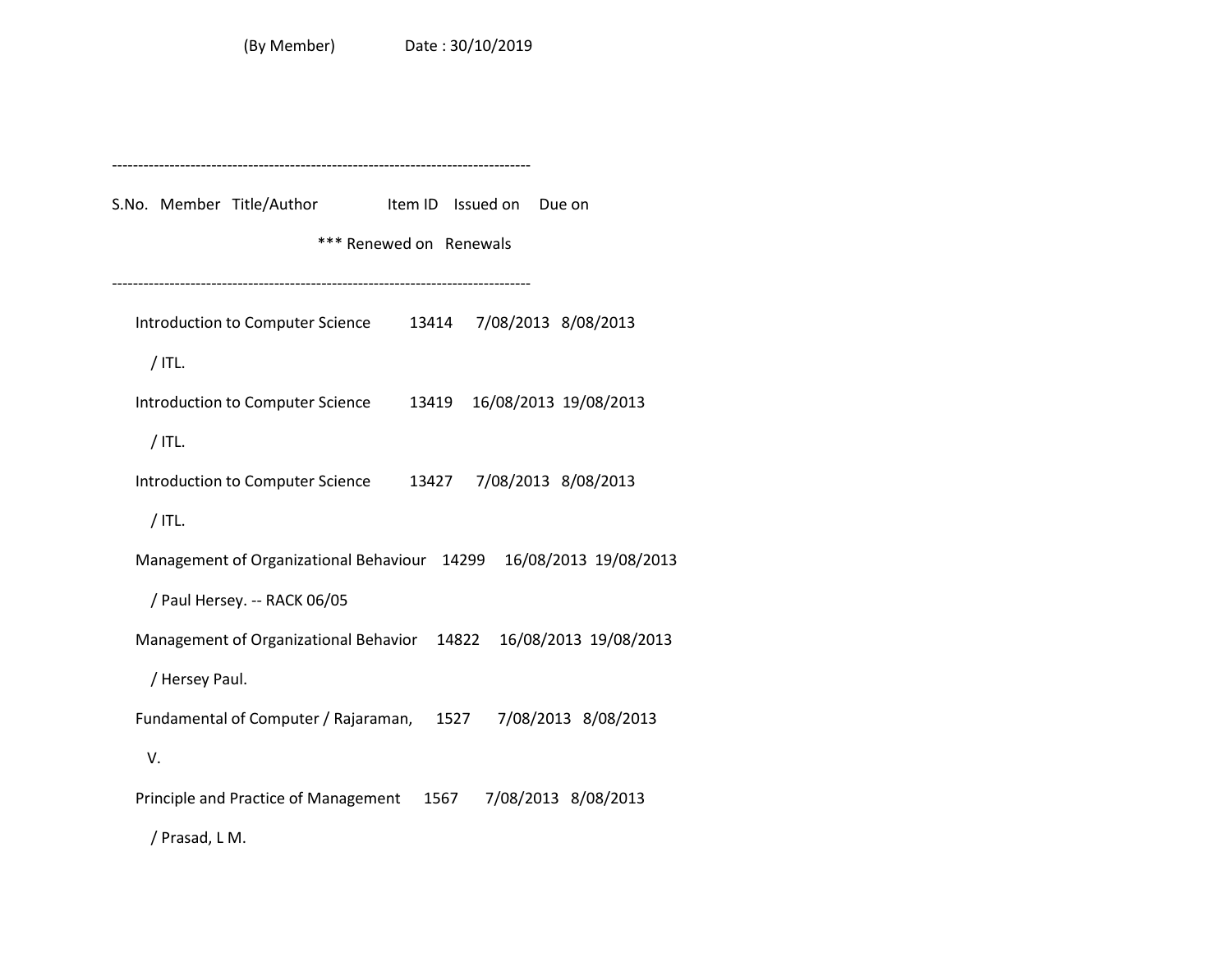Marketing Management / M Govindrajan. 15708 16/08/2013 19/08/2013

# --RACK-39/03

| Marketing Management / M Govindrajan.<br>16/08/2013 19/08/2013<br>15718 |
|-------------------------------------------------------------------------|
| Business Statistics / Sharma J K.<br>15817 16/08/2013 19/08/2013        |
| 7/08/2013 8/08/2013<br><b>Elements of Financial Management</b><br>1625  |
| / Maheswari, S N. -- RACK-13/05                                         |
| Business Communication / Sinha, K K.<br>1666<br>7/08/2013 8/08/2013     |
| Economics / Samuelson, A.<br>196<br>7/08/2013 8/08/2013                 |
| 7/08/2013 8/08/2013<br>Economics / Samuelson, A.<br>198                 |
| Essential of Management / Koontz,<br>20<br>7/08/2013 8/08/2013          |
| Harold.                                                                 |
| Organisation Behaviour / Prasad, L M. 2075<br>7/08/2013 8/08/2013       |
| Computer System Architecture / Mano,<br>7/08/2013 8/08/2013<br>2447     |
| Morris M.                                                               |
| Micro Economics / Reynolds, Lloyd G. 2581<br>7/08/2013 8/08/2013        |
| Introducing Microsoft Net<br>7/08/2013 8/08/2013<br>2785                |
| / Platt, David S.                                                       |
| Management / Robbins, Stephen P.<br>2947<br>7/08/2013 8/08/2013         |
| 14/08/2013 15/08/2013<br>Internet World Wide Web / Daitel, H<br>3058    |
| M.                                                                      |
|                                                                         |

Principles of Management / Tripathi, P 31 7/08/2013 8/08/2013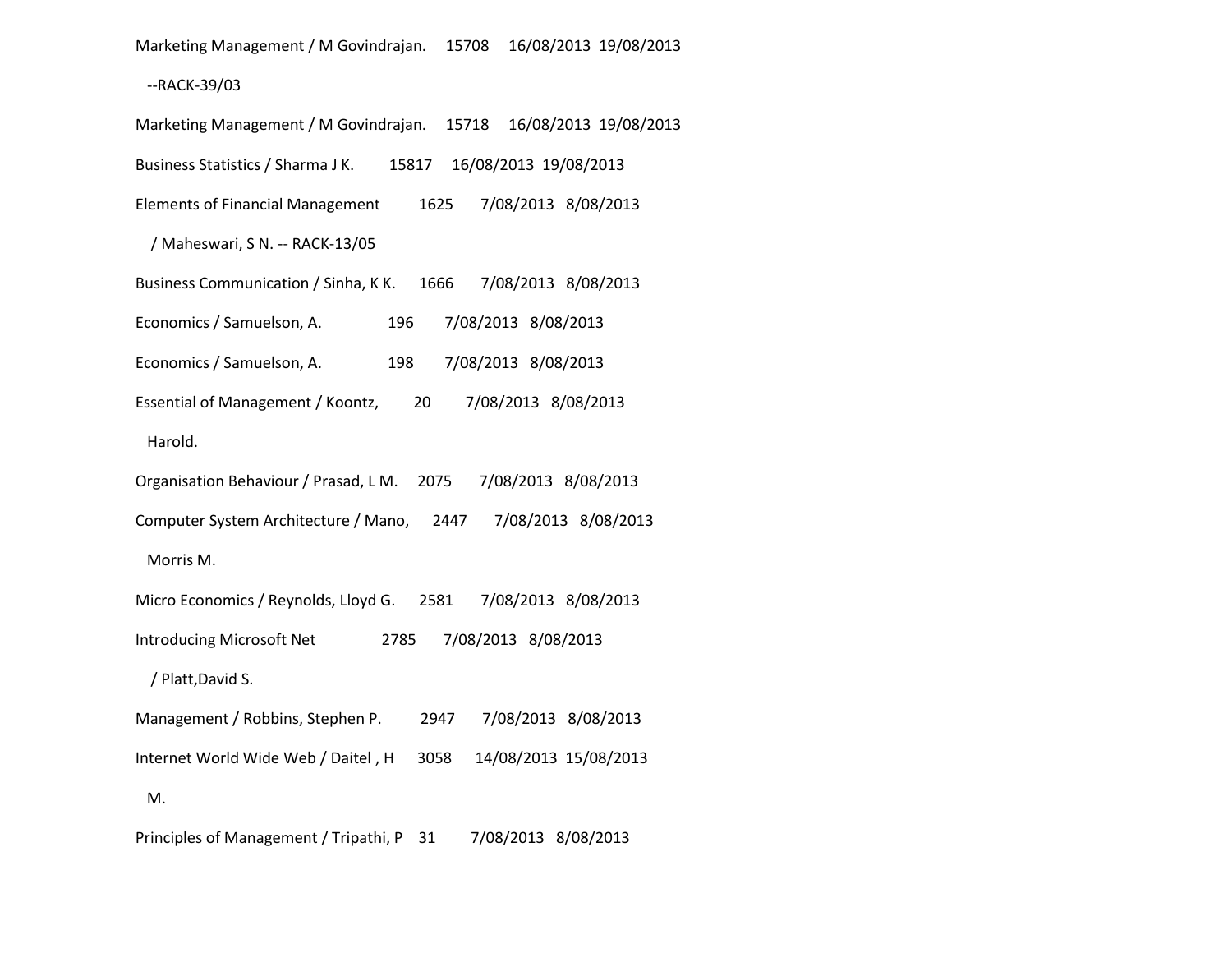C.

 Managerial Economics / Atmanand. 314 7/08/2013 8/08/2013 Management / Robbins, Stephen P. 319 7/08/2013 8/08/2013 Cost Accountancy / Nigam, Lall. 353 7/08/2013 8/08/2013 Retail Management / Bermon , Barry. 3973 7/08/2013 8/08/2013 Principles of Marketing / Kotler , 4260 7/08/2013 8/08/2013 Philip. Principle of Management / Tripathi, P 430 7/08/2013 8/08/2013 C. Principle of Management / Tripathi, P 432 7/08/2013 8/08/2013 C. Financial Management / Gupta, R K. 444 7/08/2013 8/08/2013 Dynamics of Entrepreneural Development 4462 7/08/2013 8/08/2013 & Management / Desai , Vasant. International Trade / Agrawal , Raj. 4513 7/08/2013 8/08/2013 Mercantile Law / Kapoor , N D. 4938 7/08/2013 8/08/2013 Information Technology Management 4972 7/08/2013 8/08/2013 / Lucas , Henry C. -- RACK 04/02 Small- Scale Industries and 5026 7/08/2013 8/08/2013 Entrepreneurship / Desai , Vasant. JIM, Ghaziabad LIST OF CHECKS-OUT Page : 9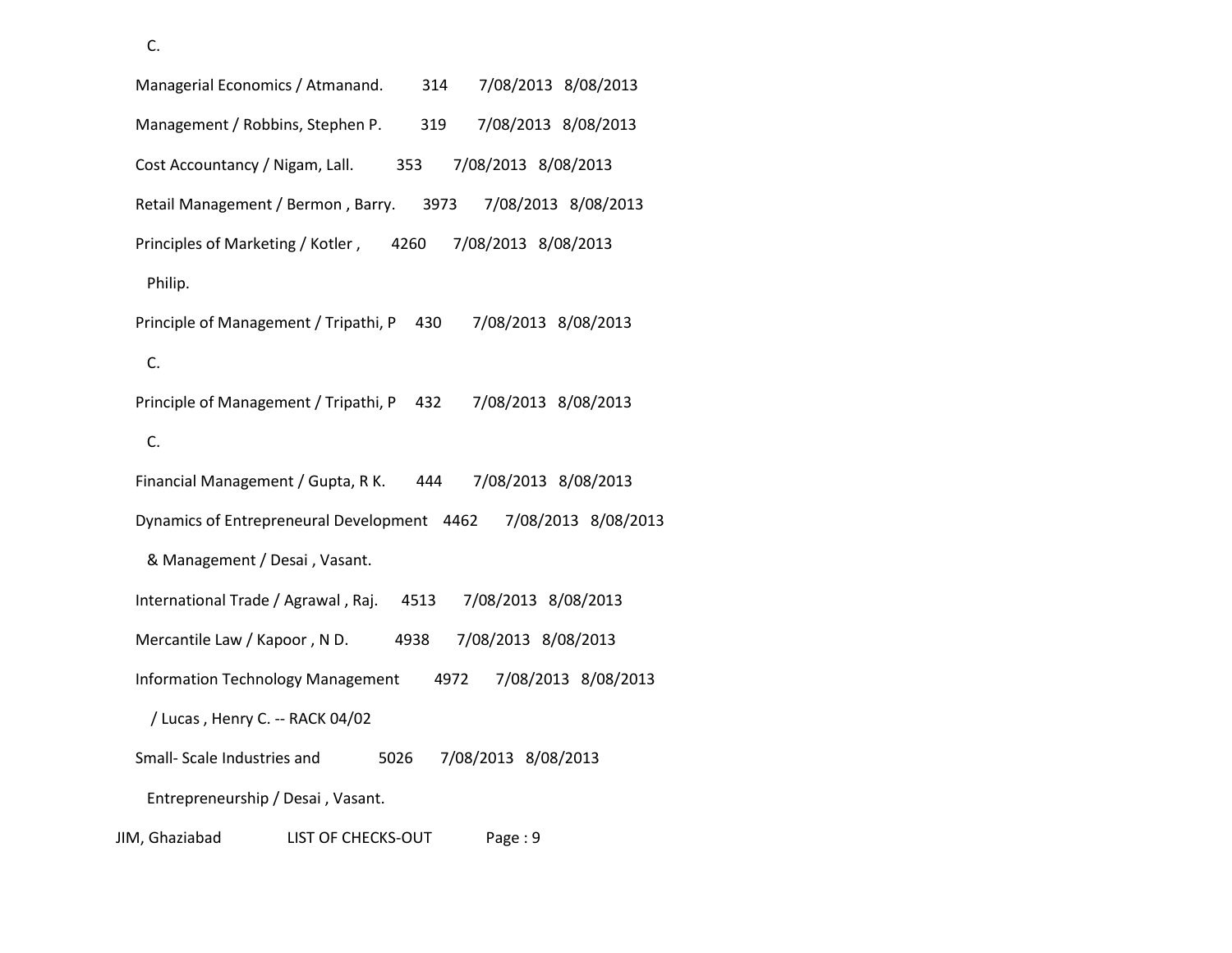-------------------------------------------------------------------------------- S.No. Member Title/Author Item ID Issued on Due on \*\*\* Renewed on Renewals -------------------------------------------------------------------------------- Marketing Research / Beri , G C. -- 5073 7/08/2013 8/08/2013 RACK-44/02 The Complete Reference Java 2 5209 7/08/2013 8/08/2013 / Schildt , Herbert. Fundamental of Statistics / Elhance, D 533 7/08/2013 8/08/2013 N. Fundamental of Statistics / Elhance, D 534 7/08/2013 8/08/2013 N. Marketing Management / Gupta, C B. 5359 7/08/2013 8/08/2013 Marketing Research Methodological 5376 7/08/2013 8/08/2013 Foundations / Churchill ,Gilbert. Principle of Marketing / Kotler, 544 7/08/2013 8/08/2013 Philip. Human Resource Management / Rao , V S 5443 7/08/2013 8/08/2013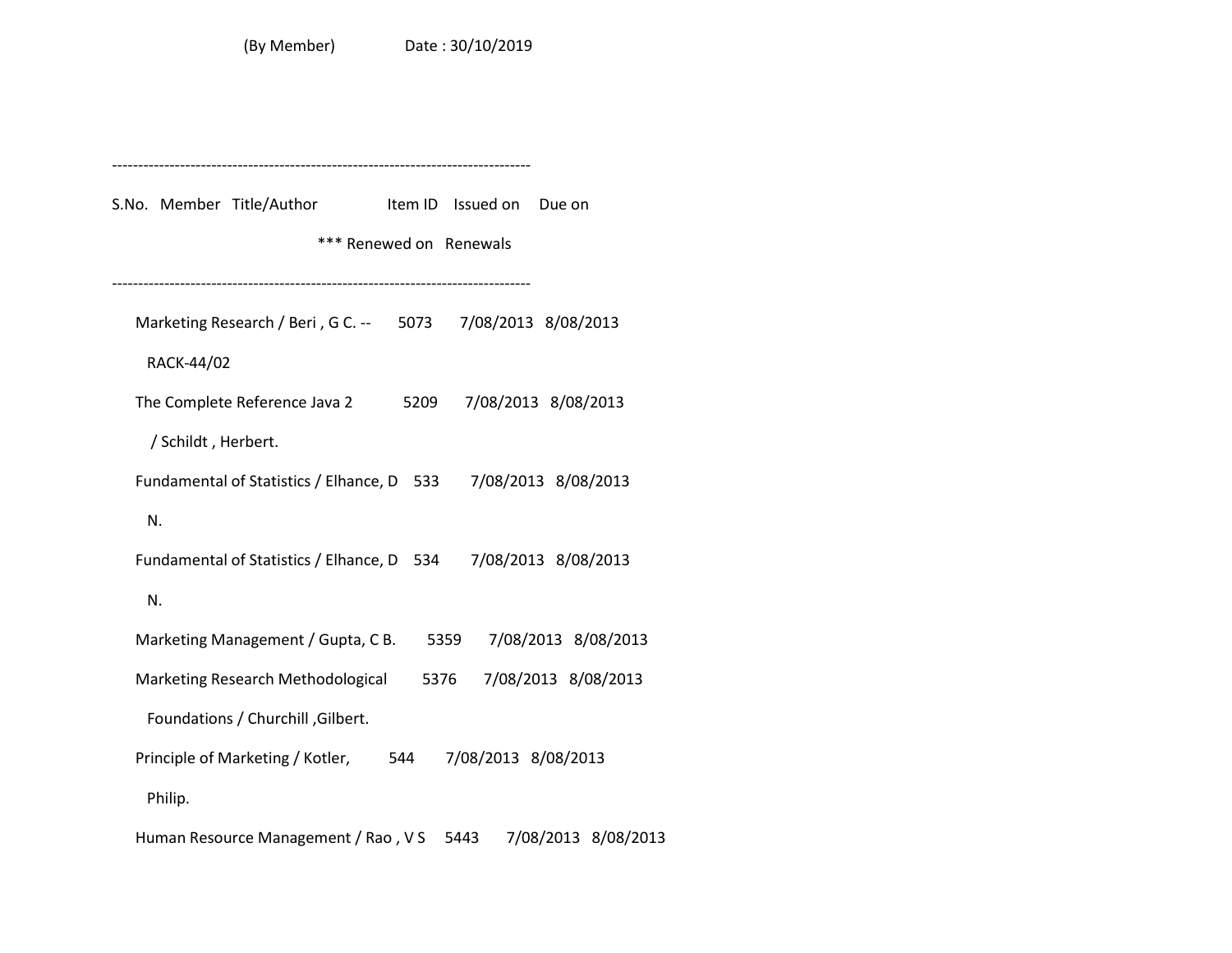P.

 Indian Economics / Datt , Ruddar. 5449 7/08/2013 8/08/2013 Human Resource Management & Personnel 5493 7/08/2013 8/08/2013 Management text & case / K, Aswathappa. Behavior in Organizations / Greenberg, 5610 7/08/2013 8/08/2013 Jerald. Marketing Management / Kotler, Philip. 5616 7/08/2013 8/08/2013 Business Law / Tulsian, P C. 5847 7/08/2013 8/08/2013 Principle and Practice of Management 592 7/08/2013 8/08/2013 / Prasad, L M. Communication for Business / Shirley 5923 7/08/2013 8/08/2013 Taylor. Computer Fundamentals / Sinha, P K. 602 7/08/2013 8/08/2013 Indirect Taxes / V S Datey. 6154 7/08/2013 8/08/2013 A Programmers Guide to Java 6667 7/08/2013 8/08/2013 Certification / Khalid A Mughal. Organisation Behaviour / Luthans, 688 7/08/2013 8/08/2013 Fred. Organisation Behaviour / Luthans, 690 14/08/2013 15/08/2013 Fred.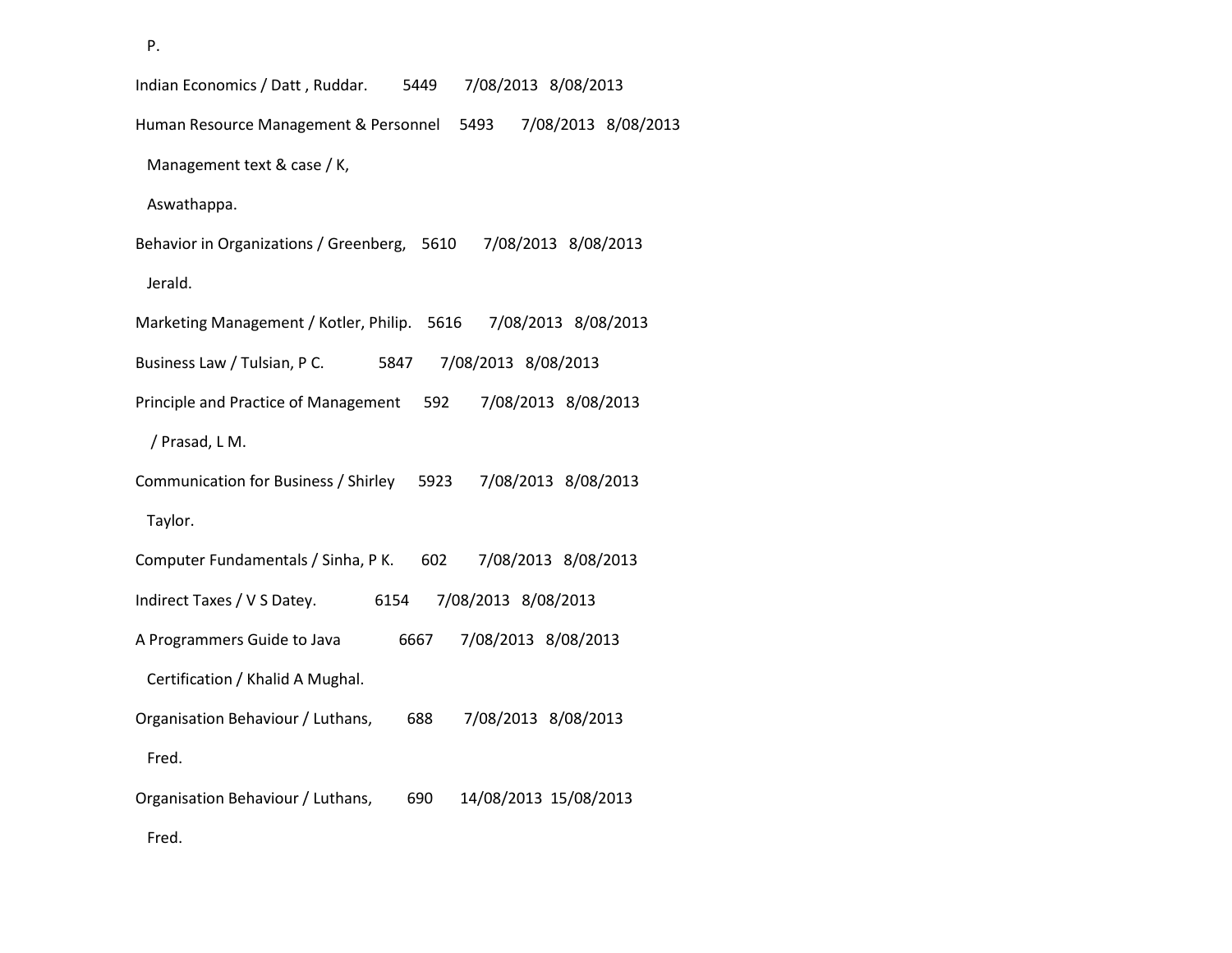| ORACLE 9i : the complete refrence<br>7/08/2013 8/08/2013<br>6924      |  |
|-----------------------------------------------------------------------|--|
| / Kevin Loney.                                                        |  |
| Business Economics / Ahuja, H L.<br>7/08/2013 8/08/2013<br>752        |  |
|                                                                       |  |
| 33. Not deposit by the left faculties (SVD-003)                       |  |
| Research Methodology / Kothari, CR.<br>7/08/2013 8/08/2013<br>1117    |  |
| Research Methodology / Kothari, CR.<br>7/08/2013 8/08/2013<br>1120    |  |
| Research Methodology / Kothari, CR.<br>7/08/2013 8/08/2013<br>1203    |  |
| 7/08/2013 8/08/2013<br>Digital Logic and Computer Design<br>2261      |  |
| / Mano, M Morris.                                                     |  |
| Cost Accounting: principles and<br>7/08/2013 8/08/2013<br>24          |  |
| practice / Nigam, Lall.                                               |  |
| Banking Law and Practice in India<br>7/08/2013 8/08/2013<br>2530      |  |
| / Trivedi, IV.                                                        |  |
| <b>Financial Management and People</b><br>7/08/2013 8/08/2013<br>2931 |  |
| / Horn, J C Van.                                                      |  |
| Advertising Management / Kumar, N.<br>7/08/2013 8/08/2013<br>4358     |  |

Supply Chain Management / Chopra , 4382 7/08/2013 8/08/2013

Sunil.

Discrete Mathematics / Lipschutz , S. 4699 7/08/2013 8/08/2013

Computer Networks / Tanenbaum , A S. 4894 7/08/2013 8/08/2013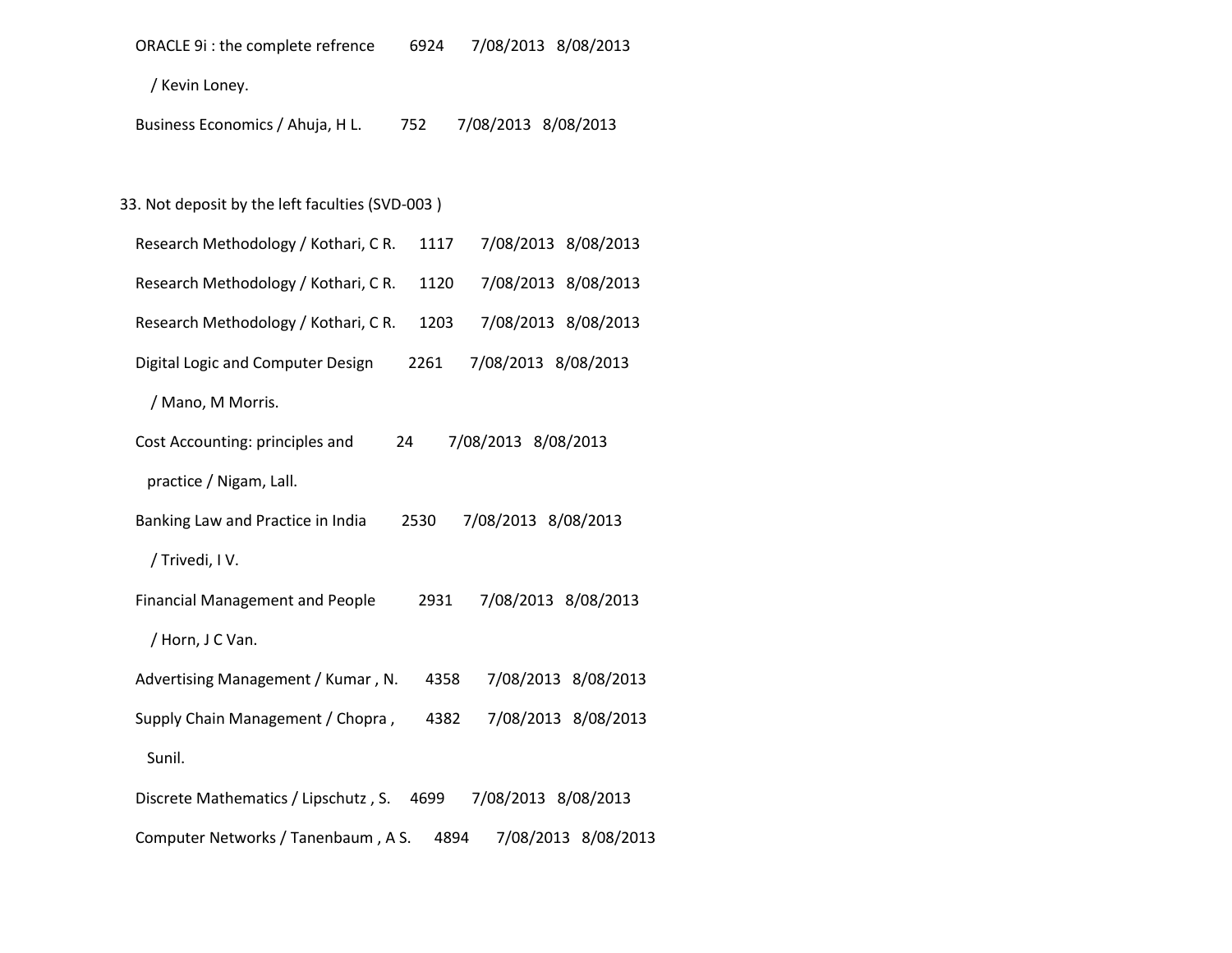(By Member) Date : 30/10/2019

-------------------------------------------------------------------------------- S.No. Member Title/Author Item ID Issued on Due on \*\*\* Renewed on Renewals -------------------------------------------------------------------------------- Advanced Concepts in Operating System 5014 7/08/2013 8/08/2013 / Singhal , Mukesh. Mercantile Law / Kuchhal , M C. 5119 7/08/2013 8/08/2013 Let us Think / Balasulbramaniam , I P. 5167 7/08/2013 8/08/2013 Marketing Management / Kotler , 5183 7/08/2013 8/08/2013 Philip. The Complete Reference Java 2 / Shildt 5253 7/08/2013 8/08/2013 , Herbert. The 7th Hand Book of Highly Effective 5329 7/08/2013 8/08/2013 People / Covey , Stephen R. Computer Oriented Numerical Methods 5565 7/08/2013 8/08/2013 / Rajaraman, V. -- RACK-24/04 Object Oriented Modeling & Design 5768 7/08/2013 8/08/2013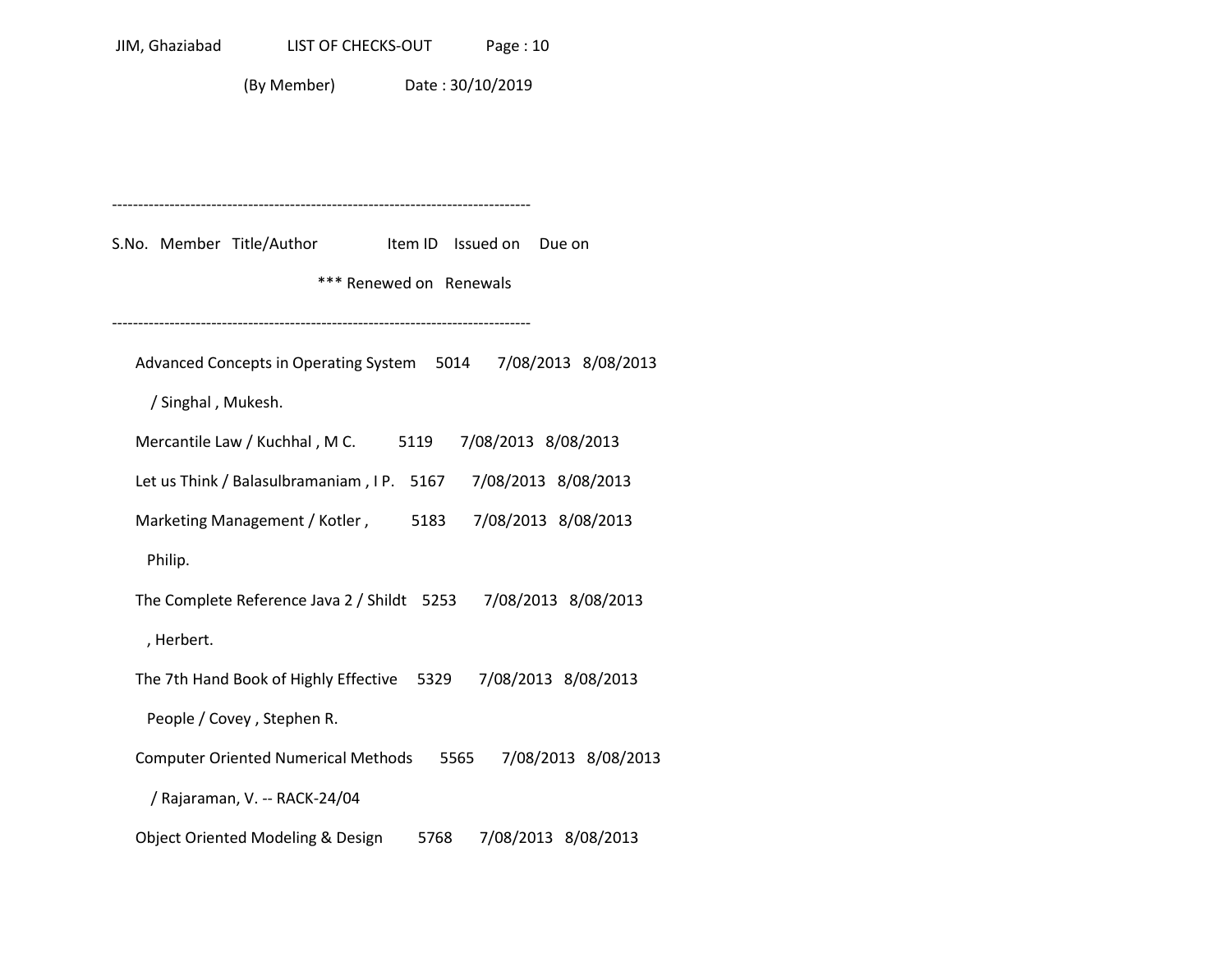/ Rumbaugh, Jame.

| Data Communication and Networking<br>7/08/2013 8/08/2013<br>5793        |
|-------------------------------------------------------------------------|
| / Forouzan, Behrouz A.                                                  |
| Data Communication and Networking<br>7/08/2013 8/08/2013<br>5795        |
| / Forouzan, Behrouz A.                                                  |
| Management Information System<br>7/08/2013 8/08/2013<br>5832            |
| / Jawedkar, W S.                                                        |
| Mercantile Law / M C Kucchal.<br>14/08/2013 15/08/2013<br>6017          |
| 7/08/2013 8/08/2013<br>Organisation Behavior / R.K. Nair.<br>6192       |
| Computer Graphic C Version / Donald<br>7/08/2013 8/08/2013<br>6347      |
| Hearn.                                                                  |
| 7/08/2013 8/08/2013<br><b>Business Communication: concepts,</b><br>6456 |
| cases and application / P D                                             |
| Chaturvedi.                                                             |
| Object Oriented Programming C++ / E<br>6602<br>7/08/2013 8/08/2013      |
| Balaguruswamy.                                                          |
| Operating System Concepts / A<br>7/08/2013 8/08/2013<br>6627            |
| Silberschatz.                                                           |
| Computer Today / Basandra, Suresh.<br>7/08/2013 8/08/2013<br>821        |
| International Management: concepts and<br>7/08/2013 8/08/2013<br>828    |
| cases / Thakur, Manab.                                                  |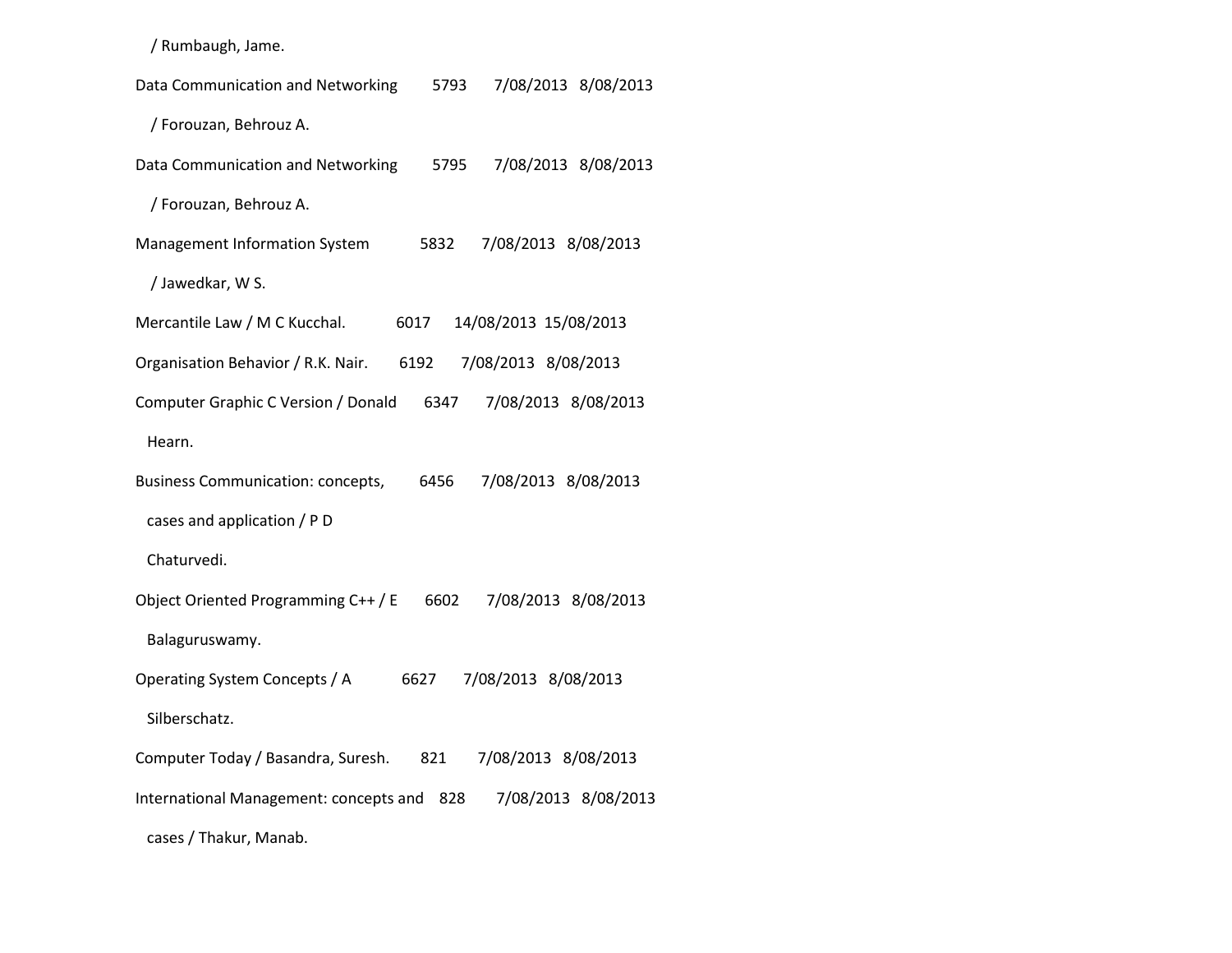#### 34. Pallavi Datta Roy (14MBA76 )

Fundamentals of Financial Management 15863 22/04/2015 6/05/2015

/ Bhabatosh Banerjee.

Operation Research / S Kalavathy. 6518 22/04/2015 6/05/2015

35. Prince Tyagi (19MBA93 )

 Fundamental of Statistics / Elhance, D 252 4/10/2019 4/11/2019 N. -- RACK-23/03 \*\*\* 21/10/2019 1

### 36. PRIYANKA JAIN (13MBA75 )

Financial Accounting / Khatri, Dhanesh 16758 27/11/2013 11/12/2013

## K.

37. Prof. Nikhil Garg (Director JI) (FAC-025 )

Microprocessor Architecture Programming 1003 7/08/2013 7/10/2013

/ Gaonkar, Ramesh S.

Consumer Behavior / Schiffman, Leon G. 1391 7/08/2013 7/10/2013

Customer Relationship Management 14527 7/08/2013 7/10/2013

/ Shainesh G.

Computer Organization / Hamacher, 1555 7/08/2013 7/10/2013

Carl.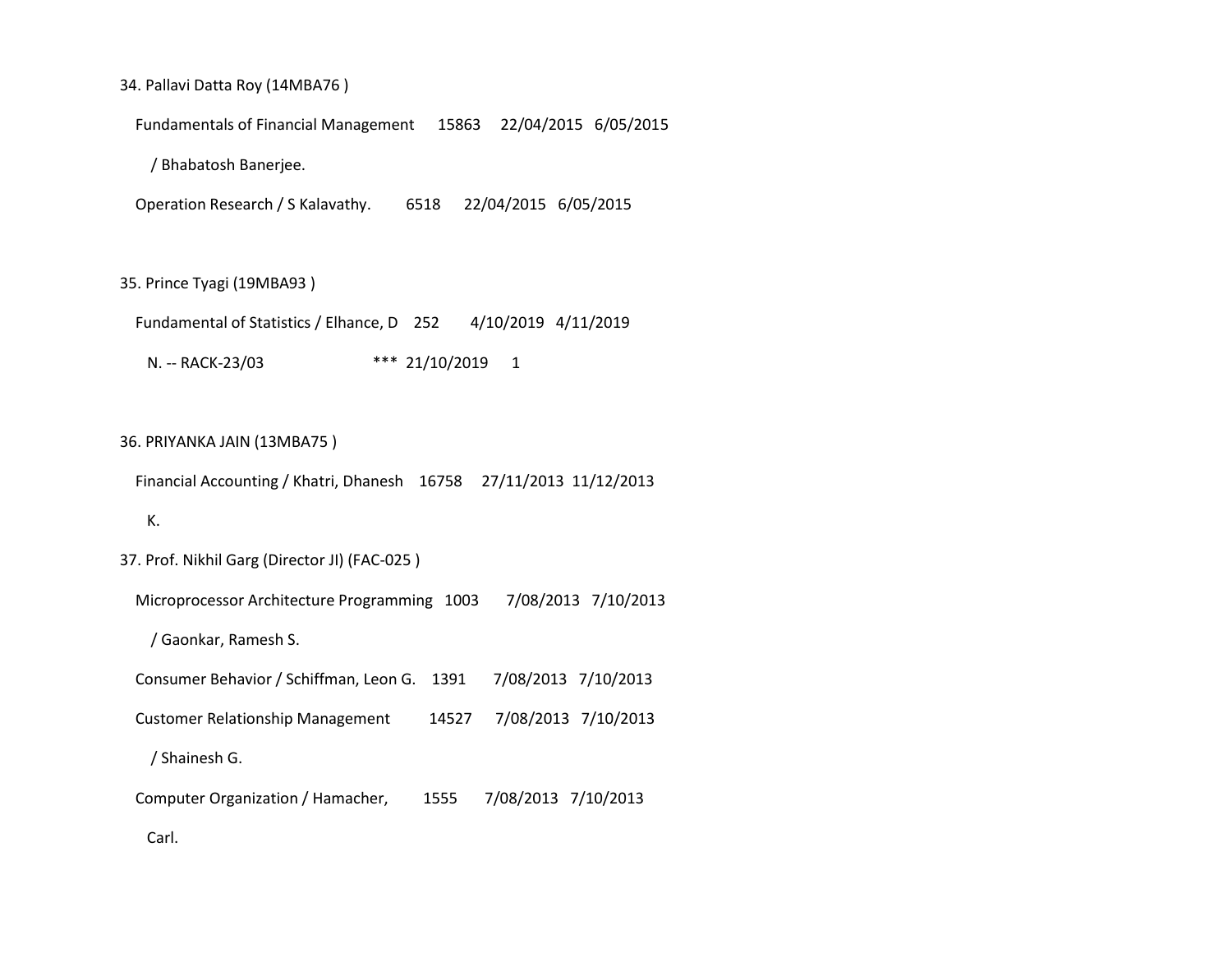| JIM, Ghaziabad        | LIST OF CHECKS-OUT                                                            | Page: 11 |                     |
|-----------------------|-------------------------------------------------------------------------------|----------|---------------------|
|                       | (By Member) Date: 30/10/2019                                                  |          |                     |
|                       | S.No. Member Title/Author ltem ID Issued on Due on<br>*** Renewed on Renewals |          |                     |
|                       | Visual Basic Project / Dasgupta, Soma. 2723 7/08/2013 7/10/2013               |          |                     |
|                       | Fundamentals of Database System 2728 7/08/2013 7/10/2013                      |          |                     |
|                       | / Elmasri, Ramez. -- RACK-52/05                                               |          |                     |
|                       | Statistics For Management / Levin, 2990 7/08/2013 7/10/2013                   |          |                     |
| Richard I.            |                                                                               |          |                     |
|                       | Teach Yourself Microsoft Visual Basic 3022 7/08/2013 7/10/2013                |          |                     |
|                       | Net 2003 in 21Days / Holzner,                                                 |          |                     |
| Steven.               |                                                                               |          |                     |
|                       | Teach Yourself ASP. Net in 21 Days 3030 7/08/2013 7/10/2013                   |          |                     |
| / Payne, chris.       |                                                                               |          |                     |
|                       | Operating Systems: concept & design 3260 7/08/2013 7/10/2013                  |          |                     |
| / Milen Kovic, Mikan. |                                                                               |          |                     |
|                       | Relationship Data Base Management 3612 7/08/2013 7/10/2013                    |          |                     |
|                       | Concepts and Oracle / IBM.                                                    |          |                     |
|                       | Business Ethics / Velasquez, M G. 4029                                        |          | 7/08/2013 7/10/2013 |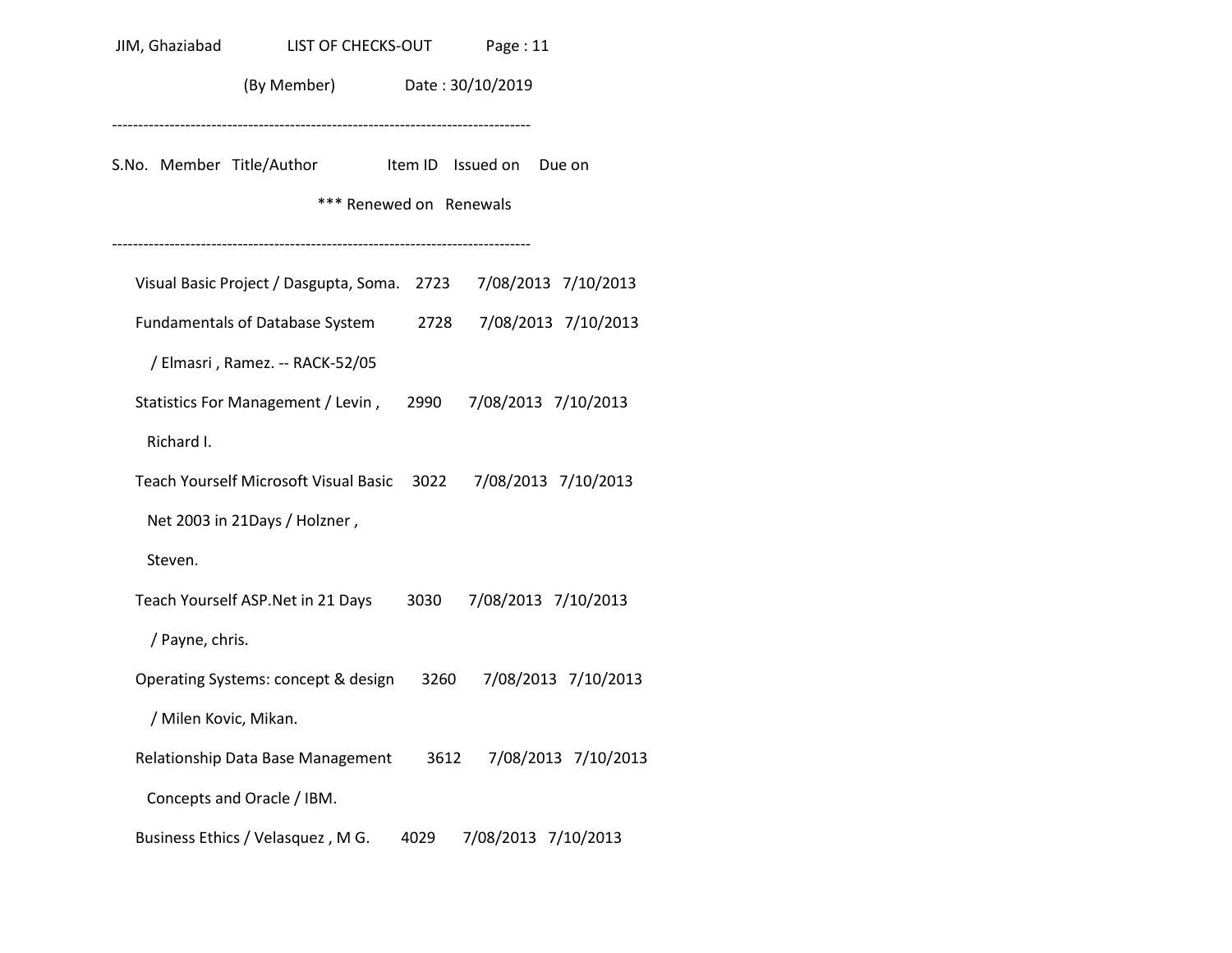| Unix Shell Programming / Kanetkar, Y.<br>4120 | 7/08/2013 7/10/2013   |
|-----------------------------------------------|-----------------------|
| Introduction to Algorithms / Cormen,<br>4878  | 7/08/2013 7/10/2013   |
| Thomas H.                                     |                       |
| An Introduction to Database System<br>5179    | 7/08/2013 7/10/2013   |
| / Desai, Bipin C. -- RACK-78/05               |                       |
| Computer Architecture and Parallel - 5260     | 14/08/2013 14/10/2013 |
| Processing / Briggs, Faye A.                  |                       |
| Object Oriented Programming with C++<br>5966  | 7/08/2013 7/10/2013   |
| / E Balaguruswamy.                            |                       |
| Leadership in Organization Behavior<br>6084   | 7/08/2013 7/10/2013   |
| / Gary Yuki.                                  |                       |
| Organisational Structure / T N<br>6164        | 7/08/2013 7/10/2013   |
| Chhabra. -- RACK-77/02                        |                       |
| Foxpro 2.5 made simple / Taxali, R K. 618     | 7/08/2013 7/10/2013   |
| Counselling and Guidance / S Narayana<br>6312 | 7/08/2013 7/10/2013   |
| Rao.                                          |                       |
| Place to Space / Michael R.V.<br>6540         | 7/08/2013 7/10/2013   |
| Willpeter.                                    |                       |
| The Internet / Comer, E Douglas.<br>769       | 7/08/2013 7/10/2013   |
| Fundamentals of Mathematical Statistics 806   | 7/08/2013 7/10/2013   |
| / Gupta, S C. -- RACK-23/05                   |                       |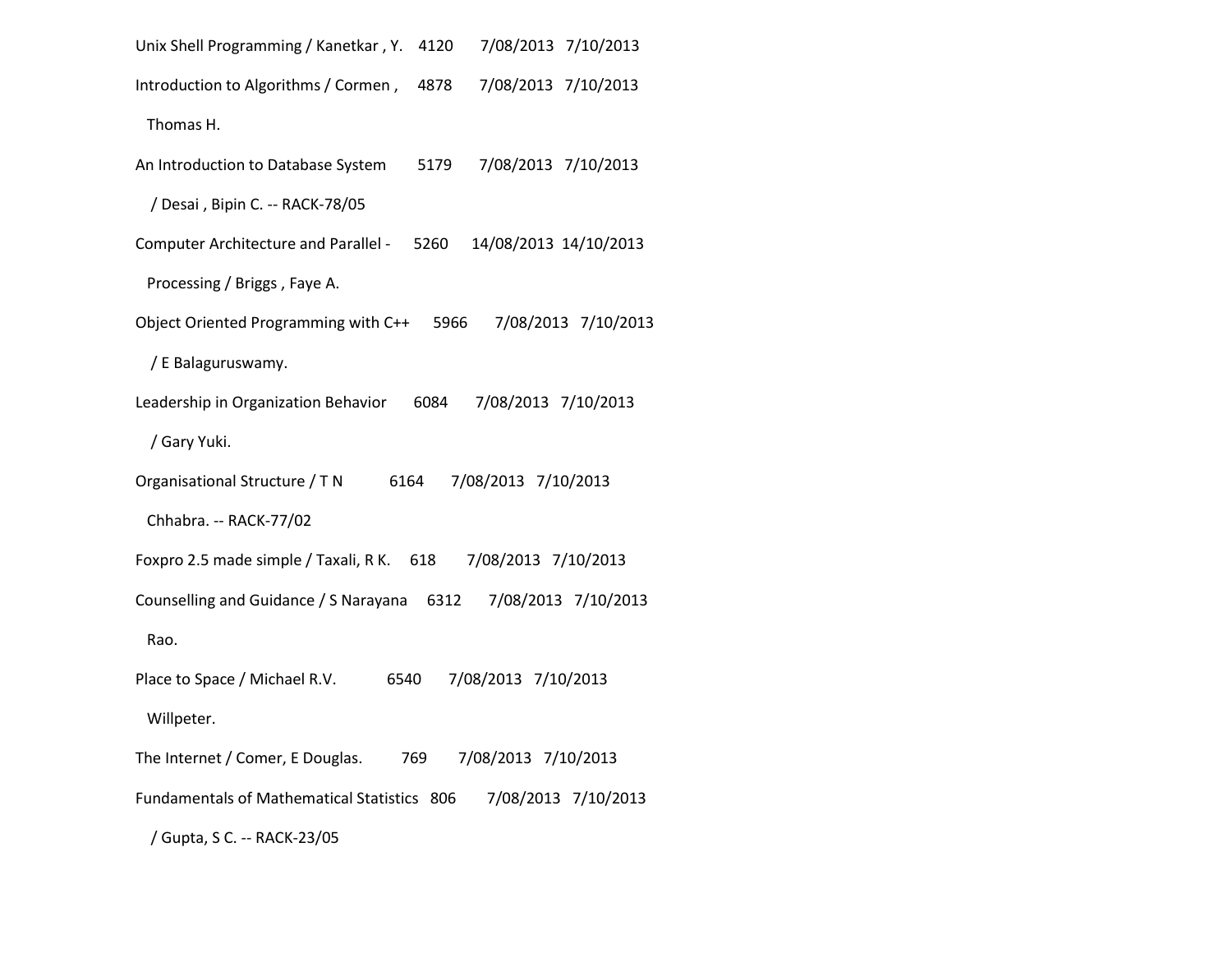You Can Win / Khera, Shiv. 865 7/08/2013 7/10/2013 Customer Relationship Management 9285 7/08/2013 7/10/2013 / Mukesh Chaturvedi.

38. Prsident (MAN-001 )

 IP Routing Primer Plus / Osterloh, 3068 24/09/2013 25/09/2013 Heather. -- RACK-77/06 Business Economics / Chaturvedi, D D. 4489 7/08/2013 8/08/2013 Succeeding in Interviews / Jagota , 4717 7/08/2013 8/08/2013 Subhash. -- RACK-60/02 Illustrated Family Encyclopaedia / D 6998 7/08/2013 8/08/2013 K. The 8th habit / Stephen R Covey. -- 9238 7/08/2013 8/08/2013

RACK-78/03

39. RAVI KUMAR SONI (13MBA85 )

Business Communication / Chaturvedi. 9254 13/05/2014 27/05/2014

40. Rishabh Bajpai (17MBA113)

Working Capital Management / V K 16634 25/01/2019 8/02/2019

Bhalla. -- RACK-11/03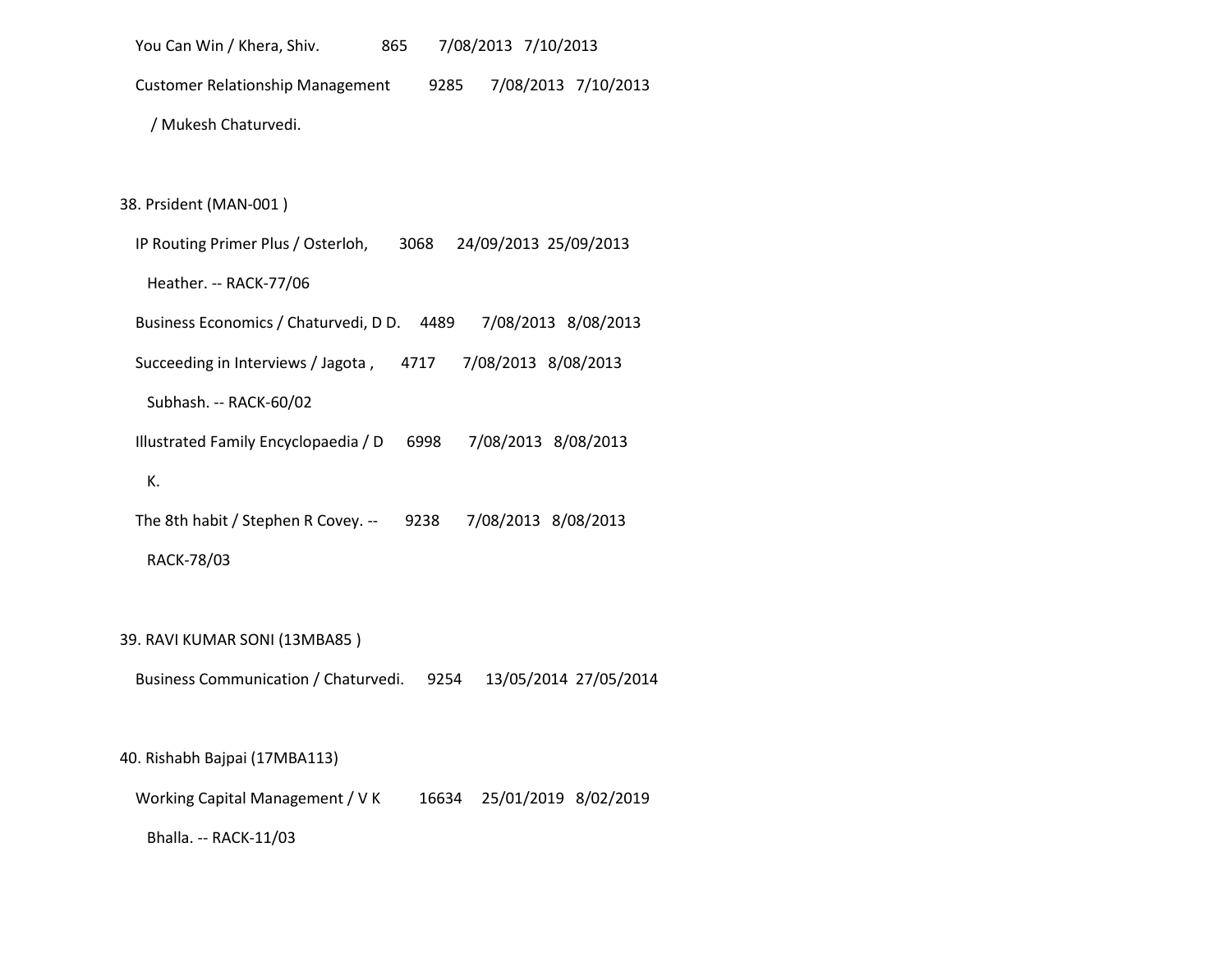(By Member) Date : 30/10/2019

-------------------------------------------------------------------------------- S.No. Member Title/Author Item ID Issued on Due on \*\*\* Renewed on Renewals -------------------------------------------------------------------------------- 41. SAIFALI VARSHNEY (13MBA91 ) Security Analysis & Portfolio 16862 2/09/2014 16/09/2014 Management / Ranganatham, M. -- RACK-29/04 Oracle 8: design using UML object 3999 27/08/2014 10/09/2014 modeling / Dorsey , Paul. -- RACK- 62/07 42. Sailja Singh D/O Rudra Pratap Singh (14MBA149) Power of One : personality and self 15043 4/04/2015 20/04/2015 development / Abhishek Mishra.

43. Sakshi Singh (17MBA123)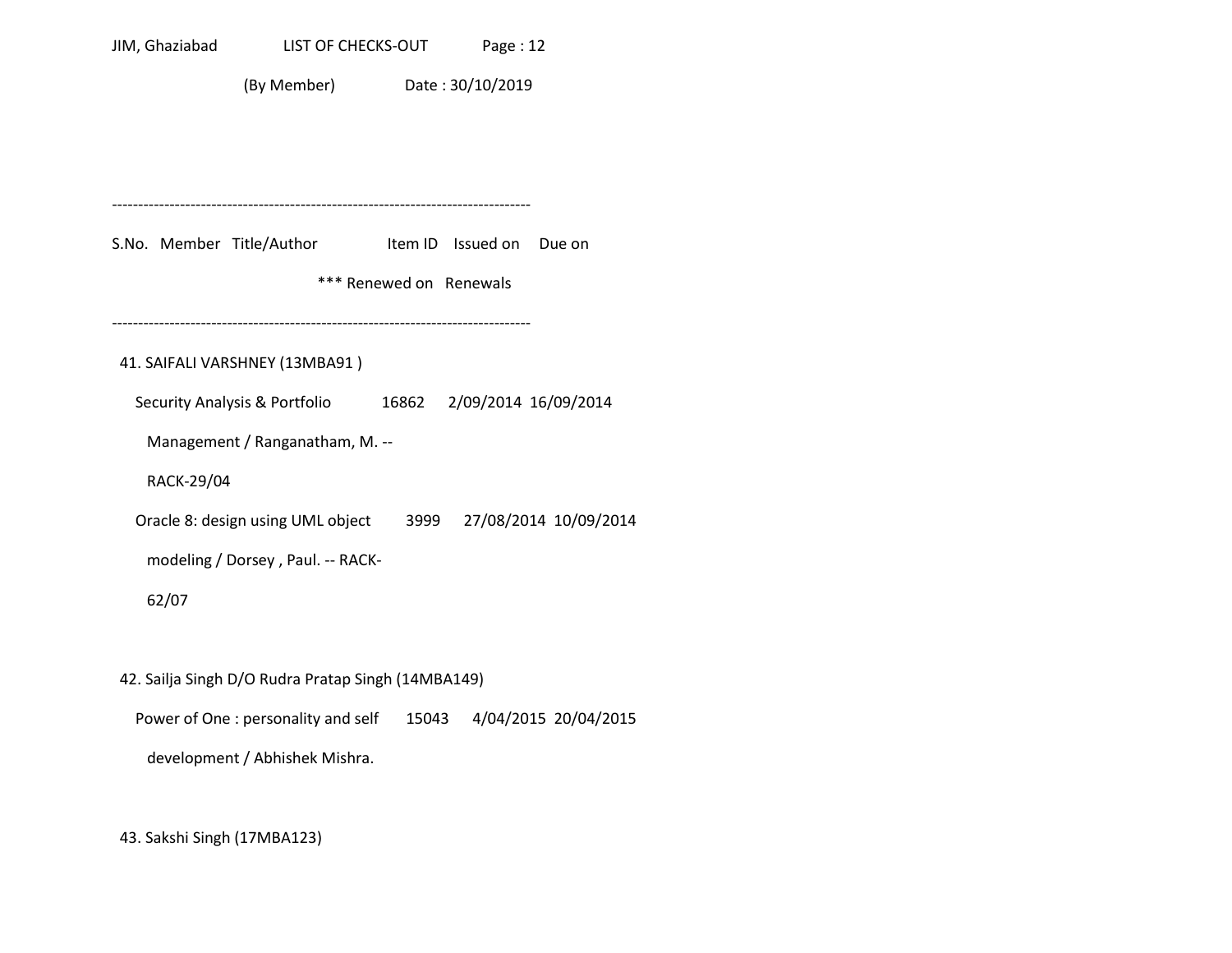to know / R K Sahu. -- RACK-08/04

44. Sangitika (16MBA159)

Training & Development / Jankiram, B. 16711 17/04/2018 1/05/2018

45. Sanindi Sachdeva (guest faculty) (FAC-038 )

Business Communication / Rajendra Pal. 16149 8/09/2014 7/11/2014

46. send to JI Library under ILL (SVD-005 )

A Text Book of Accounting for Managers 10026 14/08/2013 15/08/2013

/ H J Ghosh. -- RACK-12/05

A Text Book of Accounting for Managers 10027 14/08/2013 15/08/2013

/ H J Ghosh. -- RACK-12/05

A Text Book of Accounting for Managers 10028 14/08/2013 15/08/2013

/ H J Ghosh. -- RACK-12/05

A Text Book of Accounting for Managers 10029 14/08/2013 15/08/2013

/ H J Ghosh. -- RACK-12/05

Computer Fundamental in C Programming 10226 8/08/2013 9/08/2013

/ Anju Sindhu.

Computer Fundamental in C Programming 10227 8/08/2013 9/08/2013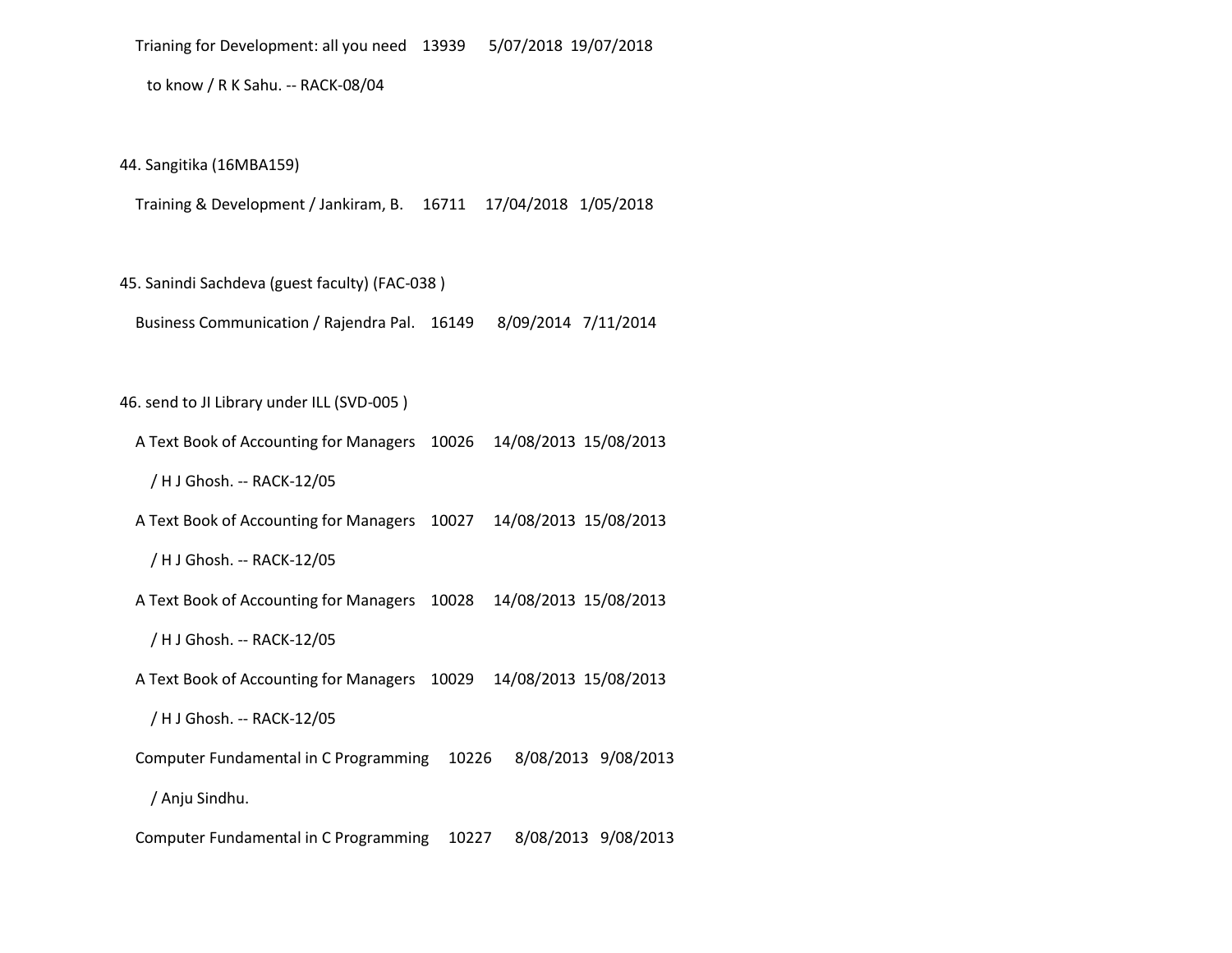/ Anju Sindhu.

 Computer Fundamental in C Programming 10228 8/08/2013 9/08/2013 / Anju Sindhu. Computer Fundamental in C Programming 10229 8/08/2013 9/08/2013 / Anju Sindhu. -- RACK-34/07 Computer Fundamental in C Programming 10230 8/08/2013 9/08/2013 / Anju Sindhu. -- RACK-77/07 Financial Accounting / Singhal, A K. 10351 14/08/2013 15/08/2013 --RACK-17/03 Financial Accounting / Singhal, A K. 10352 14/08/2013 15/08/2013 --RACK-17/03 Financial Accounting / Singhal, A K. 10353 14/08/2013 15/08/2013 --RACK-17/02 Financial Accounting / Singhal, A K. 10354 14/08/2013 15/08/2013 Financial Accounting / Singhal, A K. 10355 14/08/2013 15/08/2013 --RACK-17/06 Business Law / A K Singhal. -- RACK- 10470 14/08/2013 15/08/2013 24/01 Business Law / A K Singhal. -- RACK- 10471 8/08/2013 9/08/2013 24/03 Business Law / A K Singhal. -- RACK- 10472 8/08/2013 9/08/2013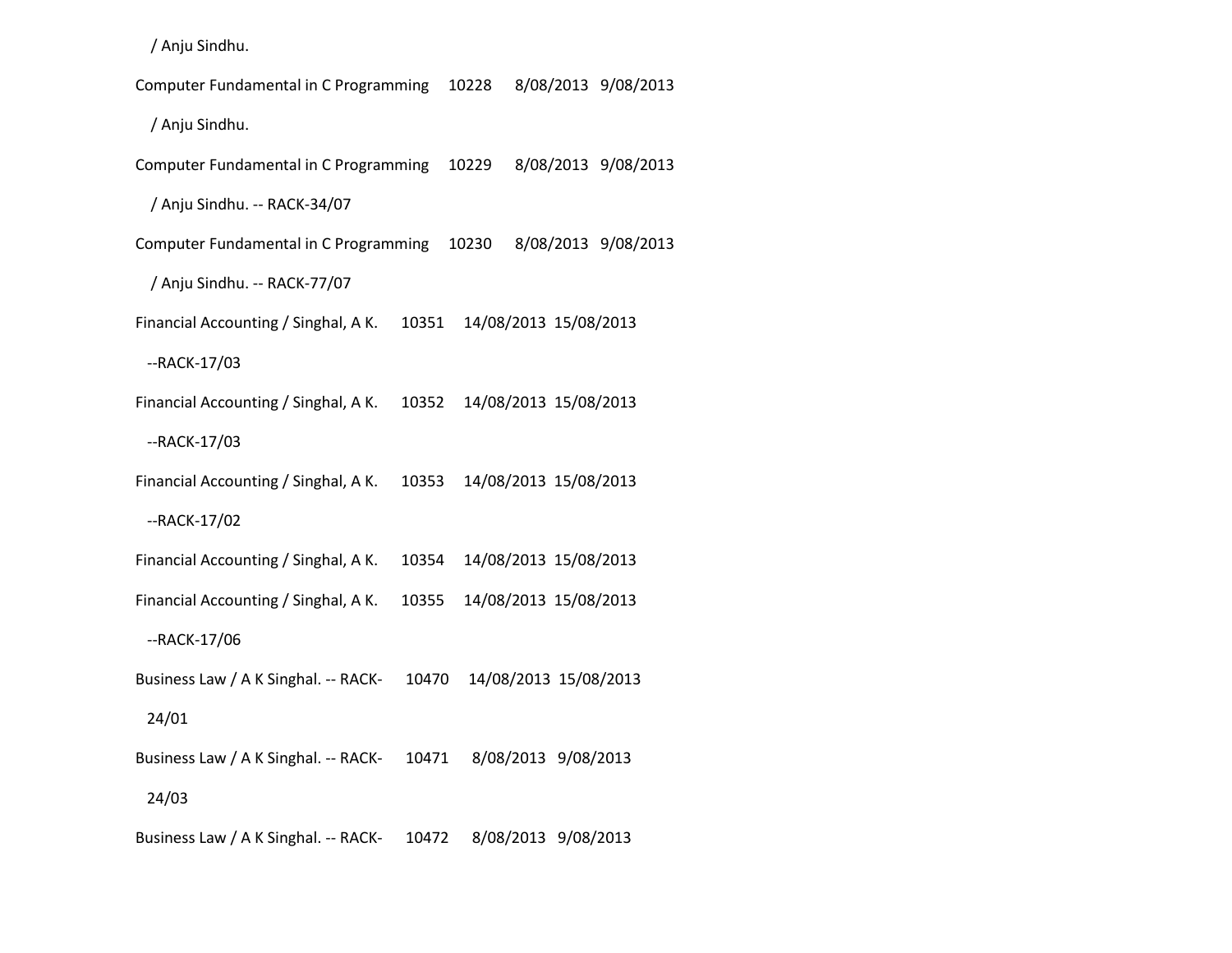24/02

JIM, Ghaziabad LIST OF CHECKS-OUT Page : 13 (By Member) Date : 30/10/2019 -------------------------------------------------------------------------------- S.No. Member Title/Author Item ID Issued on Due on \*\*\* Renewed on Renewals -------------------------------------------------------------------------------- Business Law / A K Singhal. -- RACK- 10473 8/08/2013 9/08/2013 24/02 Business Law / A K Singhal. -- RACK- 10474 8/08/2013 9/08/2013 24/02 Company Accounts / A K Singhal. -- 10636 14/08/2013 15/08/2013 RACK-16/03 Company Accounts / A K Singhal. -- 10637 14/08/2013 15/08/2013 RACK-16/03 Company Accounts / A K Singhal. -- 10638 14/08/2013 15/08/2013 RACK-16/03 Company Accounts / A K Singhal. -- 10639 14/08/2013 15/08/2013 RACK-16/04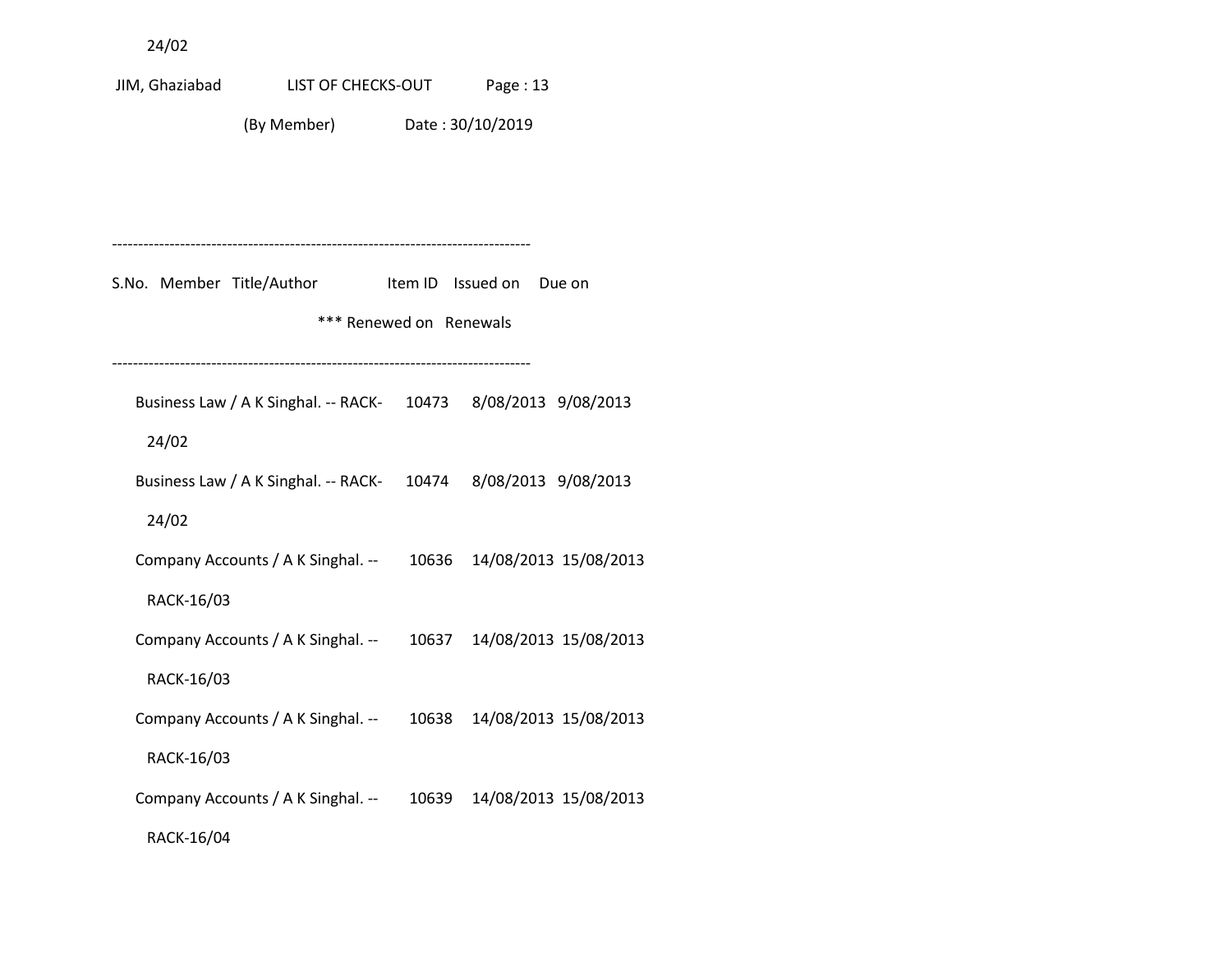Company Accounts / A K Singhal. -- 10640 14/08/2013 15/08/2013

RACK-16/04

Basic Costing Theory and Practice / A 10816 14/08/2013 15/08/2013

K Singhal. -- RACK-19/06

Basic Costing Theory and Practice / A 10817 14/08/2013 15/08/2013

K Singhal. -- RACK-19/05

Basic Costing Theory and Practice / A 10818 14/08/2013 15/08/2013

K Singhal. -- RACK-19/06

Basic Costing Theory and Practice / A 10819 14/08/2013 15/08/2013

K Singhal. -- RACK-19/06

Basic Costing Theory and Practice / A 10820 14/08/2013 15/08/2013

K Singhal. -- RACK-19/06

Operations Research / J K Sharma. -- 11530 14/08/2013 15/08/2013

#### RACK 02/02

Operations Research / J K Sharma. 11531 14/08/2013 15/08/2013

Operations Research / J K Sharma. -- 11532 14/08/2013 15/08/2013

RACK 02/02

Operations Research / J K Sharma. -- 11533 14/08/2013 15/08/2013

RACK 02/02

Operations Research / J K Sharma. -- 11534 14/08/2013 15/08/2013

RACK 02/02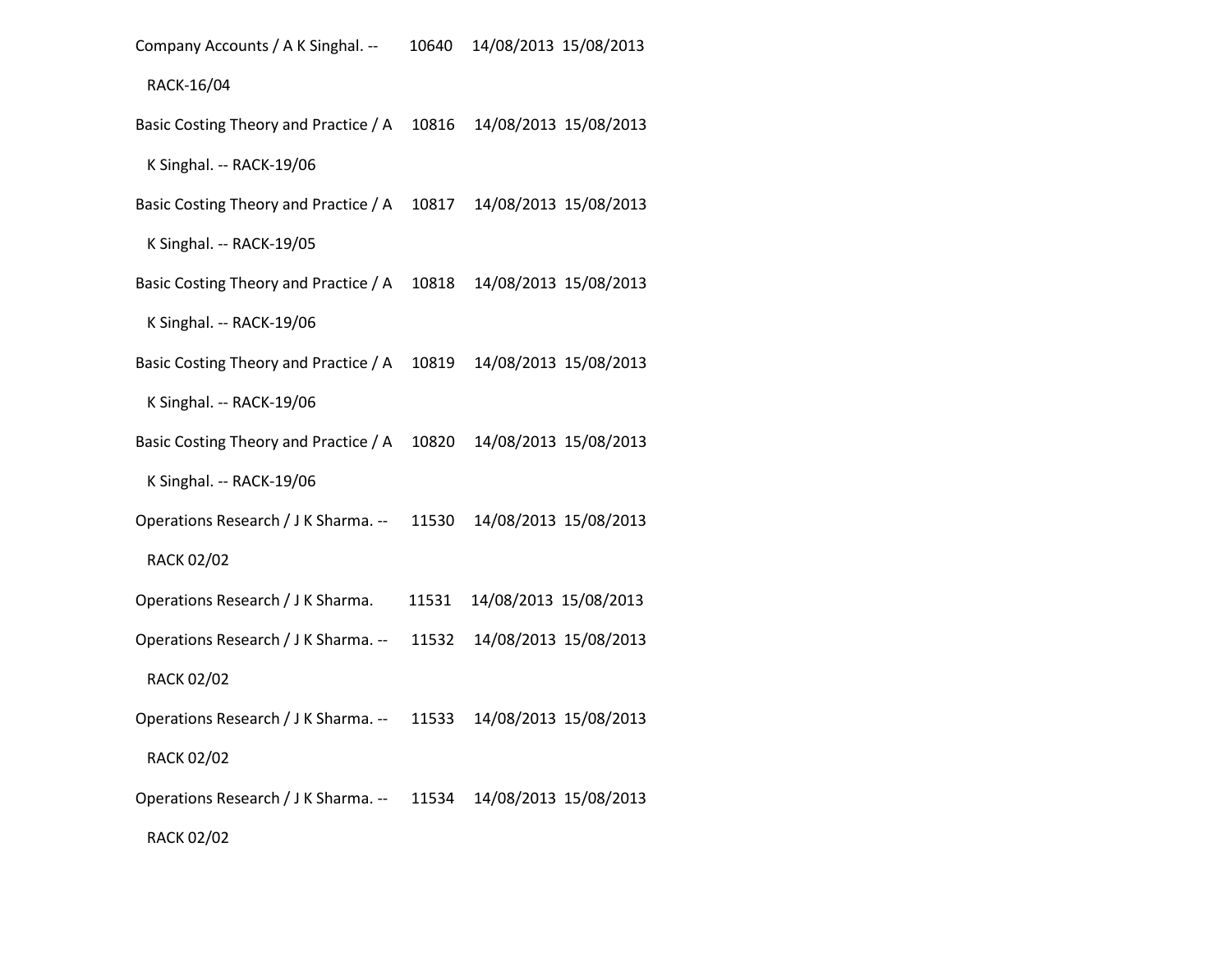| <b>Financial Accounting for Management</b> | 12095 | 14/08/2013 15/08/2013     |                     |  |
|--------------------------------------------|-------|---------------------------|---------------------|--|
| / Ambrish Gupta. -- RACK-18/04             |       |                           |                     |  |
| <b>Financial Accounting for Management</b> | 12096 | 14/08/2013 15/08/2013     |                     |  |
| / Ambrish Gupta. -- RACK-18/03             |       |                           |                     |  |
| <b>Financial Accounting for Management</b> | 12097 | 14/08/2013 15/08/2013     |                     |  |
| / Ambrish Gupta. -- RACK-18/04             |       |                           |                     |  |
| <b>Financial Accounting for Management</b> | 12098 | 14/08/2013 15/08/2013     |                     |  |
| / Ambrish Gupta. -- RACK-53/01             |       |                           |                     |  |
| <b>Financial Accounting for Management</b> | 12099 | 14/08/2013 15/08/2013     |                     |  |
| / Ambrish Gupta. -- RACK-18/03             |       |                           |                     |  |
| Marketing Management: text and cases       | 12231 |                           | 8/08/2013 9/08/2013 |  |
| / S H H Kazmi. -- RACK-40/01               |       |                           |                     |  |
| Marketing Management: text and cases       | 12232 |                           | 8/08/2013 9/08/2013 |  |
| / S H H Kazmi. -- RACK-39/05               |       |                           |                     |  |
| Marketing Management: text and cases       | 12233 |                           | 8/08/2013 9/08/2013 |  |
| / S H H Kazmi. -- RACK-39/05               |       |                           |                     |  |
| Marketing Management: text and cases       | 12234 |                           | 8/08/2013 9/08/2013 |  |
| / S H H Kazmi. -- RACK-39/05               |       |                           |                     |  |
| Marketing Management: text and cases       |       | 12235 8/08/2013 9/08/2013 |                     |  |
| / S H H Kazmi. -- RACK-40/03               |       |                           |                     |  |
| Business Statistics / R S Bharadwaj.       | 12370 | 14/08/2013 15/08/2013     |                     |  |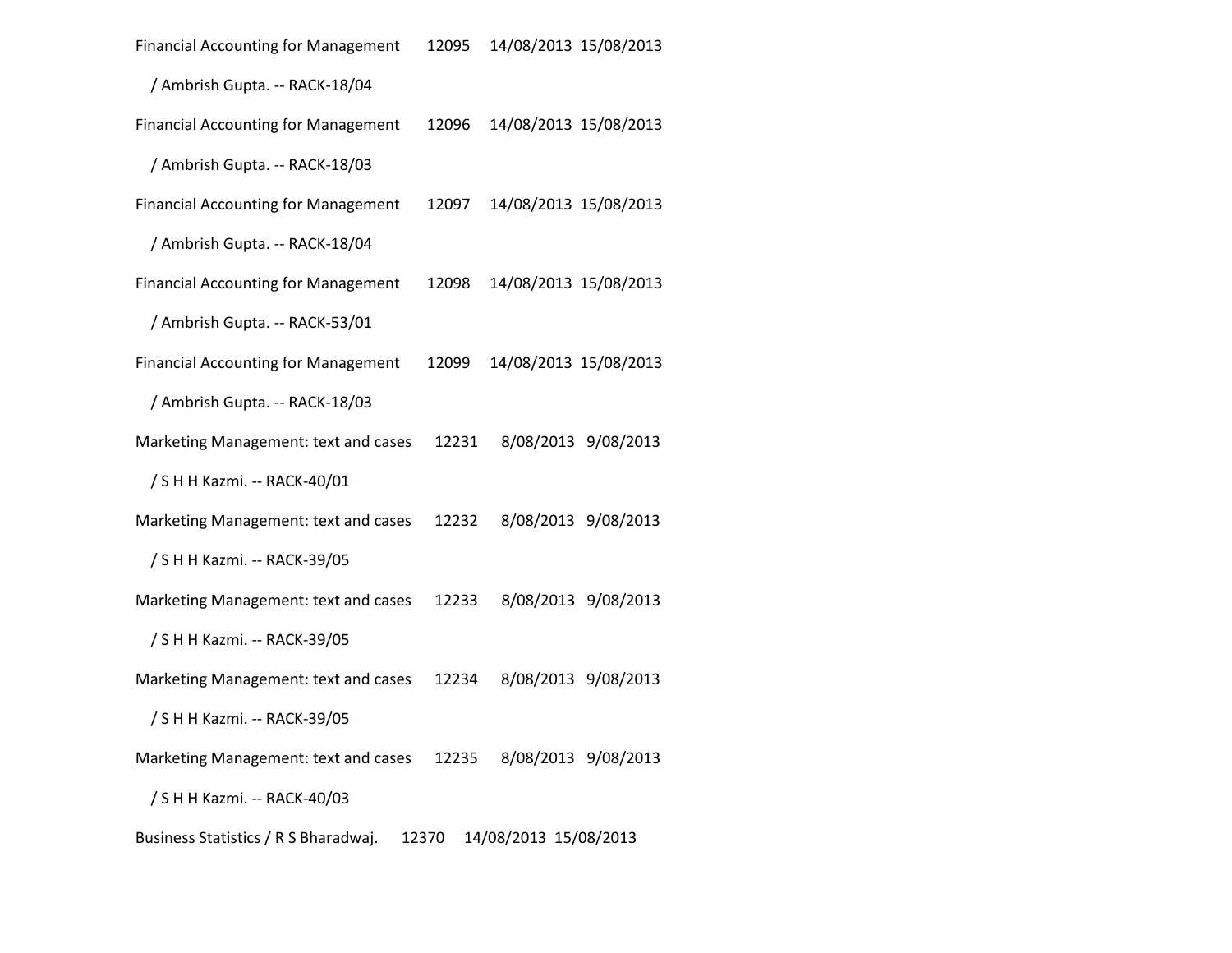Business Statistics / R S Bharadwaj. 12371 14/08/2013 15/08/2013 --RACK-23/06 JIM, Ghaziabad LIST OF CHECKS-OUT Page : 14 (By Member) Date : 30/10/2019 -------------------------------------------------------------------------------- S.No. Member Title/Author Item ID Issued on Due on \*\*\* Renewed on Renewals -------------------------------------------------------------------------------- Business Statistics / R S Bharadwaj. 12372 14/08/2013 15/08/2013 Business Statistics / R S Bharadwaj. 12373 14/08/2013 15/08/2013 Business Statistics / R S Bharadwaj. 12374 14/08/2013 15/08/2013 Managerial Economics / Y Maheshwari. 12456 14/08/2013 15/08/2013 --RACK-31/06 Managerial Economics / Y Maheshwari. 12457 14/08/2013 15/08/2013 Managerial Economics / Y Maheshwari. 12458 14/08/2013 15/08/2013 --RACK-31/05 Managerial Economics / Y Maheshwari. 12459 14/08/2013 15/08/2013 --RACK-31/06 Working Capital Management / Krish 12687 14/08/2013 15/08/2013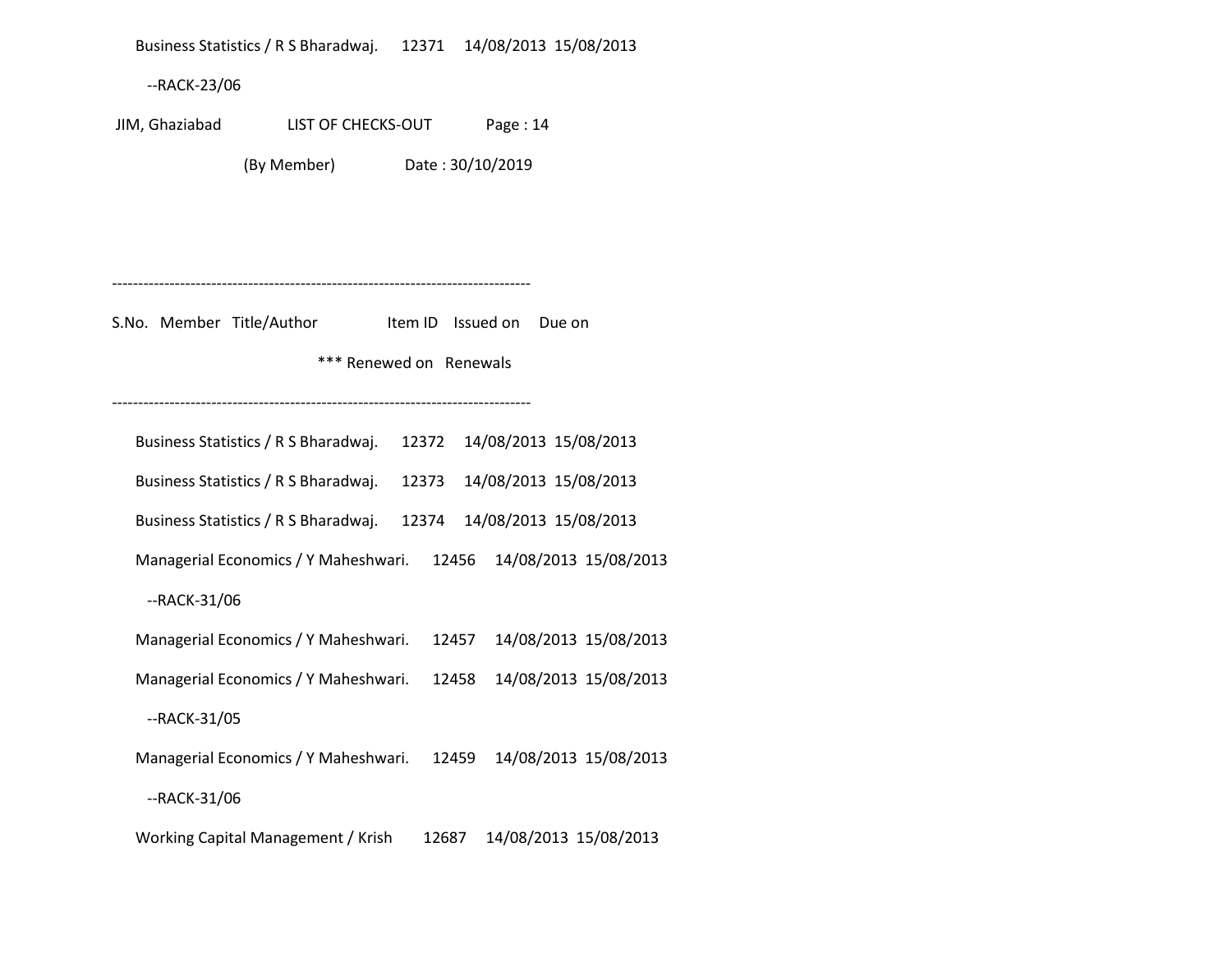Rangarajan.

 Working Capital Management / Krish 12688 14/08/2013 15/08/2013 Rangarajan. Industrial Relations / B D Singh. -- 12746 14/08/2013 15/08/2013 RACK-32/07 Industrial Relations / B D Singh. -- 12747 14/08/2013 15/08/2013 RACK-31/01 Management Information System / G V S 12885 14/08/2013 15/08/2013 Sekhar. -- RACK 04/05 Management Information System / G V S 12886 14/08/2013 15/08/2013 Sekhar. -- RACK 04/05 Management Information System / G V S 12887 14/08/2013 15/08/2013 Sekhar. -- RACK 04/05 Management Information System / G V S 12888 14/08/2013 15/08/2013 Sekhar. -- RACK 04/05 Management Information System / G V S 12889 14/08/2013 15/08/2013 Sekhar. -- RACK 04/04 Security Analysis and Portfolio 12937 14/08/2013 15/08/2013 Management / Sudhindra Bhat. -- RACK-29/01

Management: text and cases / V S P 13020 14/08/2013 15/08/2013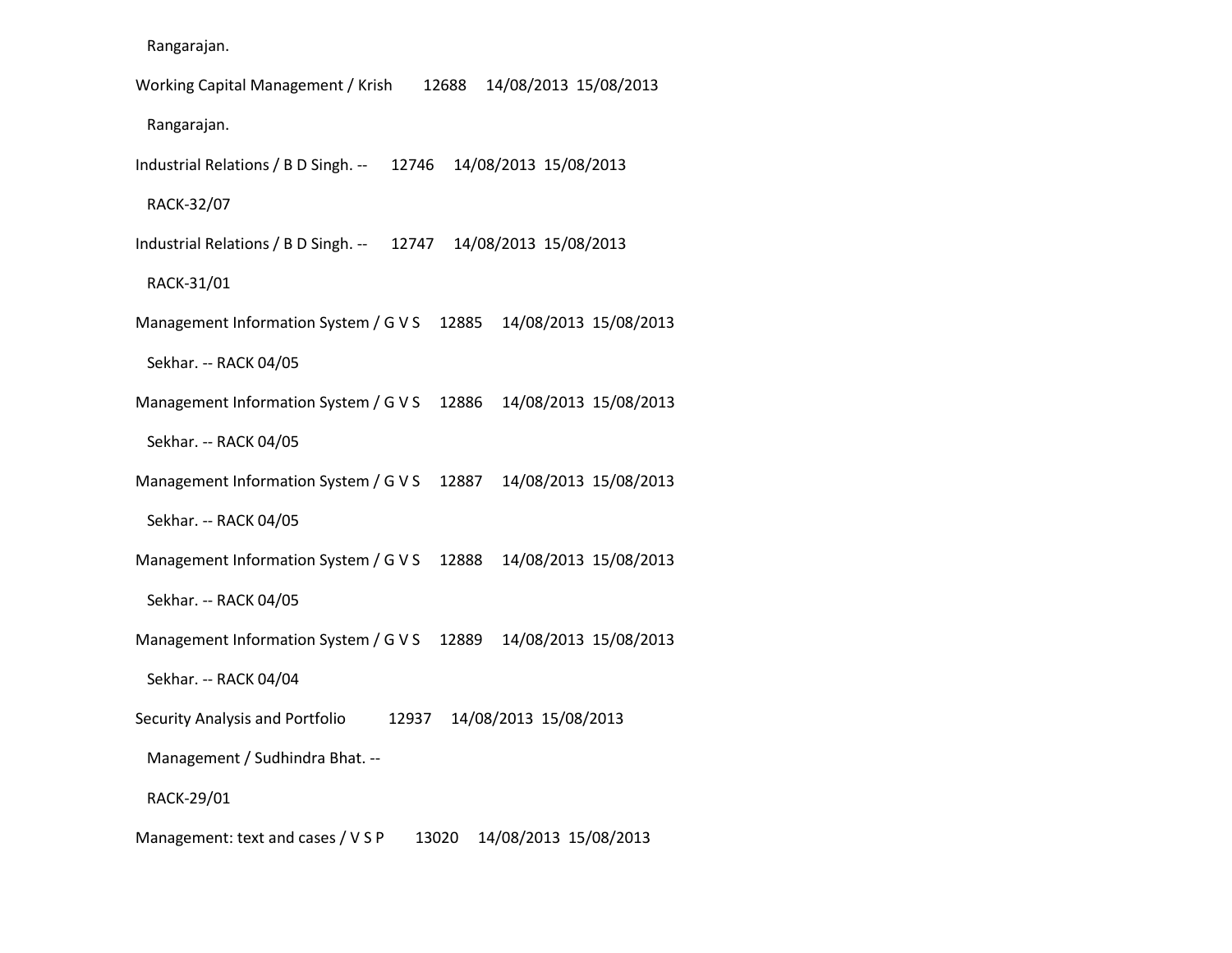Rao.

| Management: text and cases / V S P       | 13021 | 14/08/2013 15/08/2013 |
|------------------------------------------|-------|-----------------------|
| Rao.                                     |       |                       |
| Management: text and cases / V S P       | 13022 | 14/08/2013 15/08/2013 |
| Rao.                                     |       |                       |
| Management: text and cases / V S P       | 13023 | 14/08/2013 15/08/2013 |
| Rao. -- RACK-15/01                       |       |                       |
| Management: text and cases / V S P       | 13024 | 14/08/2013 15/08/2013 |
| Rao.                                     |       |                       |
| Business Communication / M K Sehgal.     | 13191 | 14/08/2013 15/08/2013 |
| Business Communication / M K Sehgal.     | 13192 | 14/08/2013 15/08/2013 |
| Business Communication / M K Sehgal.     | 13193 | 14/08/2013 15/08/2013 |
| Business Communication / M K Sehgal.     | 13194 | 14/08/2013 15/08/2013 |
| Business Communication / M K Sehgal.     | 13195 | 14/08/2013 15/08/2013 |
| <b>Accounting and Financial Analysis</b> | 13295 | 8/08/2013 9/08/2013   |
| / Varshney, J. C.                        |       |                       |
| <b>Accounting and Financial Analysis</b> | 13296 | 8/08/2013 9/08/2013   |
| / Varshney, J. C. -- RACK-17/07          |       |                       |
| <b>Accounting and Financial Analysis</b> | 13297 | 8/08/2013 9/08/2013   |
| / Varshney, J. C. -- RACK-17/06          |       |                       |
| <b>Accounting and Financial Analysis</b> | 13298 | 8/08/2013 9/08/2013   |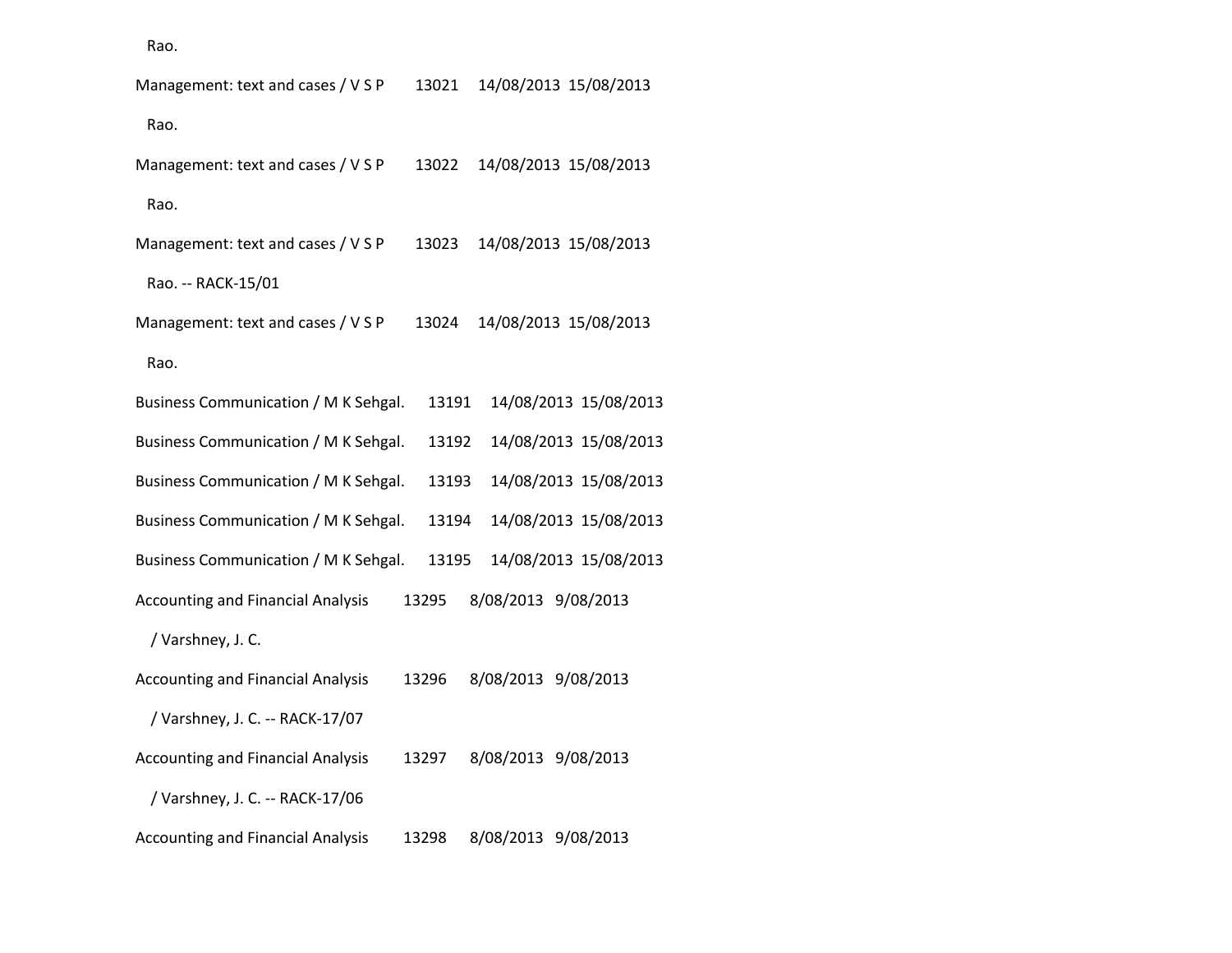/ Varshney, J. C.

Accounting and Financial Analysis 13299 8/08/2013 9/08/2013

/ Varshney, J. C. -- RACK-17/07

JIM, Ghaziabad LIST OF CHECKS-OUT Page : 15

(By Member) Date : 30/10/2019

--------------------------------------------------------------------------------

S.No. Member Title/Author Item ID Issued on Due on

\*\*\* Renewed on Renewals

--------------------------------------------------------------------------------

 Understanding Strategic Management 13606 8/08/2013 9/08/2013 / Anthony Henry. -- RACK-07/03 Understanding Strategic Management 13607 8/08/2013 9/08/2013 / Anthony Henry. -- RACK-07/03 Service Marketing / Govind Apte. 13736 8/08/2013 9/08/2013 Service Marketing / Govind Apte. 13737 8/08/2013 9/08/2013 Marketing Research / Sunanda Easwaran. 13856 8/08/2013 9/08/2013 --RACK-44/03 Marketing Research / Sunanda Easwaran. 13857 8/08/2013 9/08/2013

--RACK-44/04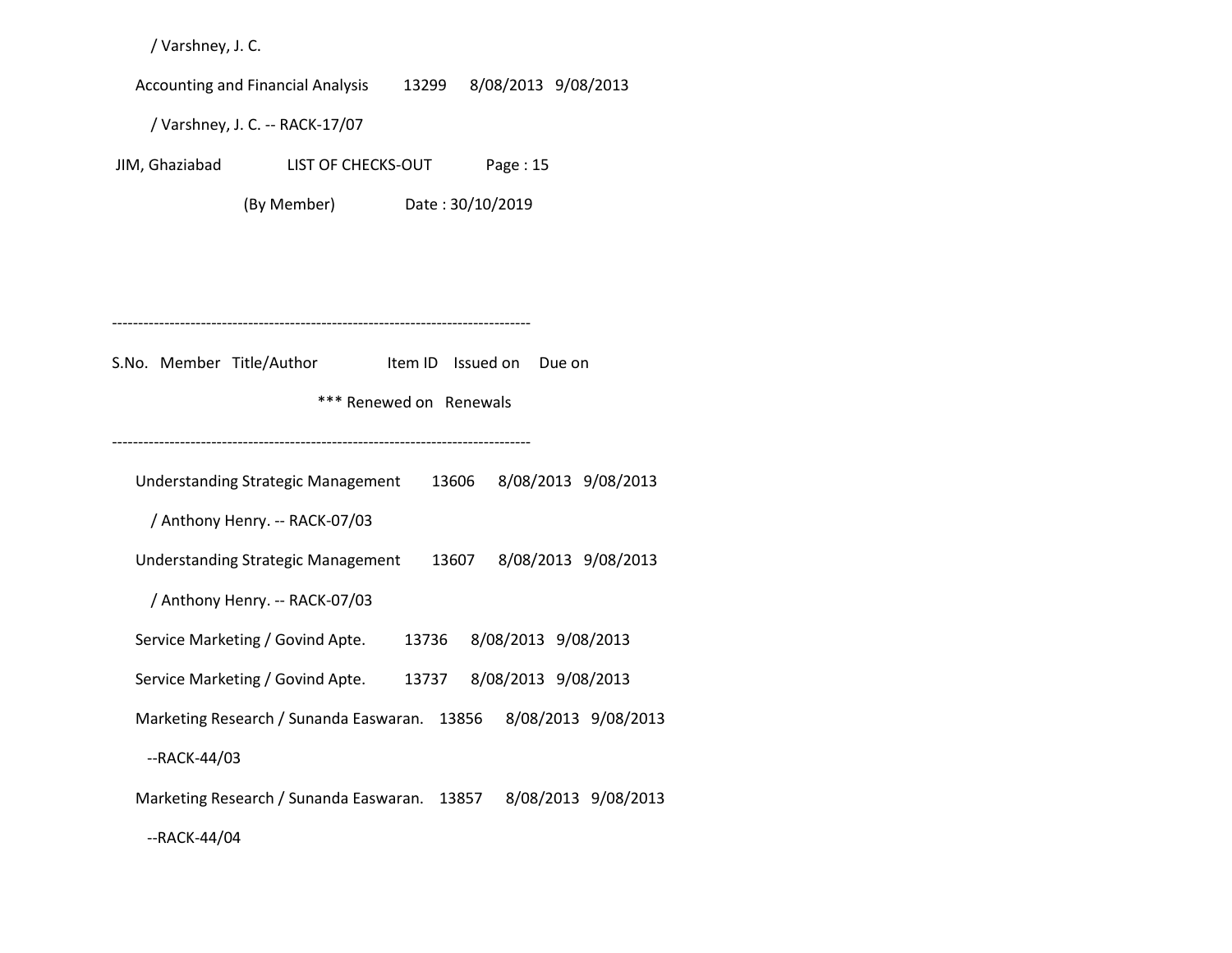Marketing Research / Sunanda Easwaran. 13858 8/08/2013 9/08/2013

--RACK-44/04

Marketing Research / Sunanda Easwaran. 13859 8/08/2013 9/08/2013

--RACK-44/02

Marketing Research / Sunanda Easwaran. 13860 8/08/2013 9/08/2013

--RACK-44/03

Trianing for Development: all you need 13903 8/08/2013 9/08/2013

to know / R K Sahu. -- RACK-08/03

Trianing for Development: all you need 13904 8/08/2013 9/08/2013

to know / R K Sahu. -- RACK-08/03

Advertising : Planning and 14101 8/08/2013 9/08/2013

Implementation / Sharma, Sangeeta.

--RACK-50/02

Advertising : Planning and 14102 8/08/2013 9/08/2013

Implementation / Sharma, Sangeeta.

Advertising : Planning and 14103 8/08/2013 9/08/2013

Implementation / Sharma, Sangeeta.

--RACK-50/02

Advertising : Planning and 14104 8/08/2013 9/08/2013

Implementation / Sharma, Sangeeta.

--RACK-50/02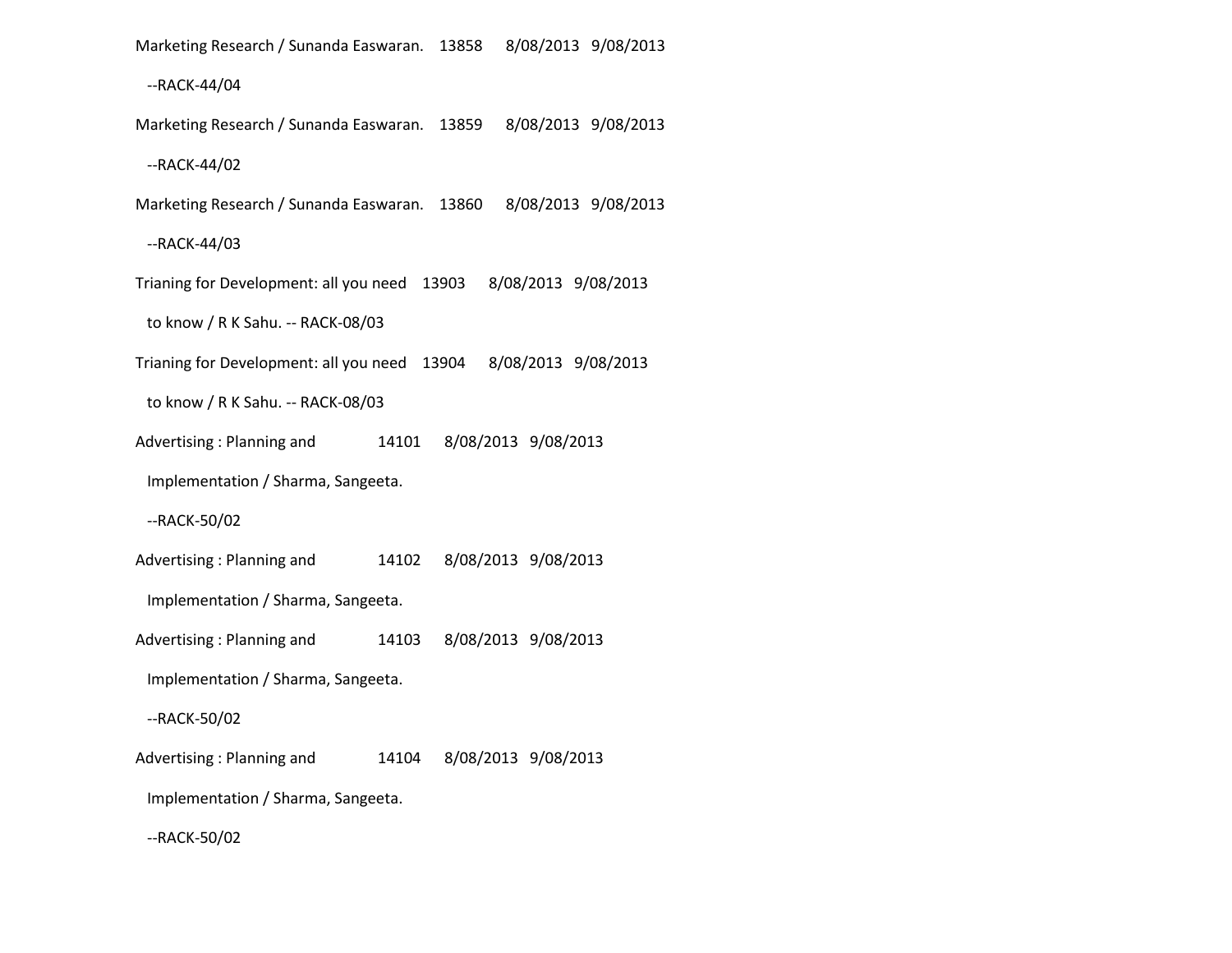| Advertising: Planning and<br>14105          |       | 8/08/2013 9/08/2013 |                     |
|---------------------------------------------|-------|---------------------|---------------------|
| Implementation / Sharma, Sangeeta.          |       |                     |                     |
| <b>Fundamentals of Financial Management</b> | 14202 |                     | 8/08/2013 9/08/2013 |
| / Bhabatosh Banerjee.                       |       |                     |                     |
| <b>Fundamentals of Financial Management</b> | 14203 |                     | 8/08/2013 9/08/2013 |
| / Bhabatosh Banerjee.                       |       |                     |                     |
| <b>Fundamentals of Financial Management</b> | 14204 |                     | 8/08/2013 9/08/2013 |
| / Bhabatosh Banerjee.                       |       |                     |                     |
| <b>Fundamentals of Financial Management</b> | 14205 |                     | 8/08/2013 9/08/2013 |
| / Bhabatosh Banerjee.                       |       |                     |                     |
| Management of Organizational Behaviour      | 14284 |                     | 8/08/2013 9/08/2013 |
| / Paul Hersey. -- RACK 06/05                |       |                     |                     |
| Management of Organizational Behaviour      | 14285 |                     | 8/08/2013 9/08/2013 |
| / Paul Hersey. -- RACK 06/05                |       |                     |                     |
| Management of Organizational Behaviour      | 14286 |                     | 8/08/2013 9/08/2013 |
| / Paul Hersey. -- RACK 06/05                |       |                     |                     |
| Management of Organizational Behaviour      | 14287 |                     | 8/08/2013 9/08/2013 |
| / Paul Hersey. -- RACK 06/05                |       |                     |                     |
| Management of Organizational Behaviour      | 14288 |                     | 8/08/2013 9/08/2013 |
| / Paul Hersey. -- RACK-06/06                |       |                     |                     |
| Business Environment / Vivek Mittal.        | 14381 | 8/08/2013 9/08/2013 |                     |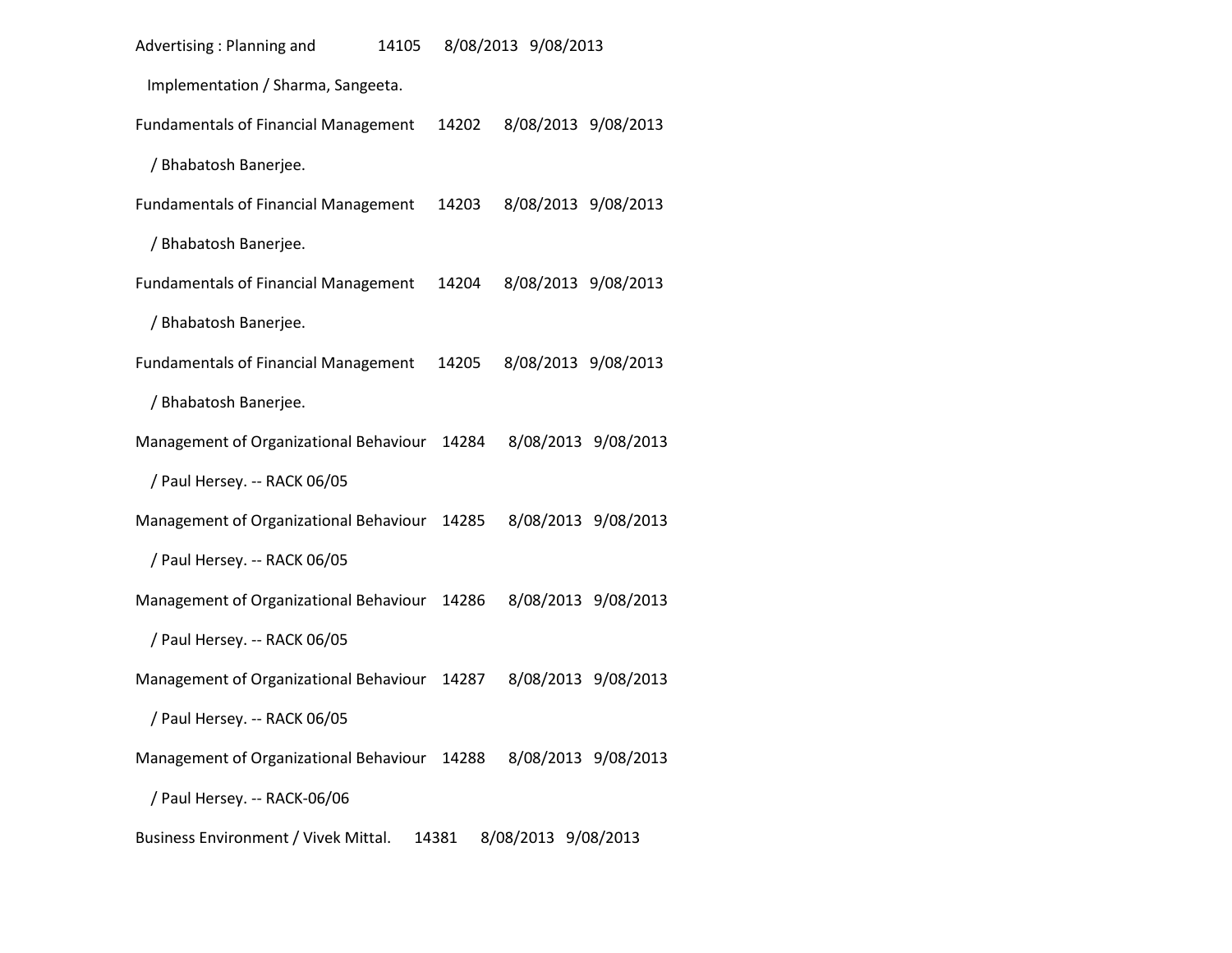--RACK 01/04

Business Environment / Vivek Mittal. 14382 8/08/2013 9/08/2013

--RACK 01/04

JIM, Ghaziabad LIST OF CHECKS-OUT Page : 16

(By Member) Date : 30/10/2019

--------------------------------------------------------------------------------

S.No. Member Title/Author Item ID Issued on Due on

\*\*\* Renewed on Renewals

--------------------------------------------------------------------------------

Business Environment / Vivek Mittal. 14383 8/08/2013 9/08/2013

--RACK 01/04

Business Environment / Vivek Mittal. 14384 8/08/2013 9/08/2013

--RACK 01/04

Business Environment / Vivek Mittal. 14385 8/08/2013 9/08/2013

--RACK 01/04

Cost and Management Accounting / Ravi 14461 8/08/2013 9/08/2013

M Kishore.

Cost and Management Accounting / Ravi 14462 8/08/2013 9/08/2013

M Kishore. -- RACK-19/02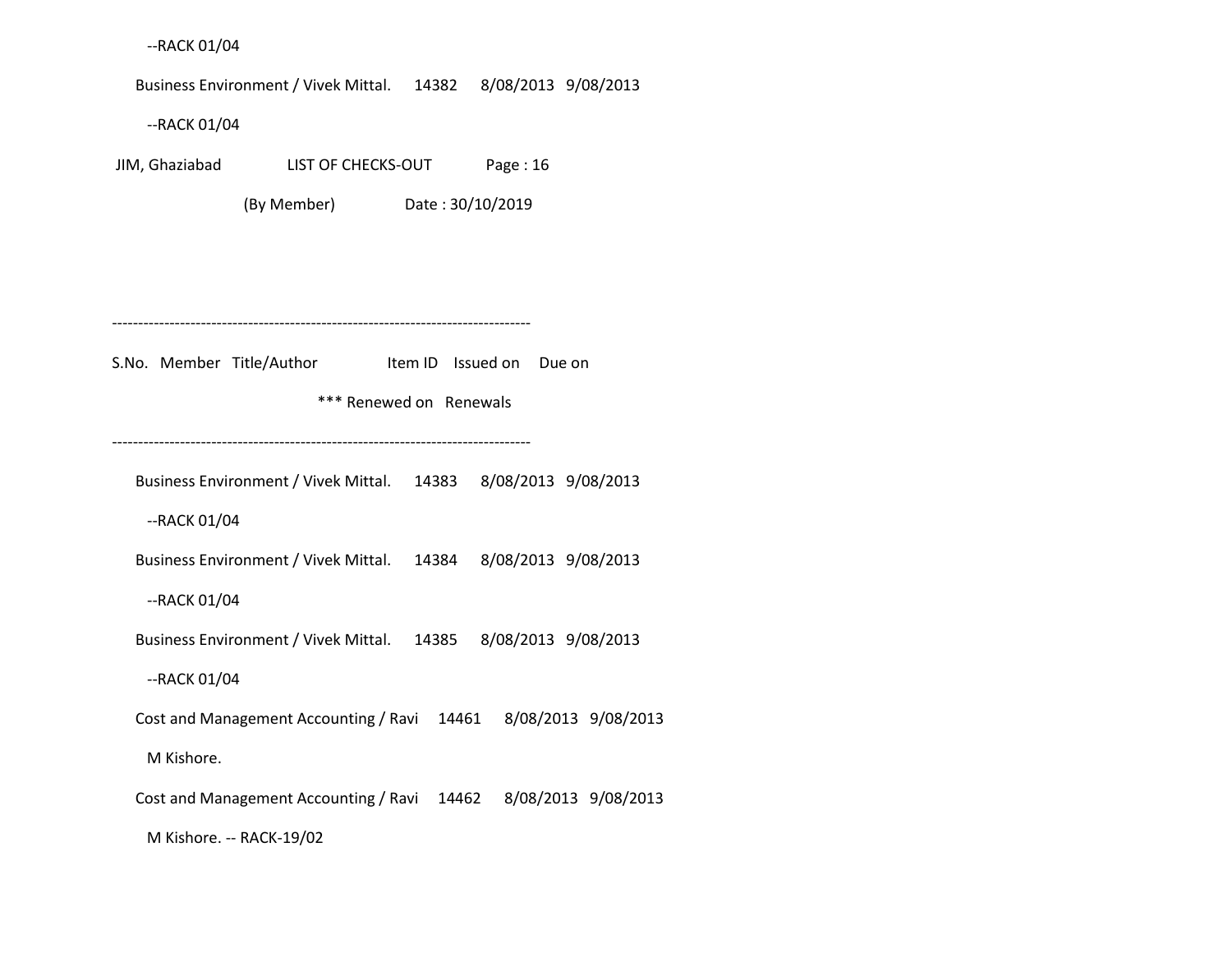Cost and Management Accounting / Ravi 14463 8/08/2013 9/08/2013 M Kishore. -- RACK-19/02 Cost and Management Accounting / Ravi 14464 8/08/2013 9/08/2013 M Kishore. Cost and Management Accounting / Ravi 14465 8/08/2013 9/08/2013 M Kishore. -- RACK-19/03 Marketing Management / M Govindrajan. 15720 8/08/2013 9/08/2013 --RACK-39/03 Marketing Management / M Govindrajan. 15721 8/08/2013 9/08/2013 --RACK-39/03 Marketing Management / M Govindrajan. 15722 8/08/2013 9/08/2013 Marketing Management / M Govindrajan. 15723 8/08/2013 9/08/2013 --RACK-39/03 Marketing Management / M Govindrajan. 15724 8/08/2013 9/08/2013 Human Resource Management / Biswajeet 15786 8/08/2013 9/08/2013 Pattanayak. -- RACK-09/01 Human Resource Management / Biswajeet 15787 8/08/2013 9/08/2013 Pattanayak. -- RACK-09/01 Human Resource Management / Biswajeet 15788 8/08/2013 9/08/2013 Pattanayak. -- RACK-09/01 Human Resource Management / Biswajeet 15789 8/08/2013 9/08/2013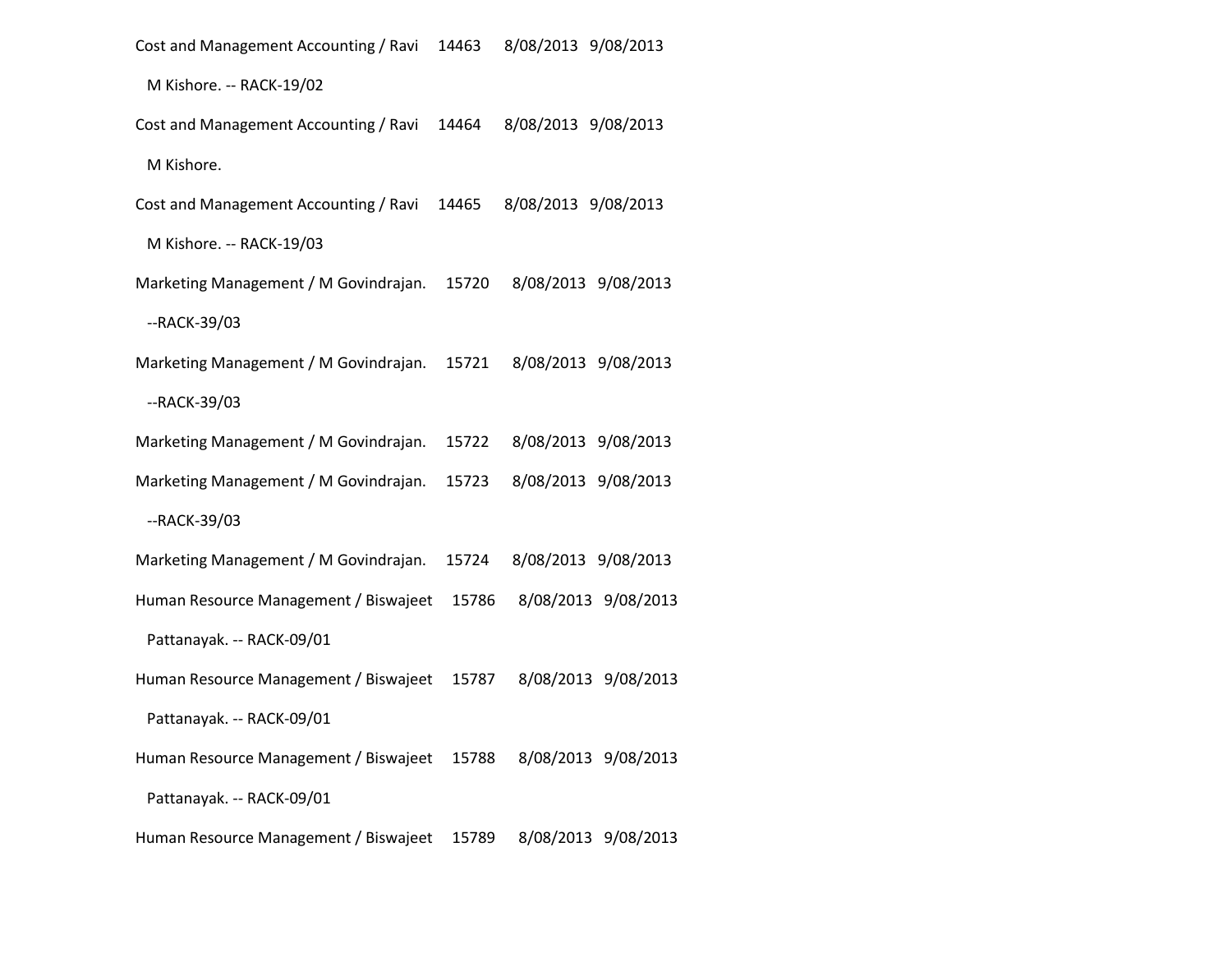### Pattanayak. -- RACK-09/01

Human Resource Management / Biswajeet 15790 8/08/2013 9/08/2013

Pattanayak. -- RACK-09/01

| Business Statistics / Sharma J K.       | 15820 |                     | 8/08/2013 9/08/2013 |
|-----------------------------------------|-------|---------------------|---------------------|
| Business Statistics / Sharma J K.       | 15821 |                     | 8/08/2013 9/08/2013 |
| Business Statistics / Sharma J K.       | 15822 |                     | 8/08/2013 9/08/2013 |
| Business Statistics / Sharma J K.       | 15823 |                     | 8/08/2013 9/08/2013 |
| <b>Business Policy and Strategic</b>    | 15936 | 8/08/2013 9/08/2013 |                     |
| Management / Vipin Gupta.               |       |                     |                     |
| <b>Business Policy and Strategic</b>    | 15937 | 8/08/2013 9/08/2013 |                     |
| Management / Vipin Gupta.               |       |                     |                     |
| <b>Economic Environment of Business</b> | 16004 |                     | 8/08/2013 9/08/2013 |
| / Veena Keshav Pailwar. -- RACK         |       |                     |                     |
| 01/05                                   |       |                     |                     |
| <b>Economic Environment of Business</b> | 16005 |                     | 8/08/2013 9/08/2013 |
| / Veena Keshav Pailwar. -- RACK         |       |                     |                     |
| 01/05                                   |       |                     |                     |
| <b>Economic Environment of Business</b> | 16006 |                     | 8/08/2013 9/08/2013 |
| / Veena Keshav Pailwar. -- RACK         |       |                     |                     |
| 01/05                                   |       |                     |                     |
| <b>Economic Environment of Business</b> | 16007 |                     | 8/08/2013 9/08/2013 |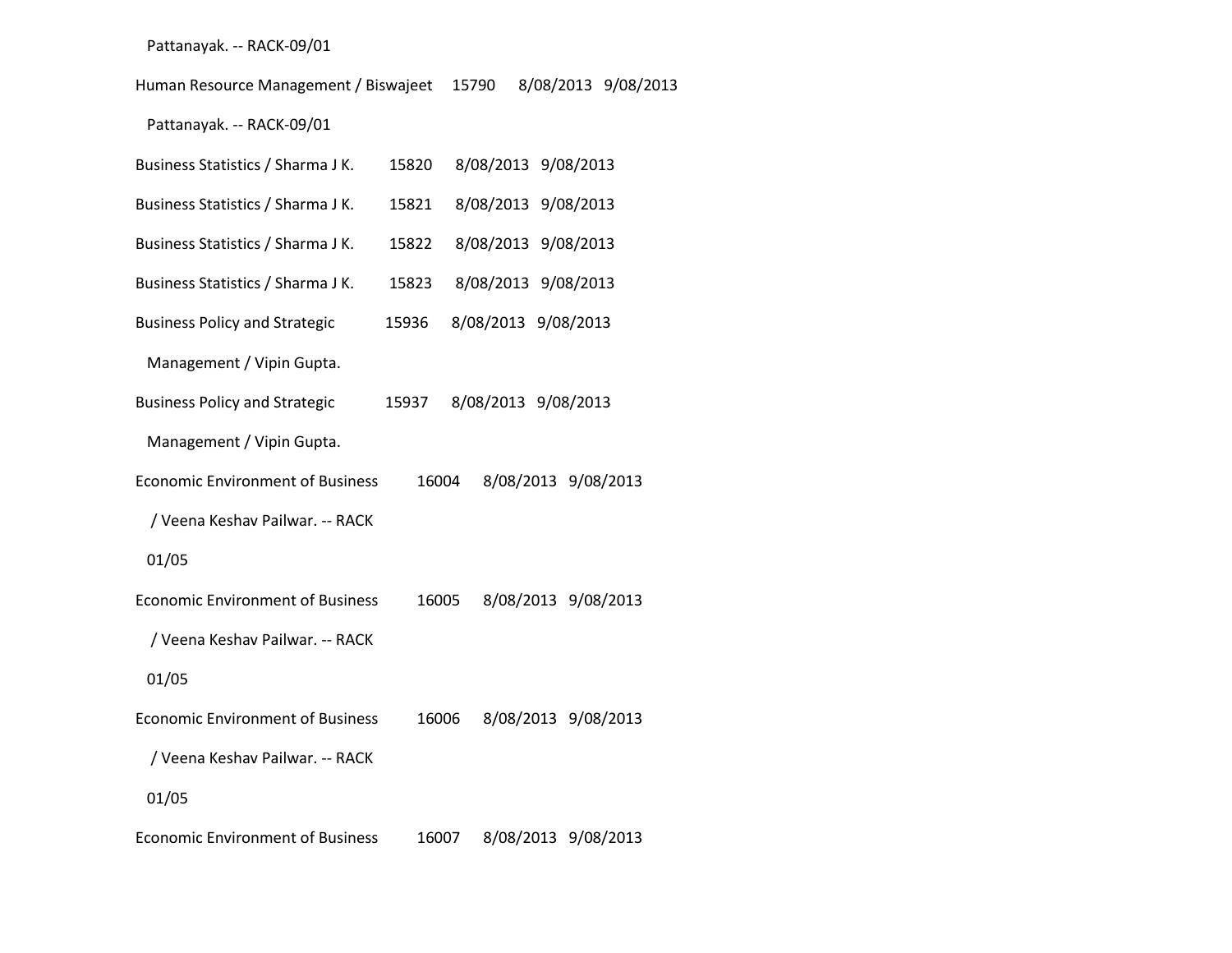/ Veena Keshav Pailwar. -- RACK 01/05 JIM, Ghaziabad LIST OF CHECKS-OUT Page : 17 (By Member) Date : 30/10/2019 -------------------------------------------------------------------------------- S.No. Member Title/Author Item ID Issued on Due on \*\*\* Renewed on Renewals -------------------------------------------------------------------------------- Economic Environment of Business 16008 8/08/2013 9/08/2013 / Veena Keshav Pailwar. -- RACK 01/05 Entrepreneurship Development & Small 9681 14/08/2013 15/08/2013 Business Management / Bhawna Bhatnagar. -- RACK-28/05 Entrepreneurship Development & Small 9682 14/08/2013 15/08/2013 Business Management / Bhawna Bhatnagar. -- RACK-28/06 Entrepreneurship Development & Small 9683 14/08/2013 15/08/2013 Business Management / Bhawna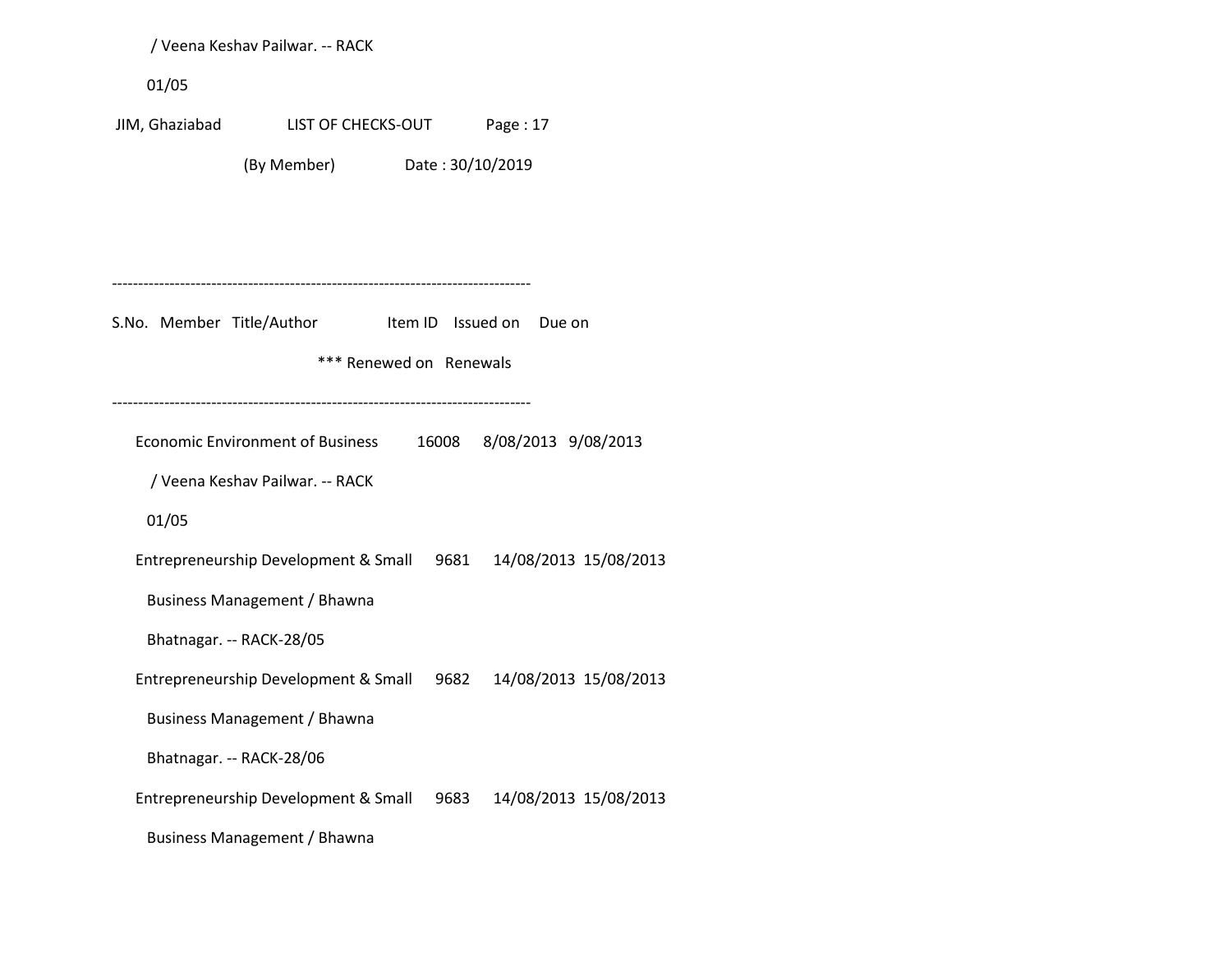| Bhatnagar. |
|------------|
|------------|

| 14/08/2013 15/08/2013<br>Entrepreneurship Development & Small<br>9684 |
|-----------------------------------------------------------------------|
| Business Management / Bhawna                                          |
| Bhatnagar. -- RACK-28/06                                              |
| 14/08/2013 15/08/2013<br>Entrepreneurship Development & Small<br>9685 |
| Business Management / Bhawna                                          |
| Bhatnagar. -- RACK-28/06                                              |
| 14/08/2013 15/08/2013<br>Communication Skills-I / Seema<br>9929       |
| Miglani. -- RACK-21/04                                                |
| 14/08/2013 15/08/2013<br>Communication Skills-I / Seema<br>9930       |
| Miglani. -- RACK-21/03                                                |

47. Shailendar Singh (19MBA120)

Managerial Economics / Atmanand. -- 14581 27/09/2019 11/10/2019

RACK-31/02

48. Shani Kumar Singh (19MBA122)

 Managerial Economics / D N Dwivedi. -- 16066 1/10/2019 1/11/2019 RACK-31/03 \*\*\* 18/10/2019 1 Business Statistics / Jain, T.R. -- 17526 23/09/2019 1/11/2019 RACK-51/02 \*\*\* 18/10/2019 2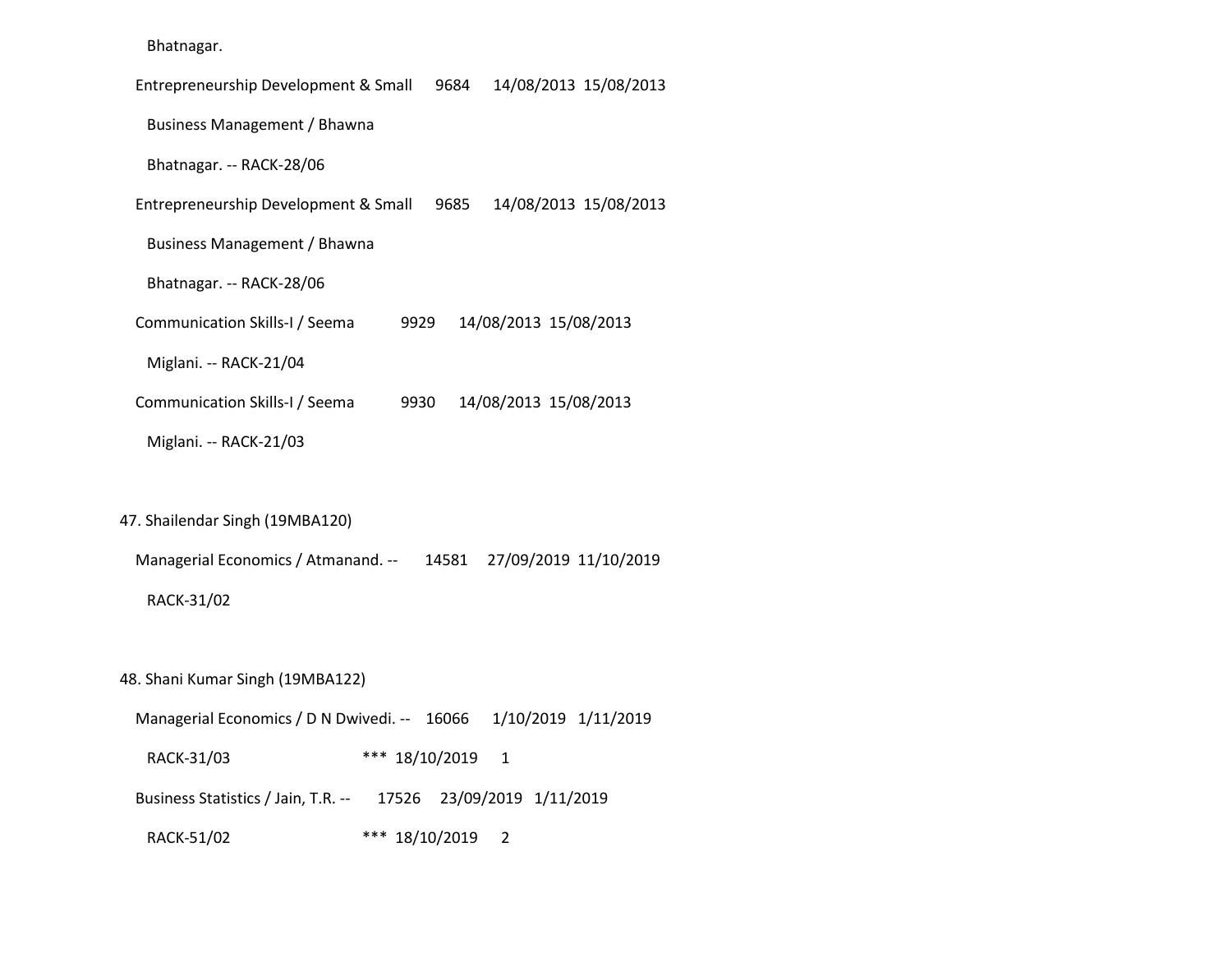### 49. Shivam Verma (19MBA134)

 Managerial Economics / Prusty, 18208 26/09/2019 4/11/2019 Sadananda. -- RACK-31/04 \*\*\* 21/10/2019 1

### 50. Shreya Sinha (15MBA111)

 Financial Management : theory and 9172 18/10/2016 2/11/2016 problems / M Y Khan.

### 51. Smriti Nigam (18MBA133)

Research Methodology / Kothari ,C R. 16383 27/04/2019 11/05/2019

--RACK-52/05

#### 52. Srashti Shakya (14MBA117)

Emotional Intelligence : myth or 15033 9/04/2015 23/04/2015

reality / Mousumi S Bhattacharya.

--RACK-51/04

#### 53. Sumiti Modi (17MBA151)

Introduction to Accountancy / Grewal, 16811 31/10/2017 14/11/2017

## T S.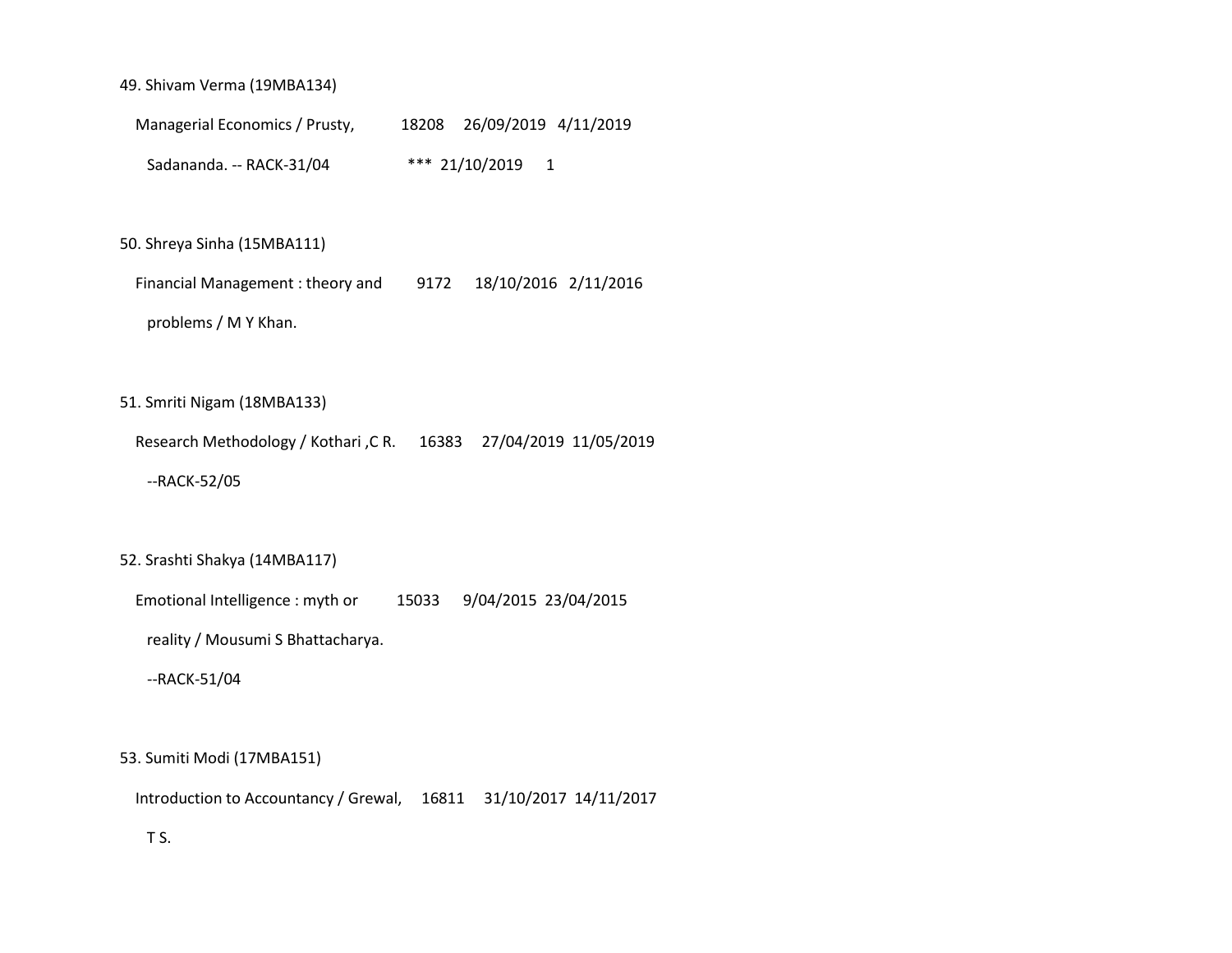54. Sunil Tyagi (Librarian JI) (NTS-004 )

Management Accounting / Pandey , I M. 5103 7/08/2013 8/08/2013

JIM, Ghaziabad LIST OF CHECKS-OUT Page : 18

(By Member) Date : 30/10/2019

--------------------------------------------------------------------------------

S.No. Member Title/Author Item ID Issued on Due on

\*\*\* Renewed on Renewals

--------------------------------------------------------------------------------

Business Law / P C Tulsian. 7293 7/08/2013 8/08/2013

55. Sunita Chowdhury (FAC-031 )

Business Statistics / G C Beri. -- 16108 7/08/2013 7/10/2013

RACK-22/02

56. SURABHI GUPTA (13MBA110)

Business Statistics / G C Beri. -- 7823 17/02/2014 3/03/2014

RACK-22/02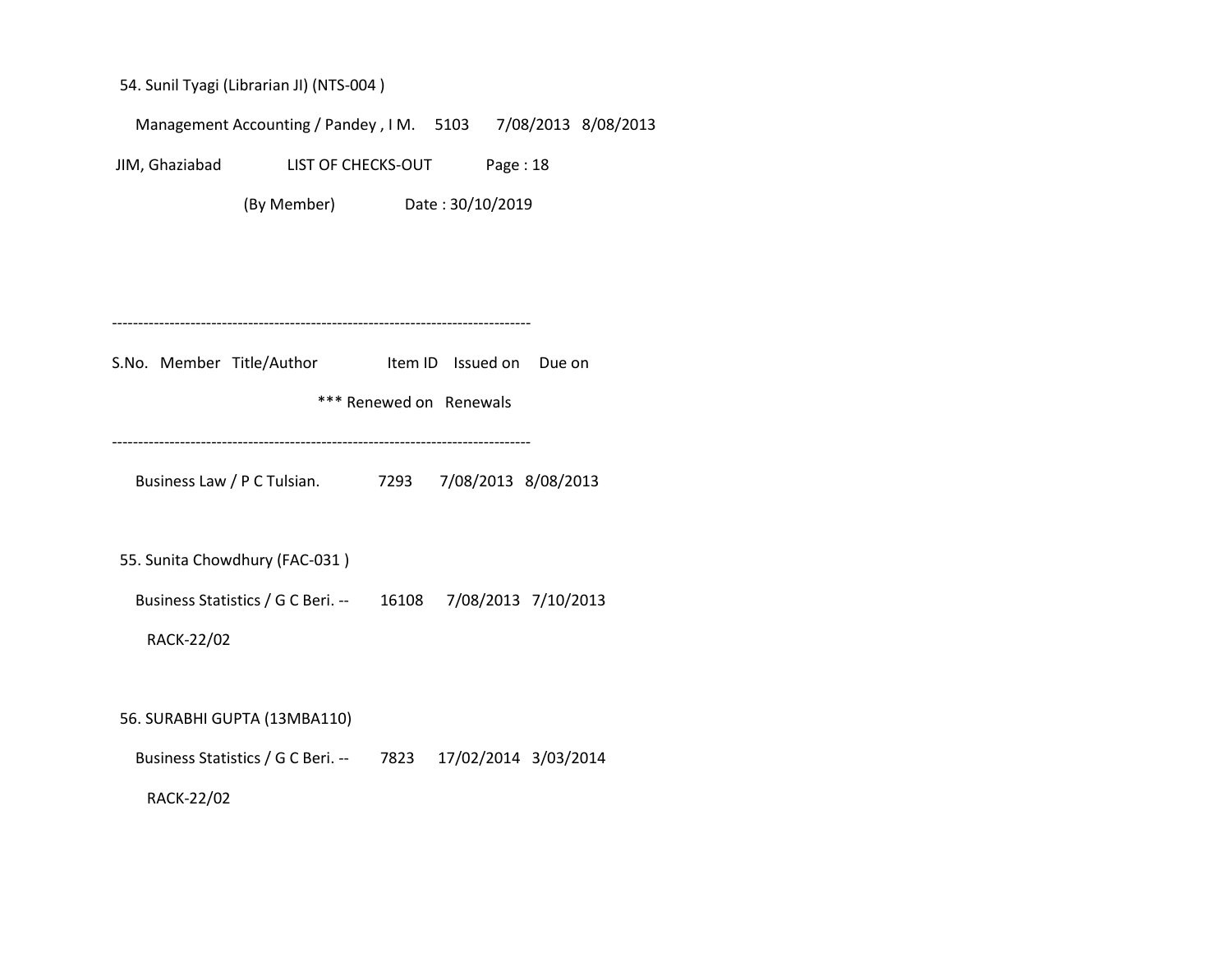57. Swati Verma (17MBA153)

Financial Accounting / Singhal, A K. 10328 23/11/2017 7/12/2017

--RACK-52/05

58. Varun Gupta (19MBA175)

Business Statistics / Jain, T.R. -- 17522 3/10/2019 17/10/2019

RACK-51/02

59. Veer Pratap (19MBA177)

 Managerial Economics / Y Maheshwari. 12466 4/10/2019 4/11/2019 --RACK-31/05 \*\*\* 21/10/2019 1 Fundamental of Statistics / Elhance, D 143 4/10/2019 4/11/2019 N. -- RACK-23/03 \*\*\* 21/10/2019 1

60. Vikas Indoria (FAC-019 )

Fundamental of Database System 1021 7/08/2013 7/10/2013

/ Elmasri, Ramez.

Human Resource Management / V S P Rao. 14889 7/08/2013 7/10/2013

Dynamics of Industrial Relations / C B 16247 7/08/2013 7/10/2013

Memoria. -- RACK-32/04

Management Information System / Gupta, 2184 7/08/2013 7/10/2013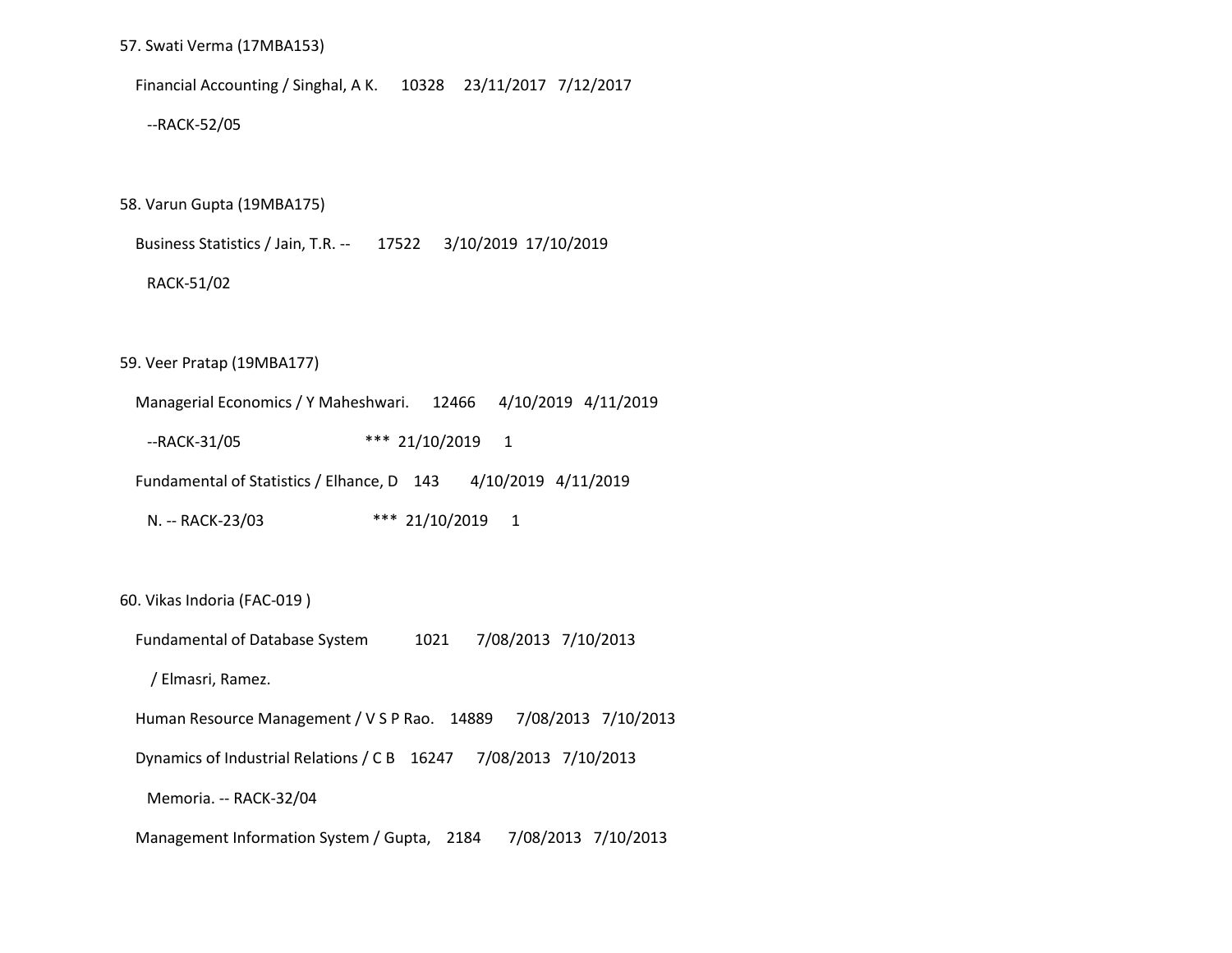A K.

| Teach Yourself Microsoft Visual Basic<br>7/08/2013 7/10/2013<br>3013    |
|-------------------------------------------------------------------------|
| Net 2003 in 24 hours / Foxall,                                          |
| James. -- RACK-22/04                                                    |
| Advertising Management: concept & cases 3213<br>7/08/2013 7/10/2013     |
| / Mohan, Manendra. -- RACK-62/04                                        |
| SQL & PL/SQL using Oracle 8i & 9i with<br>4948<br>7/08/2013 7/10/2013   |
| SQLJ / Bayross, Ivan.                                                   |
| Data Communication and Networking<br>5124<br>7/08/2013 7/10/2013        |
| / Forouzan, Behrouz A.                                                  |
| Object Oriented Programming with C++<br>7/08/2013 7/10/2013<br>5960     |
| / V K Jain.                                                             |
| Advanced Concepts in Operating System<br>5979<br>7/08/2013 7/10/2013    |
| / Shivaratri Singhal.                                                   |
| <b>Introductory Methods of Numerical</b><br>6035<br>7/08/2013 7/10/2013 |
| Analysis / Sastry Sastry.                                               |
| Introduction to Algorithms / Thomas M<br>6805<br>7/08/2013 7/10/2013    |
| Coremen.                                                                |
|                                                                         |

# 61. VINESH KUMAR (13MBA125)

Core Java-2 / Horistman Cay S. 3320 19/08/2014 2/09/2014